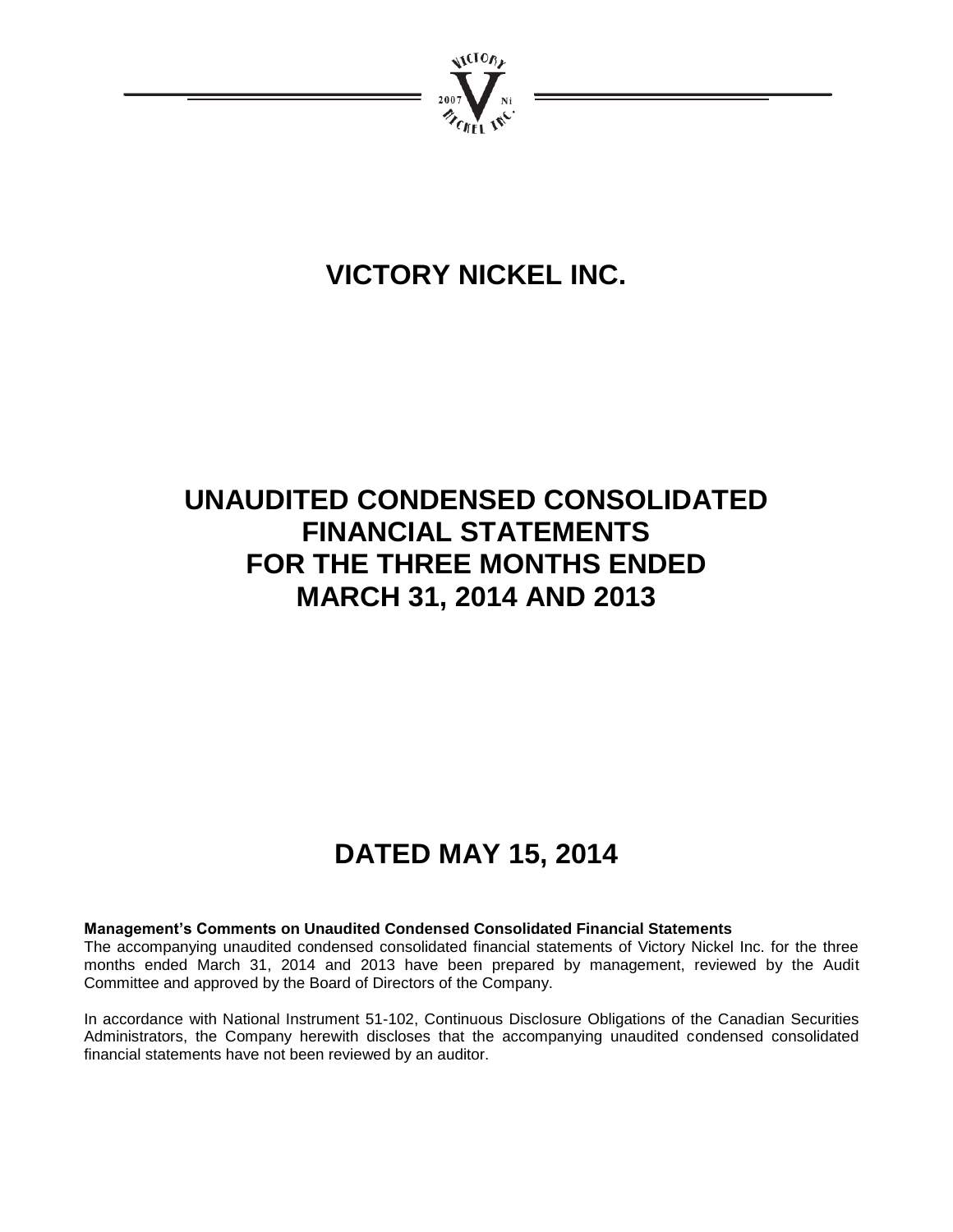|  | <b>Condensed Consolidated Balance Sheets</b> |
|--|----------------------------------------------|
|--|----------------------------------------------|

|                                                                                                       |                | March 31, December 31, |    |         |
|-------------------------------------------------------------------------------------------------------|----------------|------------------------|----|---------|
|                                                                                                       |                | 2014                   |    | 2013    |
| (in thousands of Canadian dollars)                                                                    | <b>Notes</b>   | (unaudited)            |    |         |
| <b>ASSETS</b>                                                                                         |                |                        |    |         |
| <b>Current assets</b>                                                                                 |                |                        |    |         |
| Cash and cash equivalents                                                                             | 6              | \$<br>490              | \$ | 1.423   |
| Receivables and prepaids                                                                              | $\overline{7}$ | 1,752                  |    | 381     |
| Marketable securities                                                                                 | 8              | 374                    |    | 278     |
| Inventory                                                                                             | 9              | 624                    |    |         |
| <b>Total current assets</b>                                                                           |                | 3,240                  |    | 2,082   |
| <b>Non-current assets</b>                                                                             |                |                        |    |         |
| Property and equipment                                                                                | 10             | 6,390                  |    | 5,279   |
| Mine property and development project                                                                 | 11             | 38,772                 |    | 38,668  |
| Exploration and evaluation projects                                                                   | 12             | 14,905                 |    | 14,865  |
| <b>Total non-current assets</b>                                                                       |                | 60,067                 |    | 58,812  |
| <b>Total Assets</b>                                                                                   |                | \$<br>63,307           | \$ | 60,894  |
| <b>LIABILITIES AND SHAREHOLDERS' EQUITY</b><br><b>Current liabilities</b><br>Trade and other payables | 13             | \$<br>$2,471$ \$       |    | 1,617   |
| <b>Total current liabilities</b>                                                                      |                | 2,471                  |    | 1,617   |
|                                                                                                       |                |                        |    |         |
| <b>Non-current liabilities</b>                                                                        |                |                        |    |         |
| Loans and borrowings - long-term portion                                                              | 14             | 9,408                  |    | 6,379   |
| Lease obligations - long-term portion                                                                 | 15             | 387                    |    | 408     |
| Deferred tax liability                                                                                |                | 1,300                  |    | 1,521   |
| <b>Total non-current liabilities</b>                                                                  |                | 11,095                 |    | 8,308   |
| <b>Total Liabilities</b>                                                                              |                | 13,566                 |    | 9,925   |
| <b>Shareholders' equity</b>                                                                           |                |                        |    |         |
| Share capital                                                                                         | 16             | 52,285                 |    | 51,907  |
| Contributed surplus                                                                                   |                | 5,347                  |    | 5,441   |
| Accumulated other comprehensive income                                                                |                | 1,748                  |    | 1,665   |
| Deficit                                                                                               |                | (9,639)                |    | (8,044) |
| Total shareholders' equity                                                                            |                | 49,741                 |    | 50,969  |
| <b>Total Liabilities and Shareholders' Equity</b>                                                     |                | \$<br>63,307           | \$ | 60,894  |

 $=\sum_{\substack{\text{2007}}{\text{y}^{\text{201}}\text{y}^{\text{201}}}}\ldots$ 

#### **NATURE OF OPERATIONS (Note 1)**

The accompanying notes are an integral part of these condensed consolidated financial statements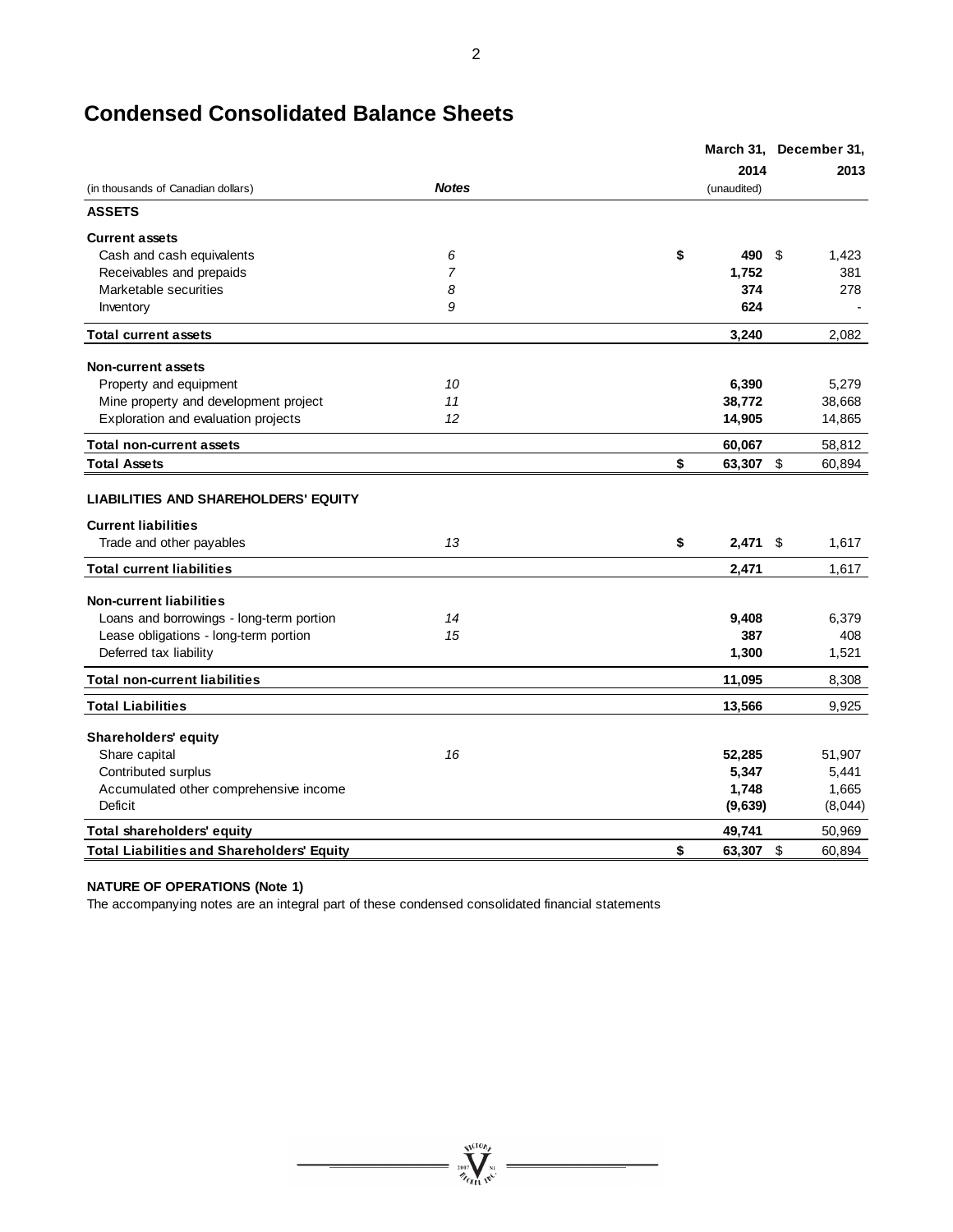|                                                              |              | Three months ended March 31, |              |  |             |  |
|--------------------------------------------------------------|--------------|------------------------------|--------------|--|-------------|--|
|                                                              |              |                              | 2014         |  | 2013        |  |
| (in thousands of Canadian dollars, except per share amounts) | <b>Notes</b> |                              | (unaudited)  |  | (unaudited) |  |
| <b>Operating expenses</b>                                    |              |                              |              |  |             |  |
| General and administrative                                   |              | \$                           | $(541)$ \$   |  | (351)       |  |
| Share-based payments:                                        | 18           |                              |              |  |             |  |
| Options                                                      |              |                              | (64)         |  | (19)        |  |
| Amortization of property and equipment                       | 10           |                              | (49)         |  | (4)         |  |
| Recovery of exploration and evaluation project               | 12           |                              |              |  | 121         |  |
| Net frac sand pre-operating costs                            | 22           |                              | (214)        |  | (95)        |  |
| <b>Operating loss</b>                                        |              |                              | (868)        |  | (348)       |  |
| Finance income                                               | 19           |                              | 1            |  |             |  |
| Finance costs                                                | 19           |                              | (962)        |  | (38)        |  |
| Net finance costs                                            |              |                              | (961)        |  | (37)        |  |
| Loss before income taxes                                     |              |                              | (1,829)      |  | (385)       |  |
| Income tax recovery                                          |              |                              | 234          |  | 70          |  |
| <b>Net Loss for the Period</b>                               |              | \$                           | $(1,595)$ \$ |  | (315)       |  |
| Loss per share                                               | 17           |                              |              |  |             |  |
| Basic loss per share                                         |              | \$                           | $(0.00)$ \$  |  | (0.00)      |  |
| Diluted loss per share                                       |              | \$                           | $(0.00)$ \$  |  | (0.00)      |  |
|                                                              |              |                              |              |  |             |  |

# **Condensed Consolidated Statements of Operations**

The accompanying notes are an integral part of these condensed consolidated financial statements

# **Condensed Consolidated Statements of Comprehensive Loss**

|                                                  |             |                    | Three months ended March 31, |
|--------------------------------------------------|-------------|--------------------|------------------------------|
|                                                  |             | 2014               | 2013                         |
| (in thousands of Canadian dollars)               | <b>Note</b> | (unaudited)        | (unaudited)                  |
| Net loss for the period                          |             | \$<br>$(1,595)$ \$ | (315)                        |
| Other comprehensive income (loss) ("OCI")        |             |                    |                              |
| Net change in fair value of financial assets     | 8           | 96                 | (145)                        |
| Income tax (expense) recovery                    |             | (13)               | 20                           |
| Other comprehensive income (loss) for the period |             | 83                 | (125)                        |
| <b>Total Comprehensive Loss for the Period</b>   |             | $(1,512)$ \$       | (440)                        |

 $\sum_{2007}$ 

The accompanying notes are an integral part of these condensed consolidated financial statements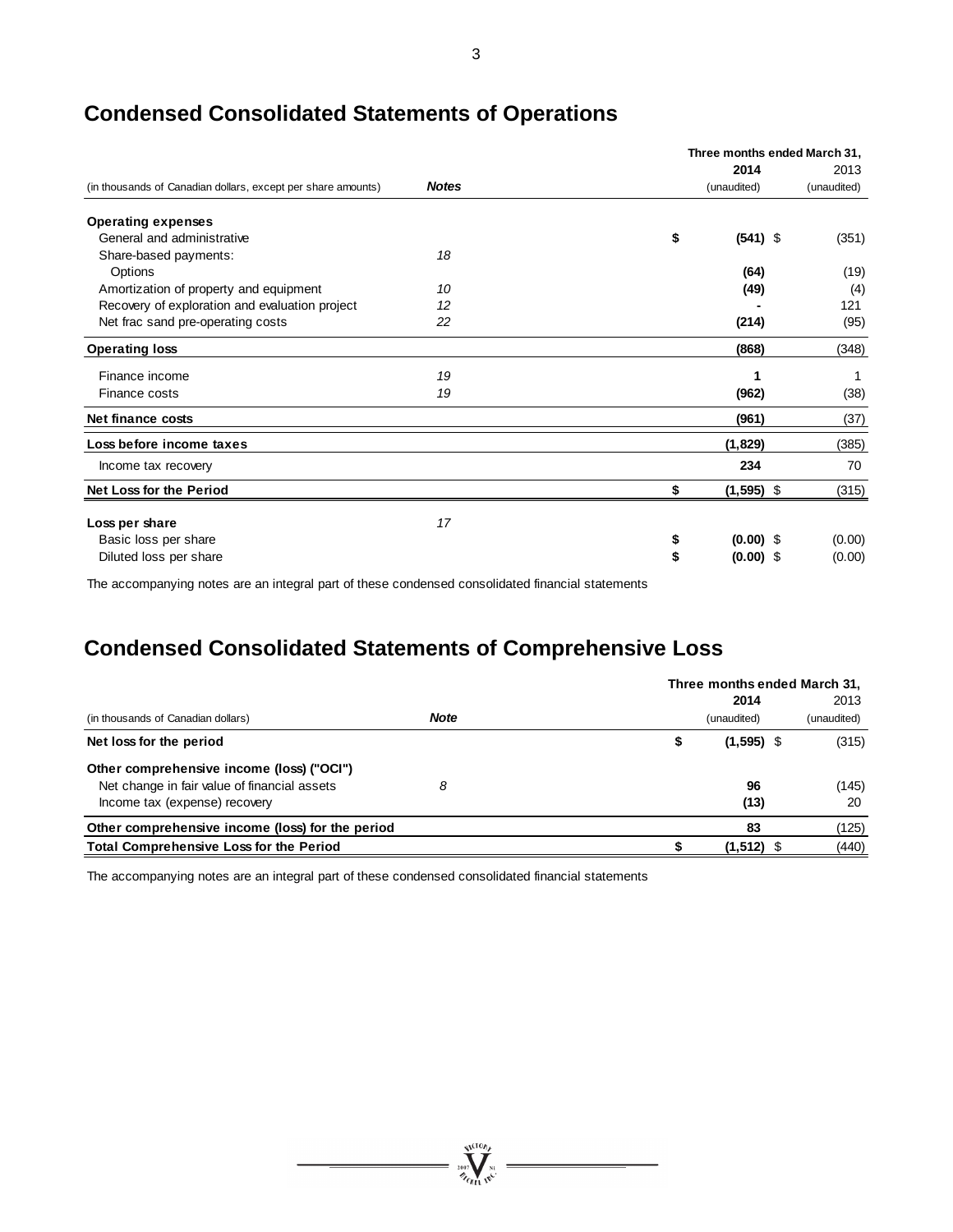# **Condensed Consolidated Statements of Shareholders' Equity**

|                                                           |          |                 |                    | Accumulated<br>Other |                          |                     |
|-----------------------------------------------------------|----------|-----------------|--------------------|----------------------|--------------------------|---------------------|
| (unaudited)                                               |          | <b>Share</b>    | <b>Contributed</b> | Comprehensive        |                          |                     |
| (in thousands of Canadian dollars)                        |          | Capital         | <b>Surplus</b>     | Income / (Loss)      | <b>Deficit</b>           | <b>Total Equity</b> |
| Balances as at January 1, 2013                            | Notes \$ | 47,683          | \$<br>4,397        | \$<br>1,855          | \$<br>(2,940)            | \$<br>50,995        |
| Total comprehensive loss for the period                   |          |                 |                    |                      |                          |                     |
| Net loss for the period                                   |          |                 |                    |                      | (315)                    | (315)               |
| Other comprehensive loss                                  |          |                 |                    |                      |                          |                     |
| Net change in fair value of financial assets              |          |                 |                    | (145)                |                          | (145)               |
| Income tax recovery                                       |          |                 |                    | 20                   |                          | 20                  |
| Total other comprehensive loss                            |          |                 |                    |                      |                          | (125)               |
| Total comprehensive loss for the period                   |          |                 |                    |                      |                          | (440)               |
| Transactions with owners, recorded directly in equity     |          |                 |                    |                      |                          |                     |
| Contributions by owners in the period                     |          |                 |                    |                      |                          |                     |
| Issue of common shares for settlement of liabilities, net |          | 113             |                    |                      |                          | 113                 |
| Issue of common shares under private placement, net       |          | 2,200           |                    |                      |                          | 2,200               |
| Issue of common shares for loan fee                       |          | 250             |                    |                      |                          | 250                 |
| Options granted and vesting                               |          |                 | 19                 |                      |                          | 19                  |
| <b>Total contributions by owners</b>                      |          | 2,563           | 19                 | $\blacksquare$       | $\overline{\phantom{a}}$ | 2,582               |
| <b>Total transactions with owners</b>                     |          | 2,563           | 19                 | $\blacksquare$       | $\blacksquare$           | 2,582               |
| Balances as at March 31, 2013                             |          | \$<br>50,246    | \$<br>4,416 \$     | 1,730                | \$<br>$(3,255)$ \$       | 53,137              |
| Balances as at January 1, 2014                            |          | \$<br>51,907    | \$<br>5,441        | \$<br>1,665          | \$<br>$(8,044)$ \$       | 50,969              |
| Total comprehensive loss for the period                   |          |                 |                    |                      |                          |                     |
| Net loss for the period                                   |          |                 |                    |                      | (1, 595)                 | (1, 595)            |
| Other comprehensive loss                                  |          |                 |                    |                      |                          |                     |
| Net change in fair value of financial assets              |          |                 |                    | 96                   |                          | 96                  |
| Income tax expense                                        |          |                 |                    | (13)                 |                          | (13)                |
| Total other comprehensive loss                            |          |                 |                    | 83                   |                          | 83                  |
| Total comprehensive loss for the period                   |          |                 |                    |                      |                          | (1, 512)            |
| Transactions with owners, recorded directly in equity     |          |                 |                    |                      |                          |                     |
| Contributions by owners in the period                     |          |                 |                    |                      |                          |                     |
| Options vesting                                           | 18       |                 | 64                 |                      |                          | 64                  |
| Options exercised                                         | 16,18    | 378             | (158)              |                      |                          | 220                 |
| <b>Total contributions by owners</b>                      |          | 378             | (94)               | $\blacksquare$       | $\blacksquare$           | 284                 |
| <b>Total transactions with owners</b>                     |          | 378             | (94)               |                      |                          | 284                 |
| Balances as at March 31, 2014                             |          | \$<br>52,285 \$ | 5,347 \$           | $1.748$ \$           | $(9,639)$ \$             | 49,741              |

The accompanying notes are an integral part of these condensed consolidated financial statements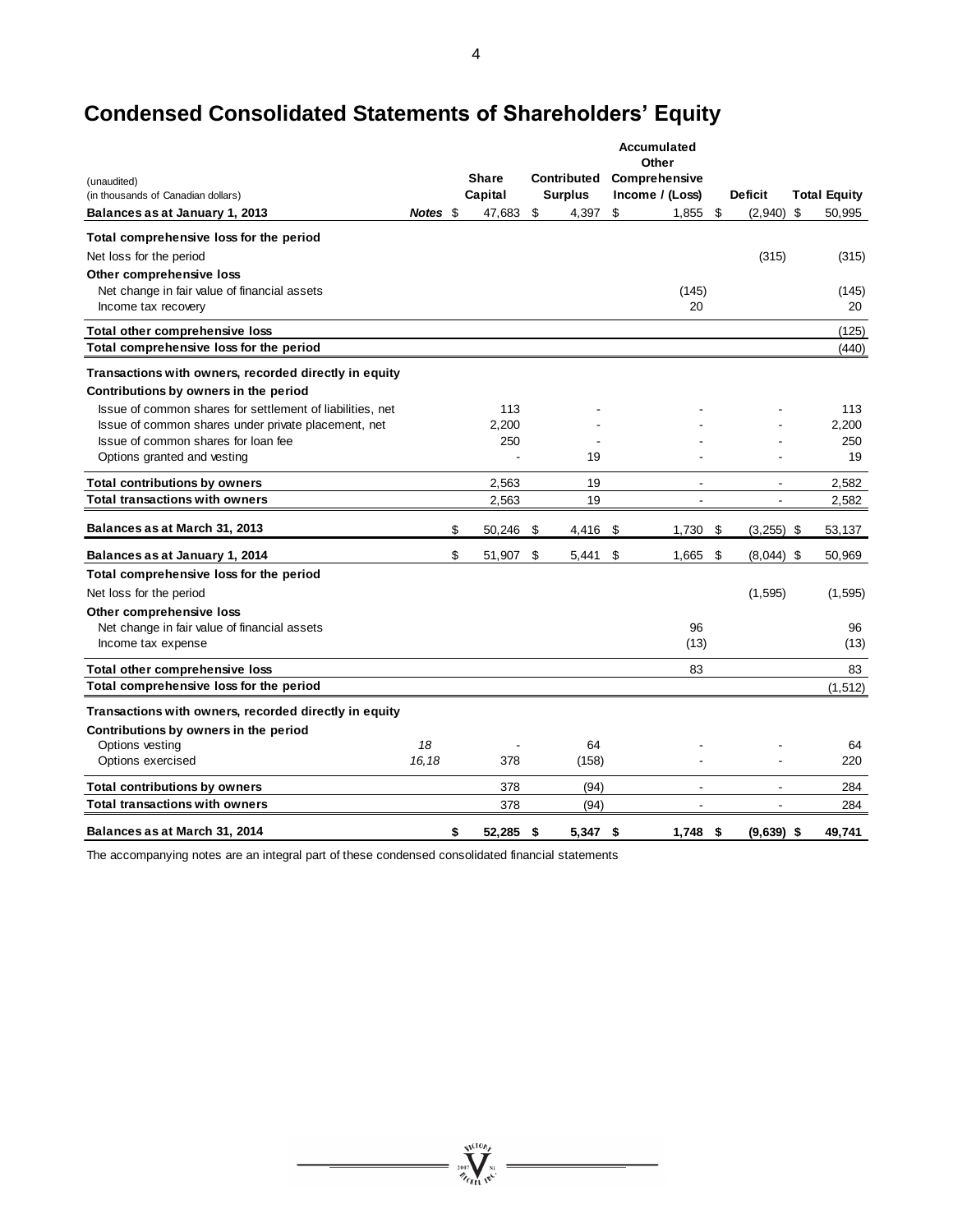|                                                       |              | Three months ended March 31, |             |
|-------------------------------------------------------|--------------|------------------------------|-------------|
|                                                       |              | 2014                         | 2013        |
| (in thousands of Canadian dollars)                    | <b>Notes</b> | (unaudited)                  | (unaudited) |
| Cash flows from operating activities                  |              |                              |             |
| Net loss for the period                               |              | \$<br>$(1,595)$ \$           | (315)       |
| Adjustments for:                                      |              |                              |             |
| Share-based payments                                  | 18           | 64                           | 19          |
| Amortization of property and equipment                | 10           | 49                           | 4           |
| Recovery of exploration and evaluation project        | 12           |                              | (121)       |
| Net finance costs                                     | 19           | 961                          | 8           |
| Income tax recovery                                   |              | (234)                        | (70)        |
| Net change in working capital:                        |              |                              |             |
| Change in receivables                                 |              | (1, 371)                     | (46)        |
| Change in inventory                                   | 9            | (624)                        |             |
| Change in trade and other payables                    |              | 560                          | 71          |
| Net cash used by operating activities                 |              | (2, 190)                     | (450)       |
| Cash flows from investing activities                  |              |                              |             |
| Expenditures on mine property and development project | 11           | (107)                        | (389)       |
| Expenditures on exploration and evaluation projects   | 12           | (39)                         | (26)        |
| Proceeds on sale of marketable securities             |              |                              | 59          |
| Proceeds from option of Lynn Lake                     | 12           |                              | 125         |
| Deposits on equipment                                 | 7,10         |                              | (10)        |
| Expenditures on 7P Plant                              | 10           | (840)                        |             |
| Net sale of furniture and equipment                   |              |                              | 56          |
| Net cash used by investing activities                 |              | (986)                        | (185)       |
| Cash flows from financing activities                  |              |                              |             |
| Issue of common shares                                | 16           | 220                          | 2,200       |
| Payments of interest                                  | 14, 15       | (144)                        | (9)         |
| Payments under leases                                 | 15           | (45)                         |             |
| Net proceeds of loans                                 | 14           | 2,212                        |             |
| Net cash from financing activities                    |              | 2,243                        | 2,191       |
| Net (decrease) increase in cash and cash equivalents  |              | (933)                        | 1,556       |
| Cash and Cash Equivalents, Beginning of the Period    |              | 1,423                        | 256         |
| Cash and Cash Equivalents, End of the Period          |              | \$<br>\$<br>490              | 1,812       |

# **Condensed Consolidated Statements of Cash Flows**

The accompanying notes are an integral part of these condensed consolidated financial statements

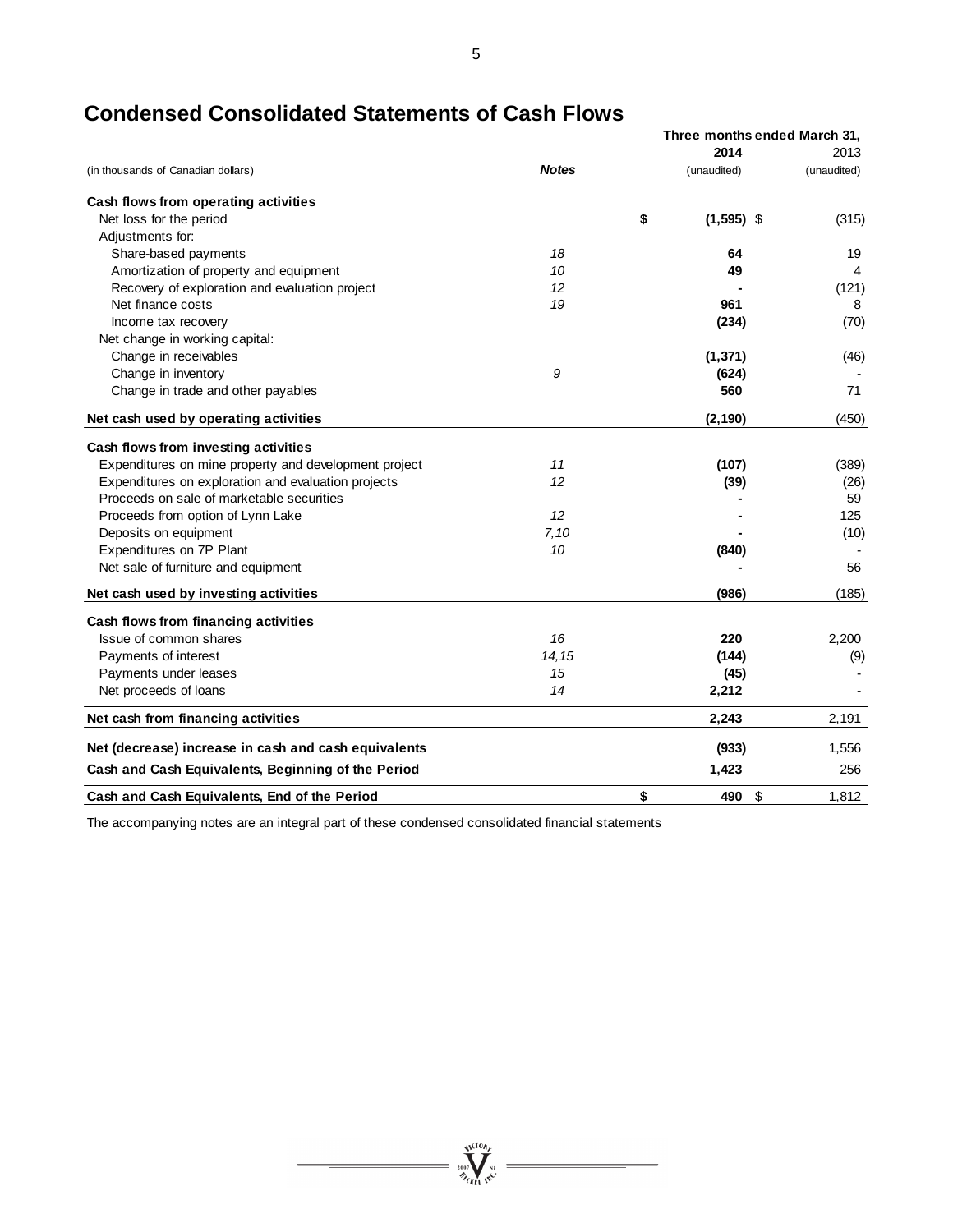*(all tabular amounts in thousands of Canadian dollars, except common share and per share information)*

# **1. NATURE OF OPERATIONS**

# **Nature of Operations**

Victory Nickel Inc. ("Victory Nickel" or the "Company") is a company domiciled in Canada. The address of the Company's registered office is 80 Richmond St. West, Suite 1802, Toronto, Ontario, M5H 2A4. The condensed consolidated financial statements as at and for the three months ended March 31, 2014 and 2013 comprise the Company and its subsidiary Victory Silica Ltd. ("VSL" or "Victory Silica") together referred to as "Victory Nickel" and individually as "Victory Nickel entities". Victory Nickel is primarily engaged in the acquisition, exploration and development of nickel properties and associated products in Canada and is preparing to enter the oilfield services market via the sale of frac sand. The Company was formed on February 1, 2007 pursuant to a plan of arrangement.

The Company is listed on the Toronto Stock Exchange ("TSX") under the symbol NI.

# **Going Concern**

These condensed consolidated financial statements have been prepared using Generally Accepted Accounting Principles ("GAAP") applicable to a going concern, which contemplates the realization of assets and settlement of liabilities in the normal course of business as they come due. As at March 31, 2014, the Company had working capital of \$562,000, (December 31, 2013 – working capital of \$465,000). Working capital is defined as current assets (excluding any restricted cash) less current liabilities. The Company has initiatives underway to improve working capital; refer to Note 24.

The Company is subject to the risks and challenges experienced by other companies at a comparable stage. These risks include, but are not limited to, continuing losses, dependence on key individuals and the ability to secure adequate financing or to complete corporate transactions to meet the minimum capital required to successfully complete its projects and fund other operating expenses. Development of the Company's current projects to the production stage will require significant financing. Given the current economic climate, the ability to raise funds may prove difficult.

None of the Company's projects has commenced commercial production and, accordingly, the Company is dependent upon debt or equity financings and the optioning and/or sale of resource or resource-related assets for its funding. Plans to enter the frac sand business and generate cash flow are significantly advanced with expected production in early 2014. The recoverability of the carrying value of exploration and evaluation projects and the mine property and development project, and ultimately the Company's ability to continue as a going concern, is dependent upon exploration results which have the potential for the discovery of economically-recoverable reserves and resources, the Company's ability to finance exploitation of its projects through debt or equity financings and the optioning and/or sale of resource or resource-related assets such as royalty interests for its funding.

Should the Company not be able to continue to achieve favourable exploration results, obtain the necessary financing, achieve profitable operations on the frac sand business or achieve future profitable production or sale of properties, the carrying value of the Company's assets could be subject to material adjustment and, in addition, other adjustments may be necessary to these financial statements should such adverse events impair the Company's ability to continue as a going concern as contemplated under GAAP. There is no certainty, especially in the present environment, that the Company's initiatives to improve working capital will be successful or that working capital generated thereby will be sufficient to fund the Company's activities including project expenditures and corporate costs. These conditions indicate the existence of a material uncertainty that may cast significant doubt about the Company's ability to continue as a going concern.

# **2. BASIS OF PREPARATION**

# **(a) Statement of Compliance**

The condensed consolidated financial statements have been prepared using accounting policies consistent with International Financial Reporting Standards ("IFRS") and its interpretations adopted by the International Accounting Standards Board ("IASB") and in accordance with IAS 34, *Interim Financial Reporting* ("IAS 34"). This is GAAP for a Canadian public company.

These unaudited condensed consolidated financial statements reflect the accounting policies described in Note 3 to the Company's Audited Consolidated Financial Statements for the years ended December 31, 2013 and 2012

 $\sum_{2007}^{3000} \frac{1}{2}$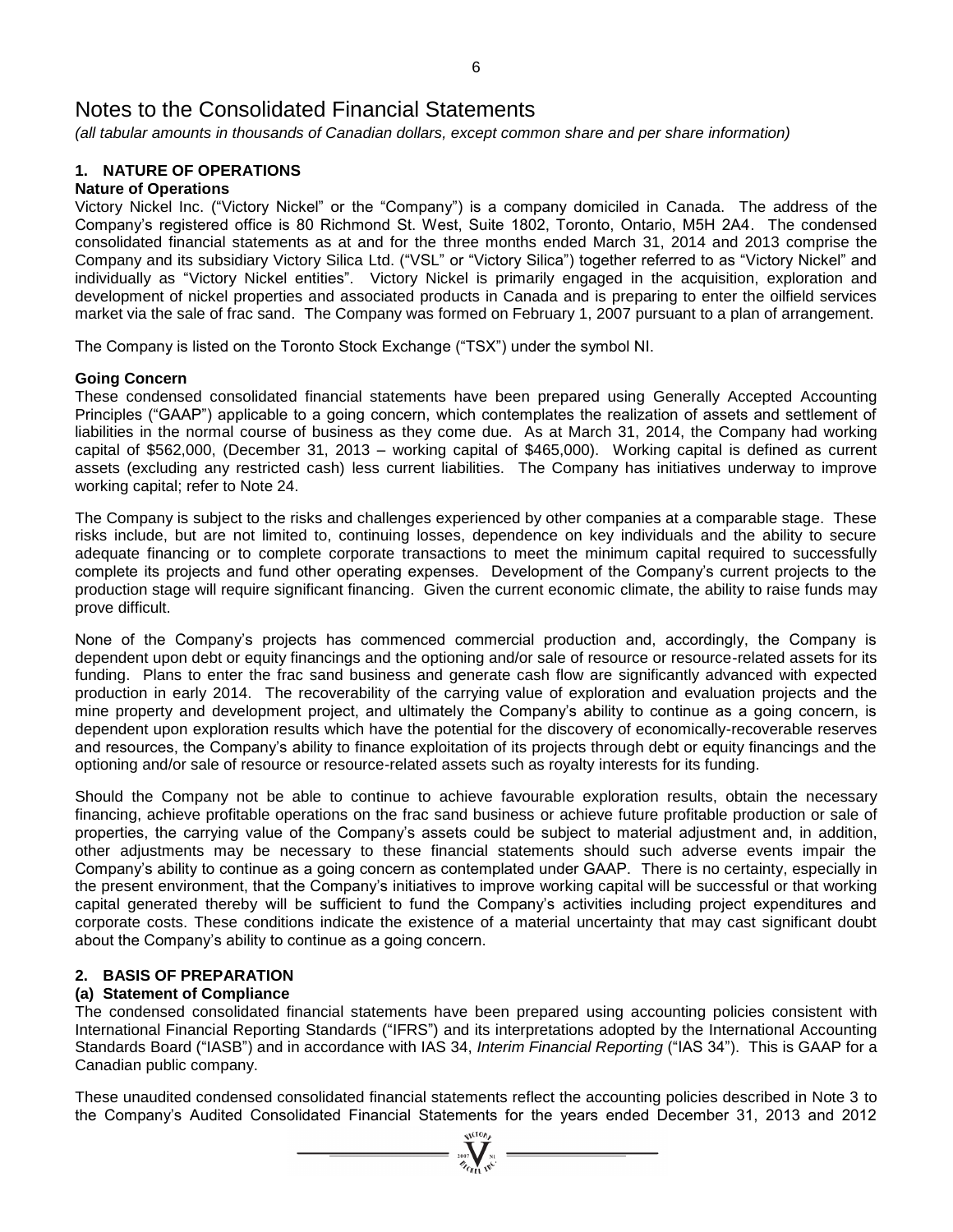*(all tabular amounts in thousands of Canadian dollars, except common share and per share information)*

("2013 Audited Consolidated Financial Statements") (with the exception of any changes set out in Note 3 below) and accordingly, should be read in conjunction with those financial statements and the notes thereto.

The management of Victory Nickel prepares the condensed consolidated financial statements which are then reviewed by the Audit Committee and the Board of Directors. The condensed consolidated financial statements were authorized for issue by the Board of Directors on May 15, 2014 and are made available to shareholders and others through filing on SEDAR shortly thereafter.

## **(b) Basis of Measurement**

The financial statements have been prepared on the historic cost basis except for derivative financial instruments such as warrants which are measured at fair value with changes through operations and financial assets such as marketable securities which are measured at fair value with changes recorded through other comprehensive income or loss ("OCI").

# **(c) Functional and Presentation Currency**

These financial statements are presented in Canadian dollars, which is the Company's functional currency. All financial information is expressed in Canadian dollars unless otherwise stated; tabular amounts are stated in thousands of dollars.

# **(d) Use of Estimates and Judgements**

The preparation of financial statements in conformity with IFRS requires management to make estimates, judgements and assumptions that affect the application of accounting policies and the reported amounts of assets, liabilities, income and expenses. Actual results may differ from these estimates.

It is reasonably possible that, on the basis of existing knowledge, outcomes in the next financial year that are different from the assumptions used could require a material adjustment to the carrying amount of the asset or liability affected.

The accompanying unaudited condensed consolidated financial statements include all adjustments that are, in the opinion of management, necessary for fair presentation. The results of operations and cash flows for the current periods as presented are not necessarily indicative of the results to be expected for the full year.

### *Significant estimates and assumptions*

Estimates and underlying assumptions are reviewed on an ongoing basis. Revisions to accounting estimates are recognized in the period in which the estimates are revised and in any future periods affected.

Information regarding significant areas of estimation uncertainty made in applying accounting policies that have the most significant effect on the amounts recognized in the financial statements is included in the following notes:

- Note 8 valuation of financial assets at fair value through operations and OCI;
- Note 9 valuation of inventory;
- Note 11 measurement of the recoverable amount of mine property and development project;
- Note 12 measurement of the recoverable amount of exploration and evaluation projects;
- Note 14 measurement and valuation of the loan payable;
- Note 14 measurement and valuation of the embedded options in convertible notes; and
- Note 18 measurement of share-based payments.

### *Significant judgements*

Judgements are reviewed on an ongoing basis. Changes resulting from the effects of amended judgements are recognized in the period in which the circumstance giving rise to the change occurs and in any future periods presented.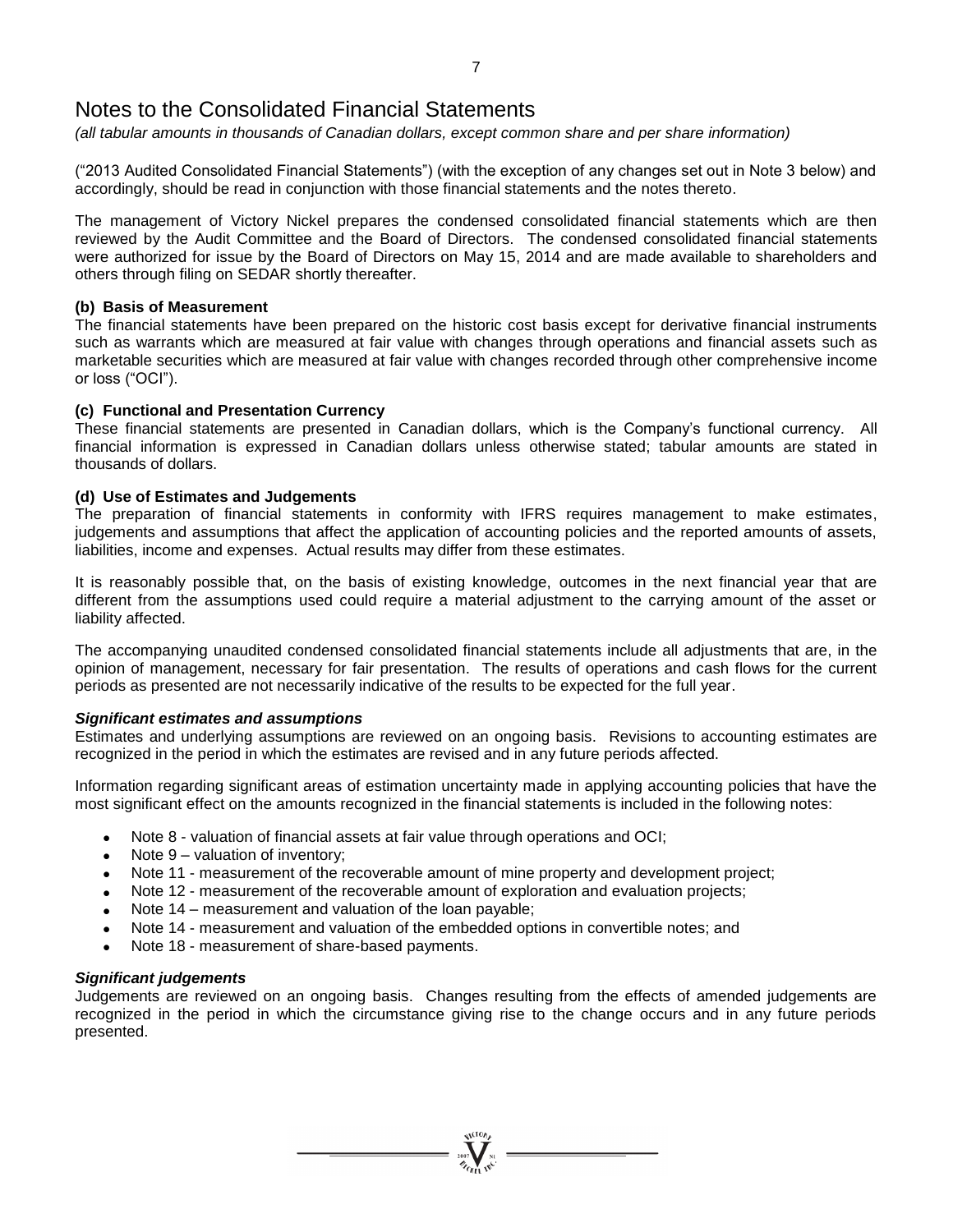*(all tabular amounts in thousands of Canadian dollars, except common share and per share information)*

Information regarding significant areas of critical judgements made in applying accounting policies that have the most significant effect on the amounts recognized in the financial statements is included in the following notes:

- Note 1 going concern assessment;
- Note 11 classification of expenditures as mine property and development project or operating expenses;
- Note 12 classification of expenditures as exploration and evaluation projects or operating expenses;
- Note 9 impairment of inventory;
- Note 11 impairment of mine property and development project;
- Note 12 impairment of exploration and evaluation projects.

# **3. SIGNIFICANT ACCOUNTING POLICIES**

The accounting policies of the Company are set out in detail in Note 3 to the 2013 Audited Consolidated Financial Statements. Such policies have been applied consistently to all periods presented in these condensed consolidated financial statements, and have been applied consistently by Victory Nickel entities.

# **(a) New Accounting Policies**

There have been no new accounting policies adopted by the Company, except as noted below.

# **(b) New Standards and Interpretations Not Yet Adopted**

Since the issuance of the Company's 2013 Audited Consolidated Financial Statements, the IASB and International Financial Reporting Interpretations Committee ("IFRIC") have issued several new and revised standards and interpretations. However, the revised standards and interpretations are not applicable to the Company or are expected to have minimal impact.

# **(c) Inventory**

Finished products and raw materials inventories are valued at the lower of cost and net realizable value. Costs are allocated to inventories based on direct costs which include acquisition, preliminary processing and freight but exclude indirect labour and overhead costs. Net realizable value for finished products and raw materials is generally considered to be the selling price of the finished product in the ordinary course of business less the estimated costs of completion and estimated costs to make the sale. Inventory is reviewed quarterly to ensure the carrying value does not exceed net realizable value. A writedown is recognized when carrying cost exceeds net realizable value. The writedown may be reversed if the circumstances which caused it no longer exist.

# **4. FINANCIAL RISK MANAGEMENT AND CAPITAL MANAGEMENT DISCLOSURES**

### **Overview**

The Company has exposure to credit risk, liquidity risk, market risk and operational risk from its use of financial instruments. A complete description of the Company's financial risk management and capital management is included in Note 4 to the 2013 Audited Consolidated Financial Statements. This note updates information about the Company's exposure to each of the above risks where there have been material or noteworthy changes. Further quantitative disclosures are included throughout these condensed consolidated financial statements.

# **Credit Risk**

# *Receivables*

The Company has increased its exposure to credit risk upon commencement of sales of frac sand. The Company's other receivables presently consist primarily of amounts due from federal and provincial governments. Amounts due from other parties are settled on a regular basis.

When necessary, the Company establishes an allowance for impairment that represents its estimate of incurred losses in respect of receivables. The main component of this allowance is a specific loss component that relates to individually significant exposures.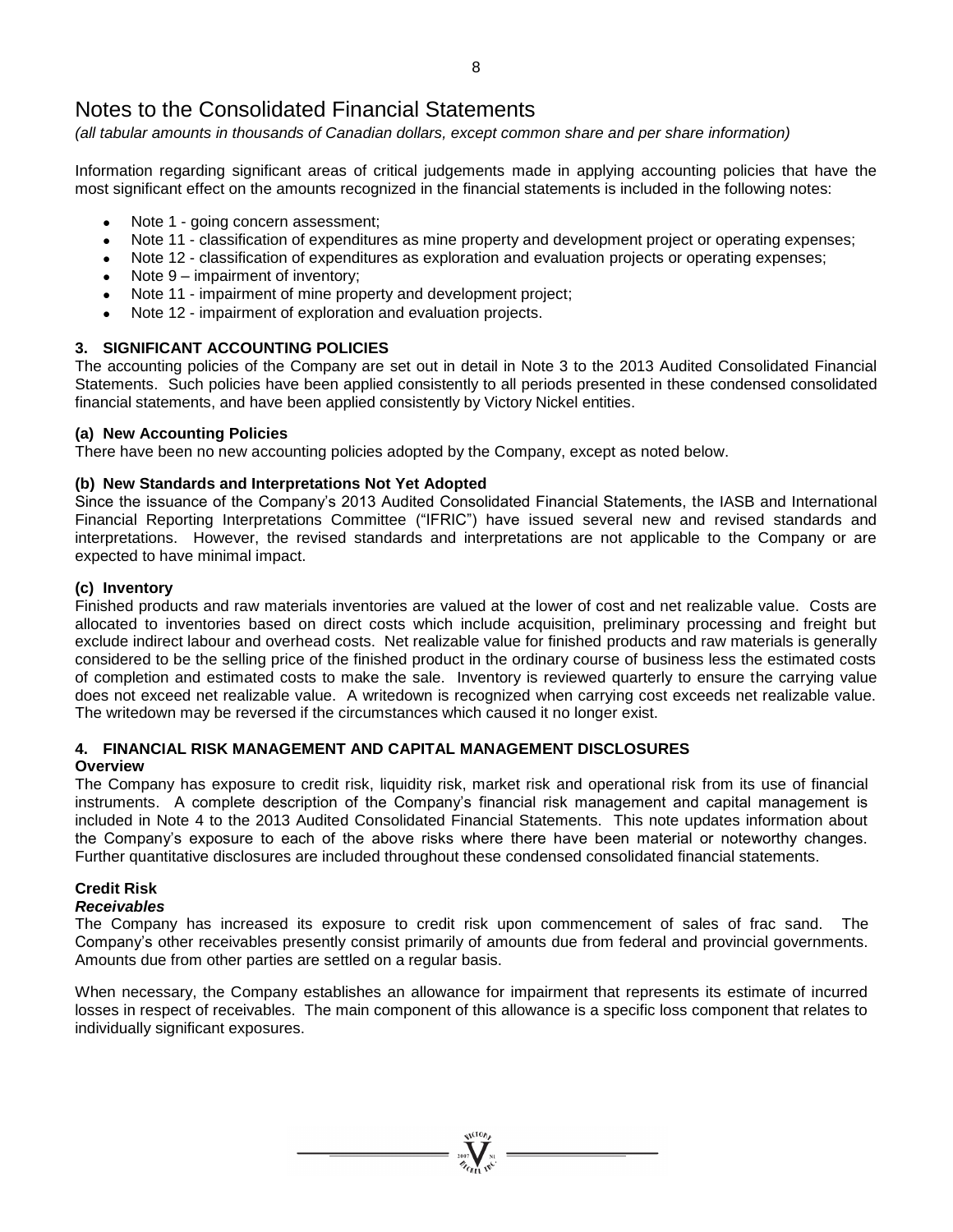*(all tabular amounts in thousands of Canadian dollars, except common share and per share information)*

# **Capital Management Disclosures**

|                                          | March 31,                | December 31, |
|------------------------------------------|--------------------------|--------------|
|                                          | 2014                     | 2013         |
| Shareholders' equity                     | 49,741 \$                | 50,969       |
| Loans and borrowings - long-term portion | 9.301                    | 6,379        |
| Lease obligations - long-term portion    | 387                      | 408          |
| Loans and borrowings - available         | $\overline{\phantom{a}}$ | 500          |
|                                          | 59.429                   | 58.256       |

Neither the Company, nor its subsidiary, are subject to externally-imposed capital requirements. There were no changes in the Company's approach to capital management during the year.

# **5. DETERMINATION OF FAIR VALUES**

There have been no changes in how the Company determines fair value for both financial and non-financial assets and liabilities from the descriptions included in Note 5 to the Company's 2013 Audited Consolidated Financial Statements. When applicable, further information about the assumptions made in determining fair values is disclosed in the notes specific to that asset or liability.

# **6. CASH AND CASH EQUIVALENTS**

|                                                  | March 31, |      | December 31, |
|--------------------------------------------------|-----------|------|--------------|
|                                                  | 2014      |      | 2013         |
| Bank balances                                    | 278       | - \$ | 1.418        |
| Short-term deposits                              |           |      | 5            |
| Restricted deposits supporting letters of credit | 207       |      |              |
| Cash and Cash Equivalents in the Statement of    |           |      |              |
| <b>Cash Flows</b>                                | 490       |      | 1.423        |

# **7. RECEIVABLES AND PREPAIDS**

|                               | March 31, |      | December 31. |
|-------------------------------|-----------|------|--------------|
|                               | 2014      |      | 2013         |
| Accounts receivable           | 285       | - \$ |              |
| Other receivables             | 162       |      | 231          |
| Prepaid expenses and deposits | 1,305     |      | 150          |
|                               | 1.752     |      | 381          |

# **8. MARKETABLE SECURITIES**

|                                                       | March 31,<br>2014 |   | December 31,<br>2013 |
|-------------------------------------------------------|-------------------|---|----------------------|
| Financial assets at fair value through OCI:<br>Shares | 374               | S | 278                  |
|                                                       | 374               |   | 278                  |

The Company records its portfolio of shares at available market prices with any difference in fair value compared with acquisition cost being recorded as gain or loss on financial assets at fair value through OCI.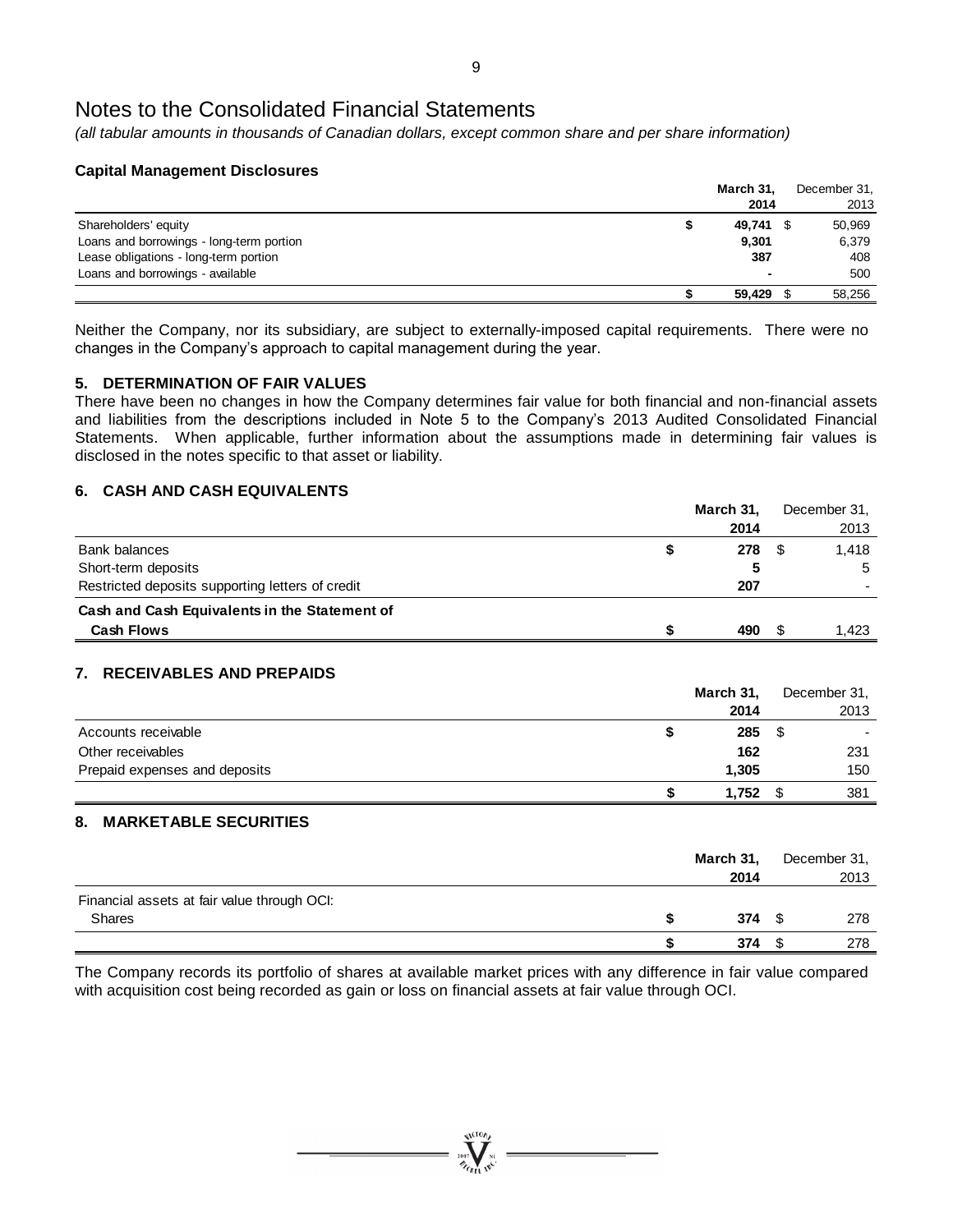*(all tabular amounts in thousands of Canadian dollars, except common share and per share information)*

# **9. INVENTORY**

|                        | March 31, | December 31, |      |
|------------------------|-----------|--------------|------|
|                        | 2014      |              | 2013 |
| Inventory              |           |              |      |
| Raw sand               |           |              |      |
| In Winona              | \$<br>31  | - \$         |      |
| In transit - at siding | 215       |              |      |
| Warehoused at 7P Plant | 237       |              |      |
|                        | 483       |              |      |
| Finished sand          | 141       |              |      |
|                        | 624       | - \$         |      |

# **10. PROPERTY AND EQUIPMENT**

|                                  |                 |                                | <b>Vehicles and</b> |                             |             |
|----------------------------------|-----------------|--------------------------------|---------------------|-----------------------------|-------------|
|                                  | Land and        |                                |                     | <b>Mobile Equipment and</b> |             |
| Balances as at January 1, 2013   | <b>Building</b> | <b>7P Plant</b>                | Equipment           | <b>Furniture</b>            | Total       |
| Cost                             | \$<br>\$<br>83  | \$<br>$\overline{\phantom{a}}$ | 32                  | \$<br>1,359                 | \$<br>1,474 |
| Accumulated Amortization         | (8)             |                                | (17)                | (25)                        | (50)        |
| <b>Carrying Amount</b>           | 75              | $\blacksquare$                 | 15                  | 1,334                       | 1,424       |
| Additions                        |                 | 3,086                          | 636                 | 160                         | 3,882       |
| Amortization                     | (1)             |                                | (23)                | (3)                         | (27)        |
| Balances as at December 31, 2013 |                 |                                |                     |                             |             |
| Cost                             | 83              | 3,086                          | 668                 | 1,519                       | 5,356       |
| Accumulated Amortization         | (9)             |                                | (40)                | (28)                        | (77)        |
| <b>Carrying Amount</b>           | 74              | 3,086                          | 628                 | 1,491                       | 5,279       |
| Additions                        |                 | 1,143                          | 17                  |                             | 1,160       |
| Amortization                     |                 |                                | (48)                | (1)                         | (49)        |
| Balances as at March 31, 2014    |                 |                                |                     |                             |             |
| Cost                             | 83              | 4,229                          | 685                 | 1,519                       | 6,516       |
| Accumulated Amortization         | (9)             |                                | (88)                | (29)                        | (126)       |
| <b>Carrying Amount</b>           | 74<br>- \$      | 4,229<br>S                     | 597                 | 1,490<br>5                  | 6,390<br>\$ |

Equipment and furniture includes deposits of \$1,485,000 related to the purchase of transformers and other electrical equipment; the equipment is not available for use and is not being depreciated. Property and equipment also includes assets amounting to \$3,429,000 at the 7P Plant which has not yet been commissioned, accordingly, neither it nor the cost to acquire the 7P Plant of \$800,000 is being depreciated. On May 10, 2010, the Company entered into an agreement to purchase the transformers and other electrical equipment for the Minago project. The total price is US\$2,840,000 (Note 23). Vehicles and Mobile Equipment include \$651,000 (December 31, 2013 - \$636,000) of equipment acquired under leases (Note 15).

## **11. MINE PROPERTY AND DEVELOPMENT PROJECT**

|        | January 1,<br>2014 | Current<br>Expenditures |      | Recoveries     |      | March 31,<br>2014 |
|--------|--------------------|-------------------------|------|----------------|------|-------------------|
| Minago | \$<br>38,668 \$    | $104 \text{ } $$        |      |                | - \$ | 38,772            |
|        | 38,668 \$          | $104 - $$               |      | -              |      | 38,772            |
|        | January 1,<br>2013 | Current<br>Expenditures |      | Recoveries     |      | March 31,<br>2013 |
| Minago | \$<br>37,897 \$    | 137S                    |      |                | - \$ | 38,034            |
|        | 37,897 \$          | 137                     | - \$ | $\blacksquare$ |      | 38,034            |
|        |                    |                         |      |                |      |                   |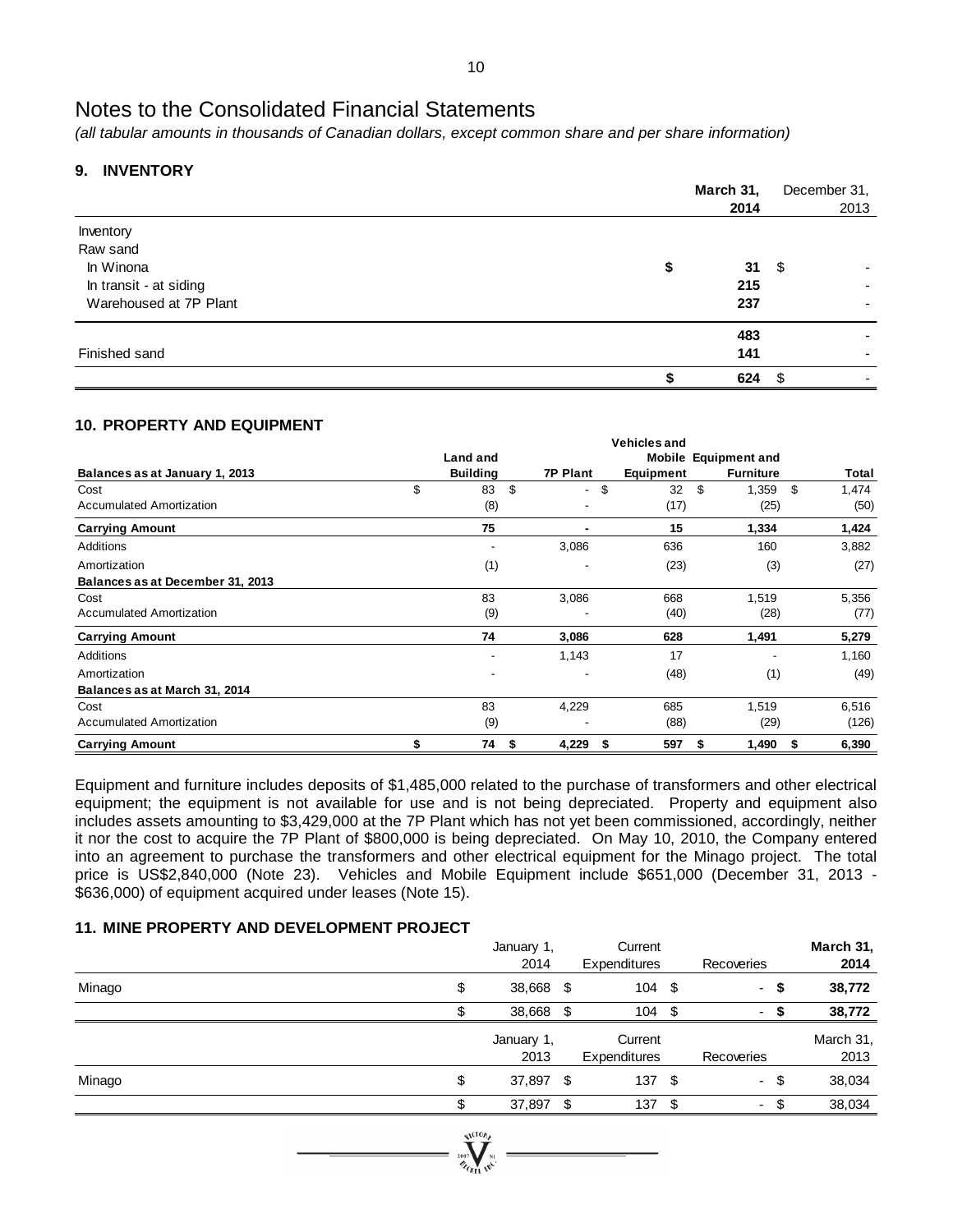*(all tabular amounts in thousands of Canadian dollars, except common share and per share information)*

# **Minago**

The 100%-owned Minago project covers approximately 28,928 ha, through a combination of mining claims, mineral leases and a mineral exploration licence, on Manitoba's Thompson Nickel Belt. The property encompasses the Nose Deposit, which contains the entire current nickel mineral resource, and the North Limb, a zone of nickel mineralization with a known strike length of 1.5 kilometres located to the north of the Nose Deposit.

From 2006 to date, considerable work has been performed, including diamond drilling, metallurgical testing and engineering studies and all the studies required to complete the Environmental Impact Study which was filed in May 2010. As a result, in August 2011, the Company received its Environmental Act Licence. The results of the Minago Feasibility Study ("FS") were announced in December 2009 and improvements thereto announced in June 2010 and July 2011.

Five mineral claims totalling 691 ha located at the north end of the Company's existing Minago property package are subject to a maximum 2% net smelter return royalty with a 50% back-in right; these claims represent approximately 2.4% of the total Minago project.

The Minago project is not in production. Accordingly, the Minago project is not being depreciated. On September 19, 2011, the Company announced that the Board of Directors had approved the development of Minago and directed management to proceed with securing financing arrangements.

# **12. EXPLORATION AND EVALUATION PROJECTS**

Cumulative costs relating to the acquisition of mineral properties and E&E expenditures have been incurred on the following projects:

|            | January 1,<br>2014 |     | Current<br>Expenditures |        | Recoveries | Excess<br>Proceeds |        | March 31,<br>2014 |
|------------|--------------------|-----|-------------------------|--------|------------|--------------------|--------|-------------------|
| Lac Rocher | \$<br>7,388 \$     |     |                         | $-$ \$ | $-$ \$     |                    | - \$   | 7,388             |
| Mel        | 7,473              |     | 24                      |        |            |                    |        | 7,497             |
| Lynn Lake  |                    |     | 16                      |        |            |                    |        | 16                |
| Other      | 4                  |     |                         |        |            |                    |        | 4                 |
|            | 14,865             | -\$ | 40                      | \$     | ۰          | \$<br>٠            | S      | 14,905            |
|            | January 1,<br>2013 |     | Current<br>Expenditures |        | Recoveries | Excess<br>Proceeds |        | March 31,<br>2013 |
| Lac Rocher | \$<br>$7,317$ \$   |     | 17 <sup>2</sup>         | \$     | - \$       |                    | $-$ \$ | 7,334             |
| Mel        | 7,421              |     | 8                       |        |            |                    |        | 7,429             |
| Lynn Lake  |                    |     | 4                       |        | (125)      | 121                |        |                   |
|            | \$<br>14,738 \$    |     | 29                      | \$     | $(125)$ \$ | 121                | \$     | 14,763            |

The expenditures on the Lynn Lake property are shown net of cumulative option payments received of \$125,000 in 2013. The excess proceeds of \$121,000 for the three months ended March 31, 2013 represent the excess of consideration received under the option agreement above carrying value and are reflected in *Recovery of exploration and evaluation project* through operations. The option agreement was terminated in early 2014 and the Lynn Lake property has reverted to the Company.

# **Lac Rocher**

The Lac Rocher project, which is 100%-owned, is located 140 kilometres northeast of Matagami in northwestern Québec. The project is subject to a royalty of \$0.50 per ton on any ores mined and milled from the property and a 2% NSR described below.

In 2007, the Company began environmental work in support of obtaining a permit for the Lac Rocher deposit in order to extract and direct-ship mineralized material to an offsite mill for processing. A 12-hole, 1,500 metre drill program was also completed to test for extensions to the nickel sulphide mineralization and to provide metallurgical samples for the Preliminary Economic Assessment ("PEA") to determine the near-term production and cash generation

 $\sum_{2007}$  Well  $\sum_{N=1}^{N^{(10)}(0)}$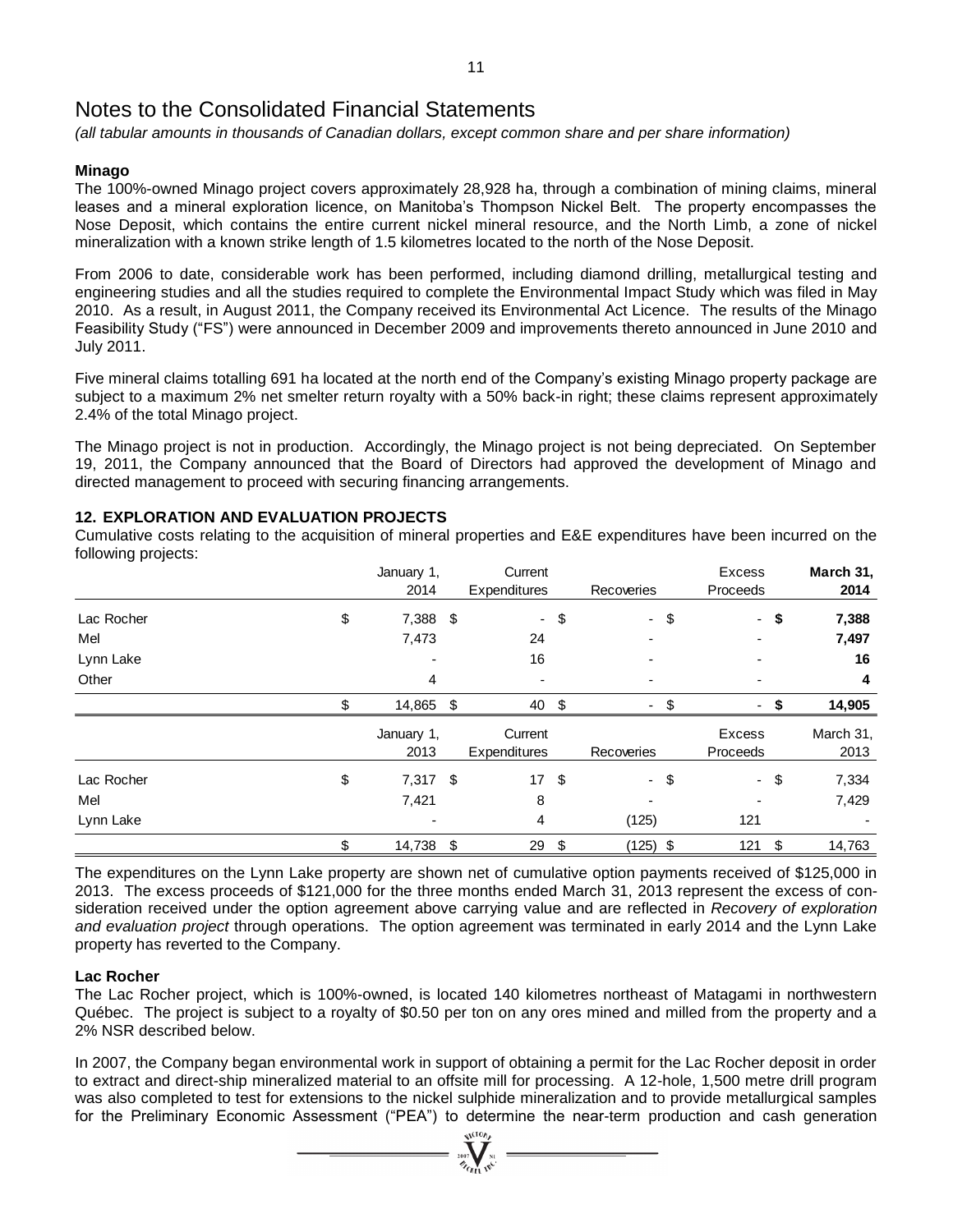*(all tabular amounts in thousands of Canadian dollars, except common share and per share information)*

potential of the project.

Metallurgical testing of the massive sulphide mineralization from the deposit was completed in December, 2007. In February, 2008, the Company announced the results from metallurgical testing of the disseminated sulphide zone and they were incorporated into the PEA completed in November 2008. The Company completed the construction of an access road in the third quarter of 2009 and performed diamond drilling to provide geotechnical data for portal and ramp development.

The Lac Rocher property is subject to a discovery incentive plan (the "DIP") to reward certain individuals involved in the discovery of Lac Rocher with a 2% NSR for mines that were discovered on certain properties prior to the expiry of the DIP. The NSR is payable only on revenues earned after recovery of all development costs for any mine on the property. The terms of the DIP provide the Company with a right of first refusal on any proposed disposition of the NSR. In addition, the DIP contains put/call provisions under which the Company may be required to purchase, or may exercise an option to purchase, the NSR at the value of its discounted cash flows, as defined therein. The Lac Rocher property is the only property subject to the DIP. As the Lac Rocher property is not yet in production, no royalties are currently payable.

# **Mel**

Effective August 27, 1999, Nuinsco Resources Limited ("Nuinsco") (the predecessor entity of Victory Nickel) entered into an option agreement (the "Agreement") with Inco Limited (predecessor to CVRD Inco Limited, now Vale) for the exploration and development of Vale's Mel properties (the "Mel Properties") located in the Thompson area of northern Manitoba. Pursuant to the Agreement, sufficient expenditures have been incurred to earn a 100% interest in the Mel Properties, and in 2007 the Company exercised its option to acquire such interest. Vale had the right to earn back a 51% interest by incurring expenditures of \$6,000,000 over a four-year period. On September 14, 2010, Vale notified the Company that it would not exercise this back-in right. In accordance with the terms of the agreement with Vale, they now are entitled to a 10% royalty on "distributable earnings" as defined in the agreement. Distributable earnings is defined as net revenue less operating expenses, before federal and provincial income taxes, after provincial mining taxes and less aggregate pre-production capital but before depreciation.

Also under the Agreement, Vale has a contractual obligation to mill ore mined from the Mel deposit at its cash cost plus 5% (provided that the product meets Vale specifications and that Vale has sufficient mill capacity).

Ongoing updating of Mel data is being conducted and applies to both the drilling data on the Mel deposit/lease as well as the 111 drill holes collared on the claims portion of the property. When completed, additional modelling of the resource will be continued. No fieldwork has been conducted during 2013.

### **Lynn Lake**

The Company owns a 100% right, title and interest in the Lynn Lake nickel property ("Lynn Lake"), covering approximately 600 ha in northern Manitoba. As at December 31, 2013, the Lynn Lake property was subject to an option agreement with Wellgreen Platinum Ltd. ("Wellgreen") (formerly Prophecy Platinum Corp.). On March 17, 2014, Wellgreen formally confirmed to the Company that it was relinquishing the Lynn Lake option and is presently in the process of fulfilling the termination conditions within the option agreement which includes vacating the option properties in good condition and returning all exploration materials and data to the Company.

# **Other Projects**

The Company has incurred minimal expenditures on other properties in 2014 and 2013.

### **Impairment and Pre-exploration Costs**

Costs relating to discontinued projects in the amounts of \$nil were provided for through operations as *Writedown of exploration and evaluation projects* in the consolidated statement of operations during the three months ended March 31, 2014 and 2013.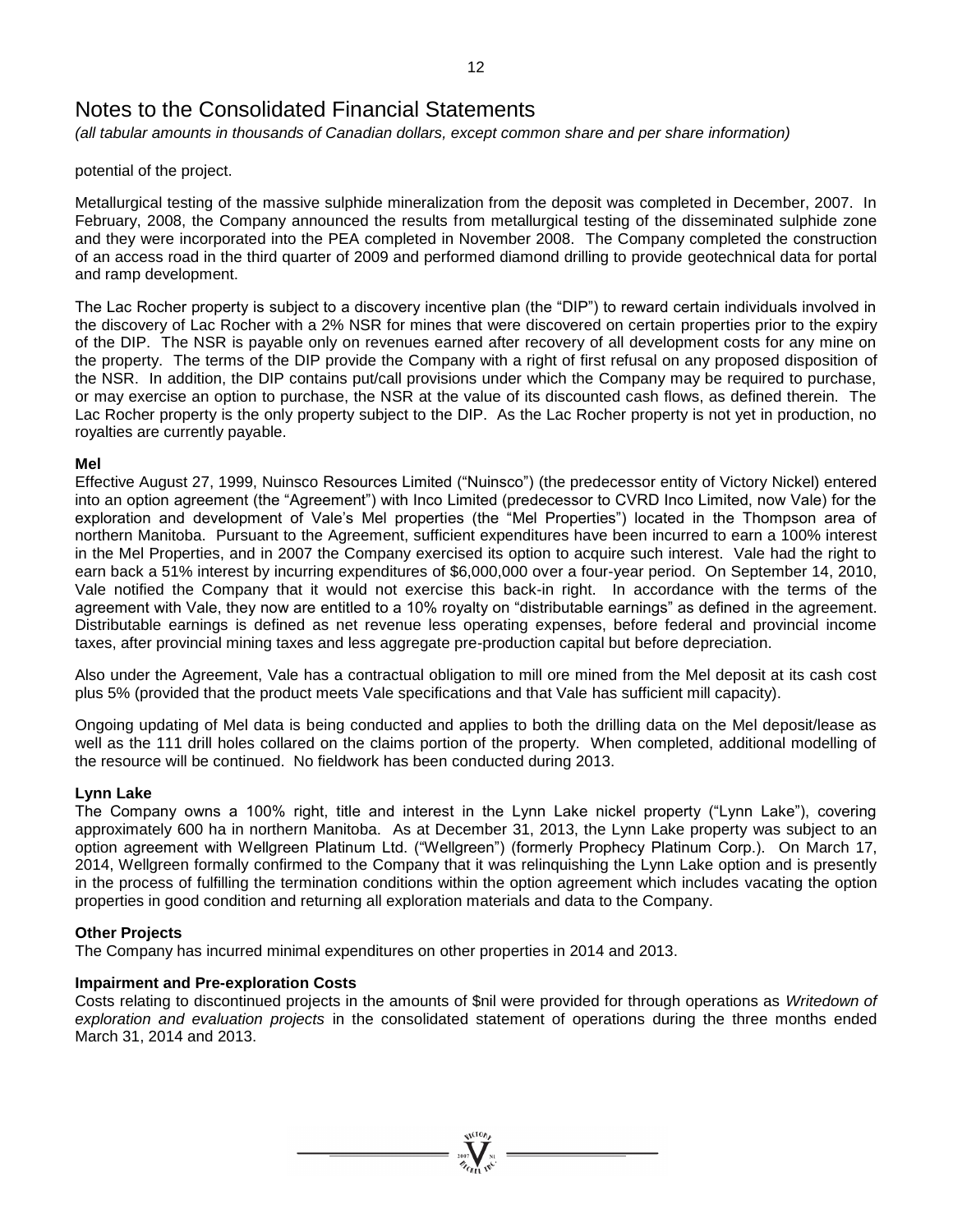*(all tabular amounts in thousands of Canadian dollars, except common share and per share information)*

# **13. TRADE AND OTHER PAYABLES**

|                                       |              | March 31,   | December 31, |       |
|---------------------------------------|--------------|-------------|--------------|-------|
|                                       | <b>Notes</b> | 2014        |              | 2013  |
| Trade payables                        |              |             |              |       |
| Mine property and development project |              | \$<br>49    | - \$         | 25    |
| Exploration and evaluation projects   |              |             |              |       |
| Property and equipment                |              | 1,328       |              | 742   |
| Non-project related                   |              | 494         |              | 116   |
| <b>Accrued liabilities</b>            |              |             |              |       |
| Mine property and development project |              |             |              | 28    |
| Exploration and evaluation projects   |              |             |              |       |
| Property and equipment                |              | 40          |              | 325   |
| Non-project related                   |              | 213         |              | 153   |
| Other payables                        |              | 78          |              |       |
| Lease obligations - current portion   | 15           | 136         |              | 160   |
| Due to Nuinsco Resources Limited      |              |             |              |       |
| Under the Management Agreement        | 21           | 119         |              | 56    |
| Commitment fees                       | 14           | 12          |              | 11    |
|                                       |              | \$<br>2,471 | \$           | 1,617 |

# **14. LOANS AND BORROWINGS**

|                                                               | March 31, | December 31, |
|---------------------------------------------------------------|-----------|--------------|
|                                                               | 2014      | 2013         |
| Loan payable to Nuinsco Resources Limited - long-term portion | 4.250     | 4.100        |
| Promissory notes                                              | 5.158     | 2,279        |
|                                                               | 9.408     | 6,379        |

| Loan payable to Nuinsco Resources Limited         | <b>Note</b> | March 31.<br>2014 | December 31.<br>2013 |
|---------------------------------------------------|-------------|-------------------|----------------------|
| Advance for working capital                       |             | \$<br>1,000       | 1,000<br>- \$        |
| Advance under Amended Loan for standby commitment |             | 1.207             | 1,207                |
| Aggregate advances                                |             | 2.207             | 2,207                |
| Less: settled in Units of Victory Nickel          |             | (1,207)           | (1, 207)             |
| Less: unamortized loan fees                       |             | (146)             | (189)                |
|                                                   |             | 854               | 811                  |
| Change in fair value of loan                      | 19          | 3,396             | 3.289                |
| Loans and borrowings - long-term portion          |             | \$<br>4,250       | 4,100<br>S           |

In 2012, the Company entered into a loan agreement for \$1,000,000 with Nuinsco (the "Lender"). The loan was amended and restated on March 25, 2013 (the "Amended Loan") to up to \$3,000,000 with the additional amount being available to fund capital expenditures relating to the 7P Plant. The Amended Loan bears interest at 12% per annum and matures on January 31, 2015; the loan is secured by equipment and a general security agreement over the equipment of the Company.

Prior to June 1, 2014, the Lender has the right to convert the outstanding balance of the Amended Loan into a limited participating interest (the "Conversion") whereby the Lender is entitled to receive a share of net cash flows earned from the sale of frac sand from the 7P Plant. The Lender's participation is capped at \$10,000,000, with a minimum of \$7,500,000, and is subject to adjustment under certain circumstances. On Conversion, the Amended Loan would be considered paid in full.

 $\sum_{2007}$  Well We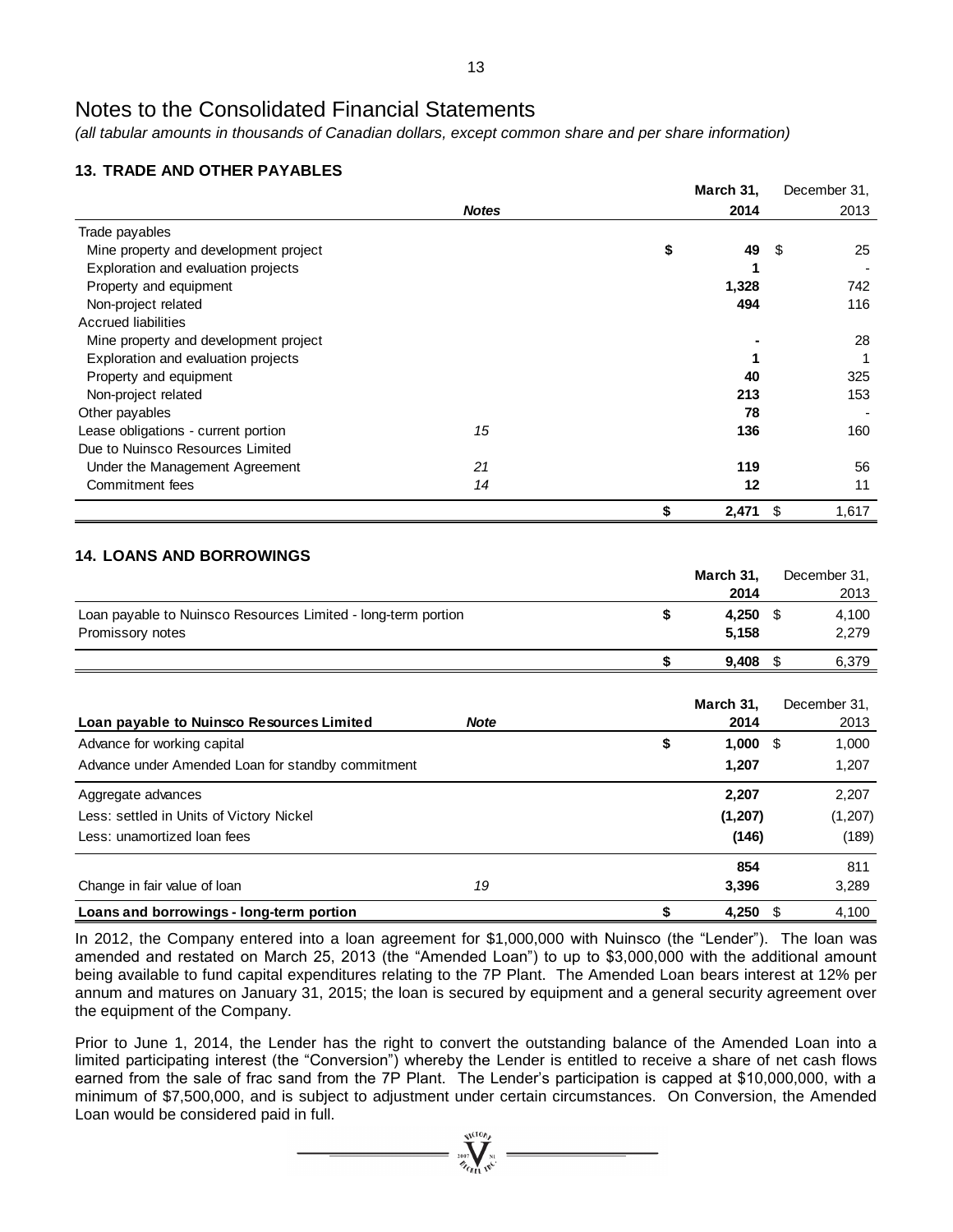*(all tabular amounts in thousands of Canadian dollars, except common share and per share information)*

Pursuant to the Amended Loan, Nuinsco provided a backstop of \$1,207,584 in cash to the rights offering which closed on July 30, 2013. This capped the Amended Loan at \$2,707,584 and reduced the amount available to be drawn down to \$500,000. Upon exercise of the backstop, Nuinsco increased its shareholding in the Company to approximately 12.24%, thereby becoming a related party of the Company.

Commitment fees of \$12,000 have been accrued to February 4, 2014, at which time Nuinsco and Victory Nickel agreed to cancel the amount that remained available to be drawn down under the Amended Loan; these are included in *Finance costs* in Note 19 and will be satisfied in shares. This amount, along with other loan fees, are being amortized as interest expense using the effective interest rate method; in the three months ended March 31, 2014, \$43,000 was amortized as interest expense and \$30,000 interest was paid to the Lender in cash (three months ended March 31, 2013 - \$7,000 and \$39,000, respectively). The payment in the first quarter of 2013 included \$9,000 which was accrued in 2012.

The agreement on February 4, 2014, also effectively amended the range of the Company's participation in the net cash flows earned from the sale of frac sand to a maximum of \$10,222,831 with a minimum of \$7,667,124. This range could have been decreased should Victory Nickel repay some or all of the \$1,000,000 balance outstanding before Conversion. On April 22, 2014, Nuinsco and the Company announced that Nuinsco had exercised its option and converted its loan to a participating interest; at the same time, it relinquished its security over the assets of the Company.

The loan is classified as a financial liability carried at amortized cost. From recognition until the fourth quarter of 2013, the Company considered that there were no changes in estimated cash flows since Nuinsco had not converted its loan and the 7P Plant was not built and there were other significant uncertainties. During the fourth quarter, the plant construction was well underway and the probability of Conversion had increased substantially. Accordingly, the Company has revised the estimated future cash flows and discounted these cash flows at the loan's original effective interest rate of 22%. The estimated future cash flows were determined using a probability-weighted estimation of future expected cash flow scenarios from the frac sand business based on current expectations of business results, capital costs and pre-operating expenditures. These cash flows were on the basis of Phase 1 completion only. The Company also included probability weightings of 34%, 16% and 50% as risk factors applied to varying levels of expected cash flows – being zero, 50% and 100% of the ceiling maximum of \$10,222,831.

Effective March 31, 2014, certain adjustments were made to the expected cash flows to reflect more current business expectations. In particular, because of the harsher winter and the effects of the subsequent spring break-up at the site, additional expenditures will be required. The effect of this adjustment has delayed the expected date of future payment of the net participation in cash flows but, due to the effects of the passage of time on cash flows, the revised amortized cost carrying amount has increased.

As described earlier, the percentage participation in net cash flows is 52.16% and the applicable ceiling for Phase 1 is \$10,222,831. Based on the estimated cash flows described above, payments could commence mid-2015. These assumptions resulted in revised amortized cost carrying amount of the loan of \$4,250,000 and, accordingly \$107,000 was recorded as a *loss on adjustment of estimated cash flows* through the statement of operations (\$3,289,000 was recorded in the fourth quarter of 2013). This is a Level 3 methodology and is subject to the highest level of uncertainty. The Company will continue to review and revise its estimates of expected future cash flows as the expectations of payments of the participating interest change. Changes in that estimate will be recorded through operations with appropriate adjustment for actual cash flows paid.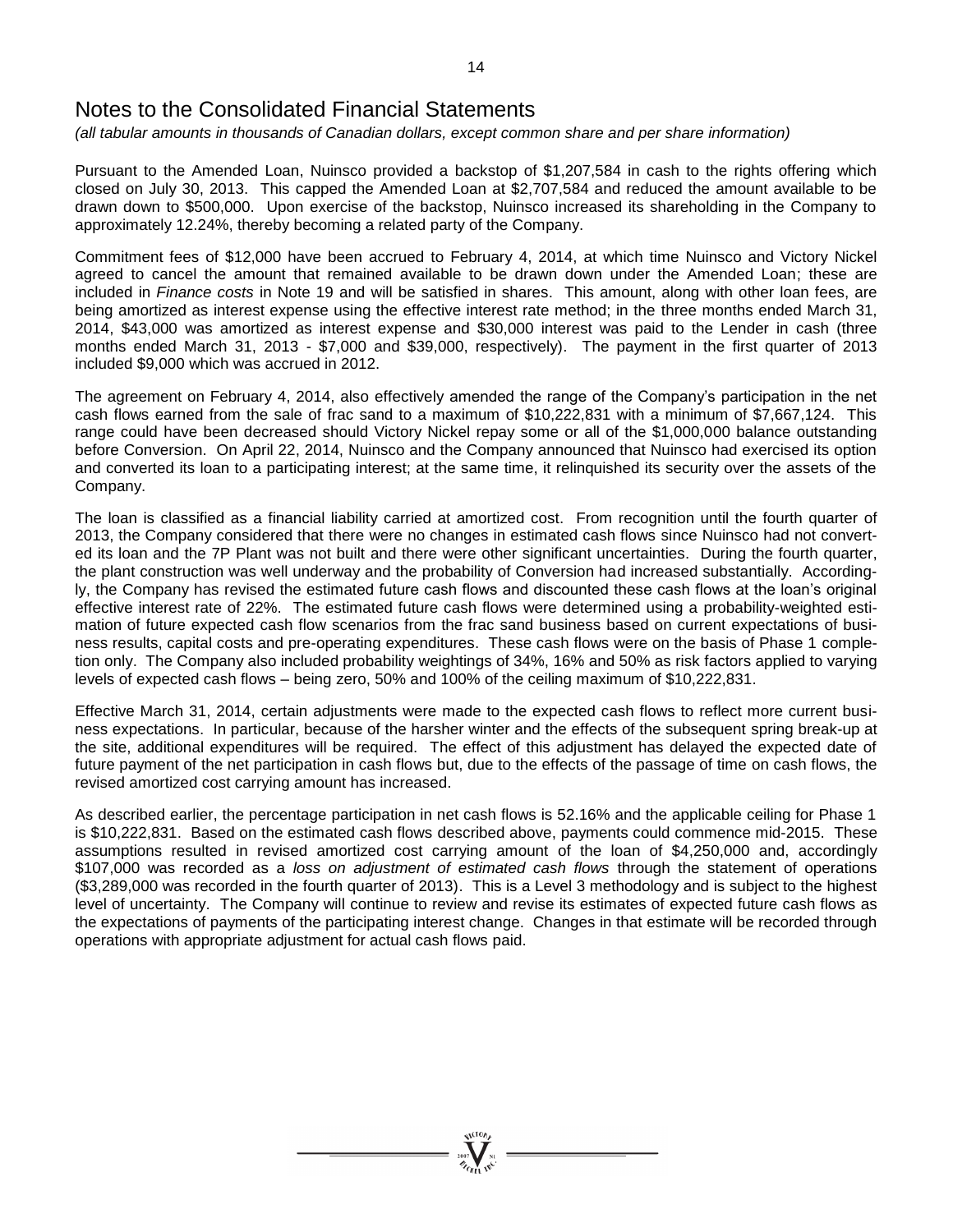*(all tabular amounts in thousands of Canadian dollars, except common share and per share information)*

|                                                |              |             | March 31, | December 31, |      |    |       |  |
|------------------------------------------------|--------------|-------------|-----------|--------------|------|----|-------|--|
| <b>Promissory Notes</b>                        | <b>Notes</b> |             | 2014      |              |      |    | 2013  |  |
| Advances in US\$                               |              | \$          | 3,750     |              |      | \$ | 2,000 |  |
| Add: effect of foreign exchange                |              |             | 395       |              |      |    | 127   |  |
| Advances in C\$                                |              |             | 265       |              |      |    |       |  |
|                                                |              |             | 4,410     |              |      |    | 2,127 |  |
| Embedded option derivatives at inception       |              | \$<br>1,102 |           | \$           | 168  |    |       |  |
| Less: accumulated amortization                 | 19           | (68)        |           |              | (12) |    |       |  |
|                                                |              | 1,034       | (1,034)   |              | 156  |    | (156) |  |
| Less: unamortized loan fees                    |              |             | (38)      |              |      |    | (33)  |  |
| Net promissory notes                           |              |             | 3,338     |              |      |    | 1,938 |  |
| Embedded option derivatives at inception       |              | 1,102       |           |              | 168  |    |       |  |
| Change in value of embedded option derivatives | 19           | 718         |           |              | 173  |    |       |  |
|                                                |              |             | 1,820     |              |      |    | 341   |  |
| Loans and borrowings - long-term portion       |              | \$          | 5,158     |              |      | \$ | 2,279 |  |

On November 11, 2013, the Company entered into an unsecured convertible promissory note by way of a private placement. The promissory note is denominated in US\$, bears interest calculated and payable quarterly at 14.8% and is convertible at the option of the holder into the Company's shares at \$0.10 and has a two-year term.

In the first quarter of 2014, the Company issued unsecured convertible promissory notes by way of a private placement under a blanket regulatory approval. Notes were denominated in both Canadian and US\$ and each have two year terms from issue date, bear interest calculated and payable quarterly at 14.8% and are convertible at the option of the holder into the Company's shares at \$0.10.

Collectively, the promissory notes are referred to as the "Convertible Notes".

In the three months ended March 31, 2014, the Company paid \$107,000 for interest in cash and amortized \$5,000 for loan fees and \$56,000 for the embedded option derivative at inception using the effective interest rate method during the year; \$nil during the three months ended March 31, 2013.

The embedded option derivatives have been calculated using the Black-Scholes option-pricing model using the following parameters:

|                                  |                | (Various                   |        |                |      |                          |
|----------------------------------|----------------|----------------------------|--------|----------------|------|--------------------------|
|                                  | March 31,      | inception                  |        | November 11.   |      | December 31,             |
|                                  | 2014           | dates)                     |        | 2013           |      | 2013                     |
|                                  |                |                            |        | (At inception) |      |                          |
|                                  | \$0.041 to     |                            | \$     | 0.008          | - \$ | 0.016                    |
| Fair values                      |                | \$0.042 \$0.033 to \$0.055 |        |                |      |                          |
| Share prices at valuation dates  | \$<br>0.060    | \$0.05 to \$0.07 \$        |        | 0.030          | - \$ | 0.045                    |
| <b>Assumptions</b>               |                |                            |        |                |      |                          |
| Exercise price                   | \$<br>$0.10-5$ |                            | 0.10 S | $0.10 \,$ \$   |      | 0.10                     |
| <b>Expected volatilities</b>     | 116% to 122%   | 113% to 116%               |        | 103%           |      | 109%                     |
| Expected remaining terms (years) | 1.61 to 1.99   |                            | 2.00   | 2.00           |      | 1.87                     |
| Expected dividends               |                |                            |        |                |      | $\overline{\phantom{a}}$ |
| Risk-free interest rates         | 1.20%          |                            | 1.20%  | 1.20%          |      | 1.20%                    |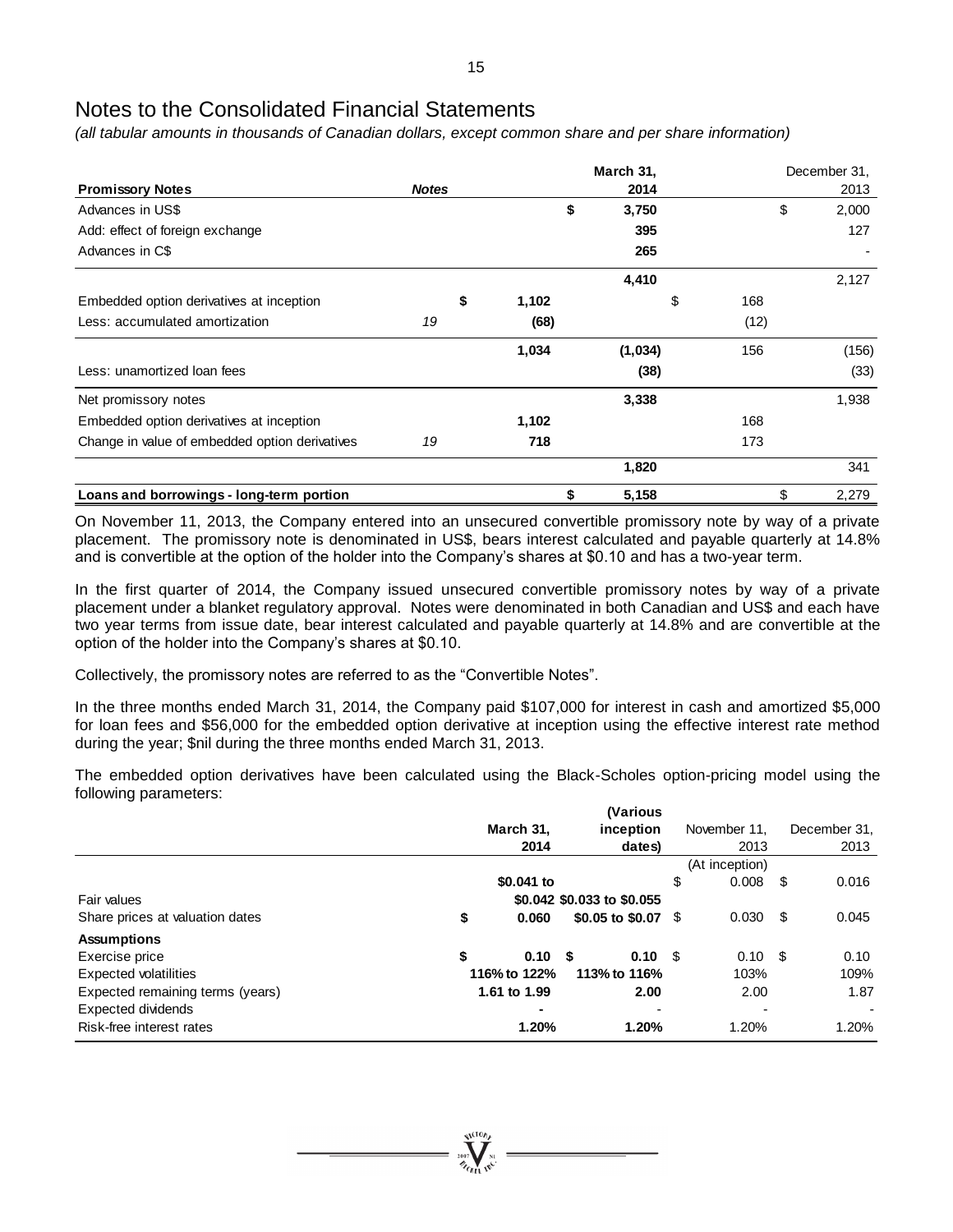*(all tabular amounts in thousands of Canadian dollars, except common share and per share information)*

# **15. LEASE OBLIGATIONS**

|                                                         |             | March 31. | December 31. |
|---------------------------------------------------------|-------------|-----------|--------------|
|                                                         | <b>Note</b> | 2014      | 2013         |
| Vehicles and Mobile Equipment:                          |             |           |              |
| Total present value of minimum lease payments           |             | 523       | 668          |
| Principal payments                                      |             |           | (100)        |
| Total present value of minimum lease payments remaining |             | 523       | 568          |
| Lease obligations - current portion                     | 13          | (136)     | (160)        |
| Lease obligations - long-term                           |             | 387       | 408          |

The Company has finance lease obligations for equipment in use at the 7P Plant. At the end of the lease obligations, ownership is transferred to the Company for all leases except one, whereby an election is to be made 60 days prior to the end of the lease term at the purchase option price of \$1. The future minimum lease payments are as follows:

|                                                  | March 31, | December 31, |
|--------------------------------------------------|-----------|--------------|
|                                                  | 2014      | 2013         |
| Less than 1 year                                 | 166       | 190          |
| Between 1 and 5 years                            | 423       | 447          |
| Total minimum lease payments payable             | 589       | 637          |
| Future finance charges on minimum lease payments | 66        | 69           |
| Present value of minimum lease payments          | 523       | 568          |

#### **16. CAPITAL AND OTHER COMPONENTS OF EQUITY Share Capital**

# *Authorized*

The Company is authorized to issue an unlimited number of common shares with no par value.

### *Number of shares issued and outstanding*

The issued and outstanding common shares for the three months ended March 31, 2014 are as follows:

|                               |              |               |               |          |      |                    |        |       |    |                          | Other    |              |
|-------------------------------|--------------|---------------|---------------|----------|------|--------------------|--------|-------|----|--------------------------|----------|--------------|
|                               |              |               | Gross         |          |      |                    |        |       |    | Finder's                 | Warrants |              |
|                               |              | Number of     | Proceeds/     | Non-cash |      | Share              | Income |       |    | Unit                     | and      | <b>Share</b> |
|                               | <b>Notes</b> | <b>Shares</b> | Consideration | Items    |      | <b>Issue Costs</b> |        | Taxes |    | Warrants                 | Options  | Capital      |
| Balance as at January 1, 2014 |              | 567.030.820   |               |          |      |                    |        |       |    |                          |          | 51,907       |
| Options exercised             | (a)          | 4.630.000     | 220S          | 158      | - \$ | $\sim$             |        |       | £. | $\overline{\phantom{a}}$ |          | 378          |
| Balance as at March 31, 2014  |              | 571,660,820   | 220           | 158      |      |                    |        |       |    | . .                      | . .      | 52.285       |

(a) In January and February, 2014, various officers, employees and consultants of the Company exercised 4,630,000 options generating aggregate cash proceeds of \$220,000; \$158,000 was transferred from contributed surplus.

### **Share Incentive Plan**

The Company has a Share Incentive Plan which includes a Share Purchase Plan and a Share Bonus Plan. Both are described fully in the Company's 2013 Audited Consolidated Financial Statements.

### **Shareholder Rights Plan**

The Company has a Shareholder Rights Plan which is described fully in the Company's 2013 Audited Consolidated Financial Statements.

 $\sum_{2007}$ 

### **Accumulated Other Comprehensive Income or (Loss) ("AOCI")**

AOCI is comprised of the following separate components of equity:

### *Net change of financial assets at fair value through OCI*

This comprises the cumulative net change in the fair value of financial assets at fair value through OCI.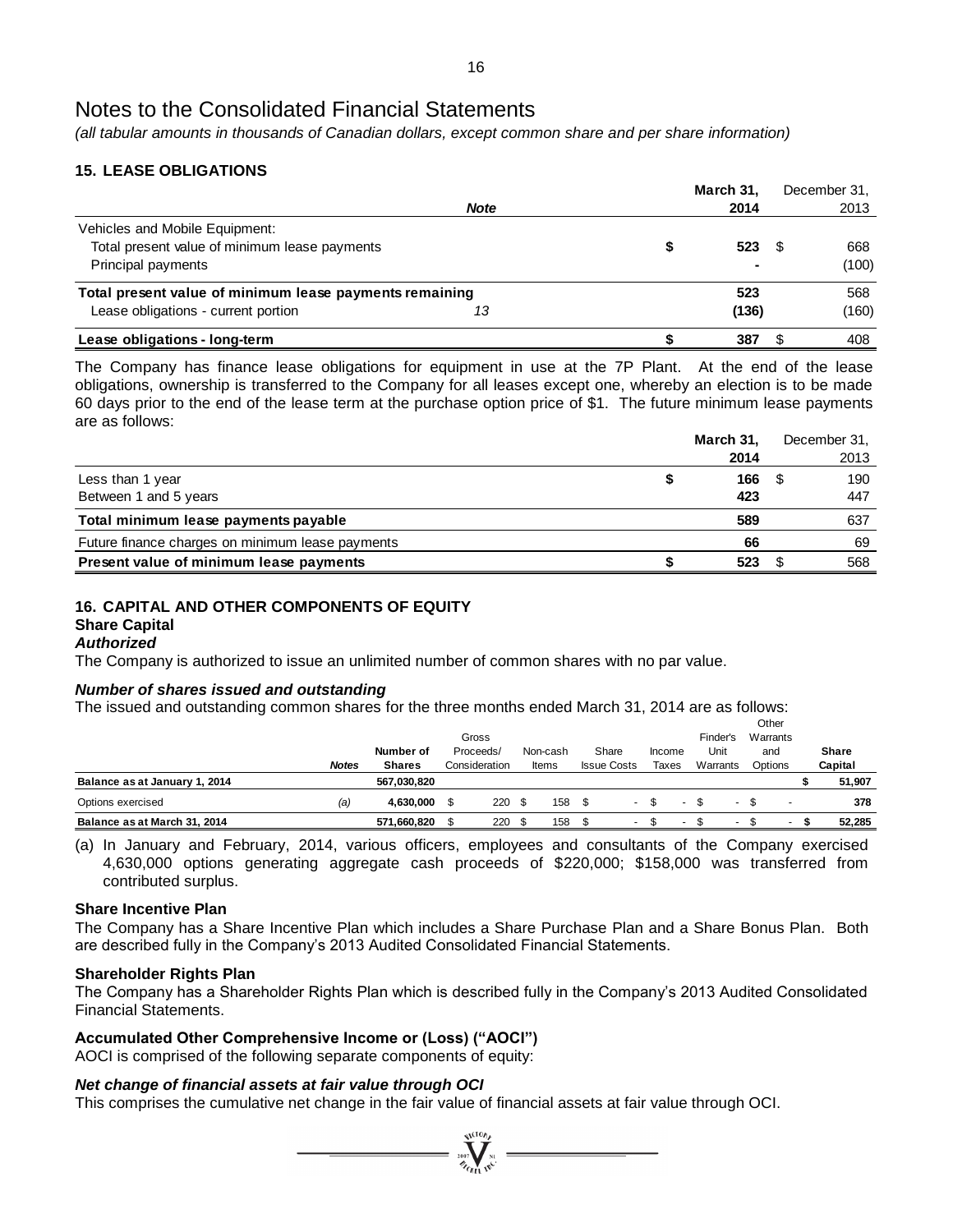*(all tabular amounts in thousands of Canadian dollars, except common share and per share information)*

# *Income tax on other comprehensive income*

This comprises the amount of income tax determined to be required on the cumulative net change in the fair value of financial assets at fair value through OCI.

# **17. EARNINGS (LOSS) PER SHARE**

The calculation of basic and diluted EPS for the three months ended March 31, 2014 and 2013 was based on the information in the table below.

|                                                              |              | Three months ended March 31. |             |  |  |  |
|--------------------------------------------------------------|--------------|------------------------------|-------------|--|--|--|
|                                                              | 2014         |                              | 2013        |  |  |  |
| Balance as at beginning of period                            | 567,031,000  |                              | 397,347,000 |  |  |  |
| Effect of shares issued to settle liabilities                |              |                              | 3,890,000   |  |  |  |
| Effect of shares issued for private placements               |              |                              | 4,855,000   |  |  |  |
| Effect of shares issued for loan fees                        |              |                              | 437,000     |  |  |  |
| Effect of options exercised                                  | 3,917,000    |                              |             |  |  |  |
| Weighted average number of common shares                     |              |                              |             |  |  |  |
| as at end of period - Basic                                  | 570,948,000  |                              | 406,529,000 |  |  |  |
| Effect of options granted and outstanding                    | 6,824,000    |                              | 20,000      |  |  |  |
| Effect of warrants issued and outstanding                    |              |                              |             |  |  |  |
| Effect of convertible promissory note                        |              |                              |             |  |  |  |
| Weighted average number of common shares                     |              |                              |             |  |  |  |
| as at end of period - Diluted                                | 577,772,000  |                              | 406,549,000 |  |  |  |
| Number of options excluded                                   | 21,363,500   |                              | 25,843,000  |  |  |  |
| Number of warrants excluded                                  | 112,500,000  |                              |             |  |  |  |
| Number of shares from conversion of promissory note excluded | 44,098,750   |                              |             |  |  |  |
| Net loss attributable to shareholders - Basic                | $(1,595)$ \$ |                              | (315)       |  |  |  |
| Net loss attributable to shareholders - Diluted              | $(1,595)$ \$ |                              | (315)       |  |  |  |
| Basic (loss) earnings per share                              | $(0.00)$ \$  |                              | (0.00)      |  |  |  |
|                                                              |              |                              |             |  |  |  |
| Diluted (loss) earnings per share                            | $(0.00)$ \$  |                              | (0.00)      |  |  |  |

The effect of adjustments to the weighted average number of common shares would be anti-dilutive when the Company incurs losses. The table above provides the weighted average number of shares on a diluted basis for periods where losses are incurred for information only. The average market value of the Company's shares for purposes of calculating the dilutive effect of share options is based on quoted market prices for the respective periods during which the options were outstanding.

There have been no share issuances subsequent to the end of the period which would have had a significant effect on the EPS.

### **18. SHARE-BASED PAYMENTS**

### **Description of the Share-based Payment Arrangements**

The Company's share-based payment arrangements are described in the Company's 2013 Audited Consolidated Financial Statements.

### *Stock Option Plan (equity-settled)*

As at March 31, 2014, the Company had 57,561,623 common shares available for the granting of future options (December 31, 2013 – 53,013,373 common shares). Options are exercisable at the closing market price of the shares at the date prior to grant. The Company does not have any cash-settled transactions.

### *Share purchase warrants (equity-settled)*

Pursuant to the rights offering which closed on July 30, 2013, the Company issued 100,000,000 warrants. The Company also issued 12,500,000 warrants pursuant to a private placement on September 19, 2013. The Company does not have any cash-settled transactions.

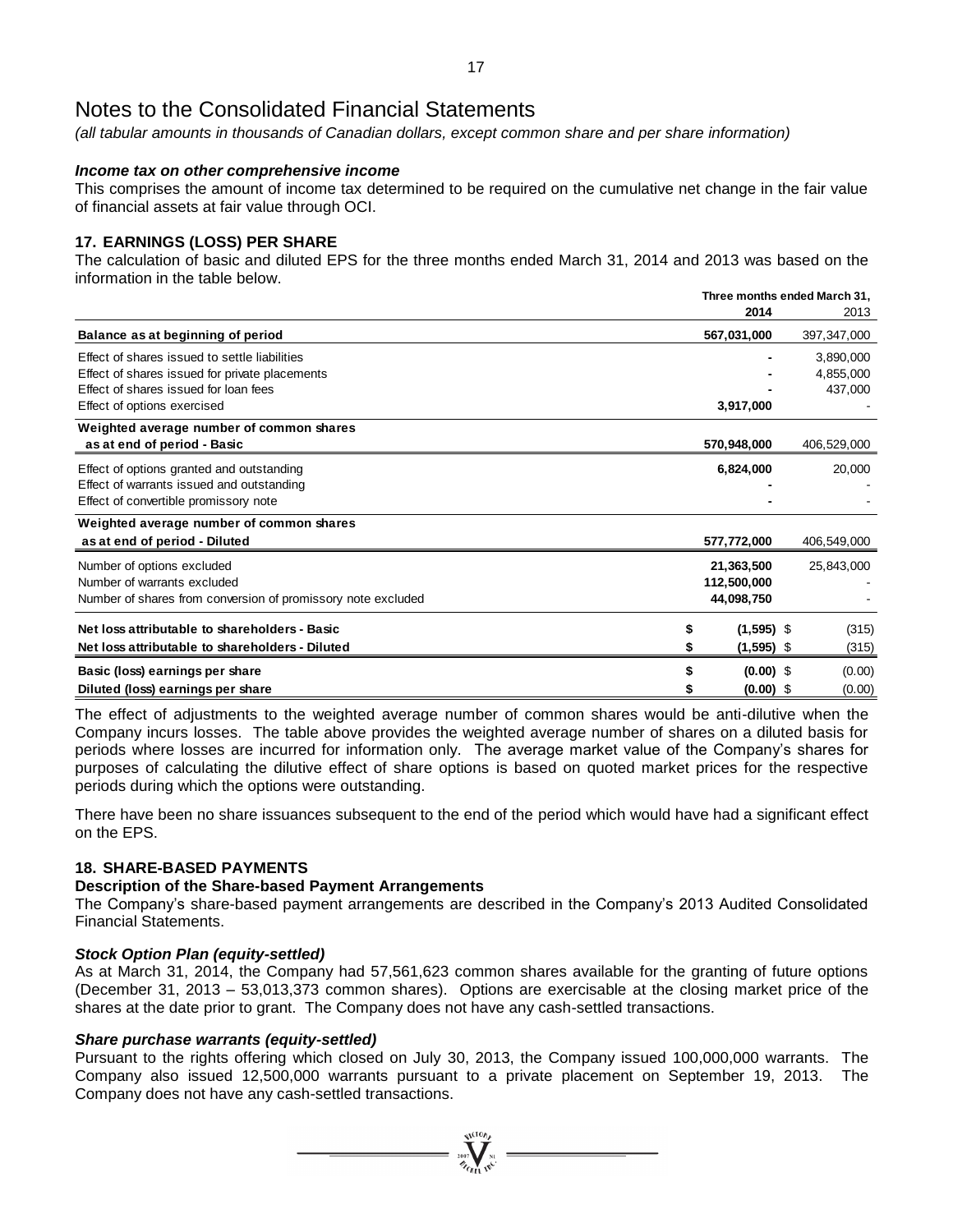*(all tabular amounts in thousands of Canadian dollars, except common share and per share information)*

# *Share Bonus Plan*

The terms of the Share Bonus Plan are set out in Note 17 to the Company's 2013 Audited Consolidated Financial Statements.

# **Terms and Conditions of Share-based Payment Arrangements**

# *Stock Option Plan and Share purchase warrants*

The terms and conditions relating to the grants of the Company's Stock Option Plan are set out in Note 19 to the Company's 2013 Audited Consolidated Financial Statements. The warrants issued under the rights offering in 2013 are exercisable on July 31, 2014 and expire on July 31, 2015. The Company's share purchase warrants issued pursuant to the private placement are exercisable on issue and expire on September 19, 2015.

# **Disclosure of Share-based Payment Arrangements**

#### *Stock Option Plan*

The number and weighted average exercise prices of options are as follows:

| ີ<br>ີ                                |                   | <b>Number of options</b> |      |                   |      | Weighted<br>average exercise price |
|---------------------------------------|-------------------|--------------------------|------|-------------------|------|------------------------------------|
| As at and for the periods ended       | March 31.<br>2014 | December 31.<br>2013     |      | March 31,<br>2014 |      | December 31,<br>2013               |
| Outstanding as at beginning of period | 32,041,250        | 28,651,500               | - 55 | 0.08              | - \$ | 0.13                               |
| Granted                               | 2,630,000         | 9,370,000                | 5    | 0.06              | - \$ | 0.03                               |
| Exercised                             | (4,630,000)       | $\sim$                   | -S   | $0.05$ \$         |      |                                    |
| Expired or forfeit                    | (1,853,750)       | $(5,980,250)$ \$         |      | 0.21              | - \$ | 0.24                               |
| Outstanding as at end of period       | 28,187,500        | 32,041,250               |      | 0.07              |      | 0.08                               |
| Exercisable as at end of period       | 24,437,500        | 29,456,250               |      | 0.08              |      | 0.08                               |

In the three months ended March 31, 2014, 4,630,000 options were exercised generating aggregate gross proceeds of \$220,000. There were no options exercised during 2013.

|                          |                |                               |           | Weighted average remaining |  |
|--------------------------|----------------|-------------------------------|-----------|----------------------------|--|
|                          |                | Number of options outstanding |           | contractual life (years)   |  |
|                          | March 31.      | December 31.                  | March 31. | December 31,               |  |
|                          | 2014           | 2013                          | 2014      | 2013                       |  |
| Range of exercise prices |                |                               |           |                            |  |
| \$0.025 to \$0.05        | 18,750,000     | 21,010,000                    | 3.88      | 3.19                       |  |
| \$0.06 to \$0.14         | 4,247,500      | 4,247,500                     | 2.09      | 2.33                       |  |
| \$0.15 to \$0.16         | 5,190,000      | 5,190,000                     | 0.76      | 1.01                       |  |
| \$0.17 to \$0.25         | $\blacksquare$ | 1.593.750                     |           | 0.07                       |  |
|                          | 28,187,500     | 32,041,250                    | 3.04      | 2.57                       |  |

Additional disclosures relating to the Company's options are as follows:

|                                                              | Three months ended March 31, |           |      |           |
|--------------------------------------------------------------|------------------------------|-----------|------|-----------|
|                                                              |                              | 2014      |      | 2013      |
| Number of options granted during the period                  |                              | 2,630,000 |      |           |
| Weighted average fair value of options granted at grant date |                              | 0.060     |      | n/a       |
| Number of options subject to vesting as at end of period     |                              | 3.750.000 |      | 2,225,000 |
| Share-based payment expense - vesting options                |                              | 64        | - \$ | 19        |
| Unvested options not yet charged to operations               |                              | 44        | - \$ | 19        |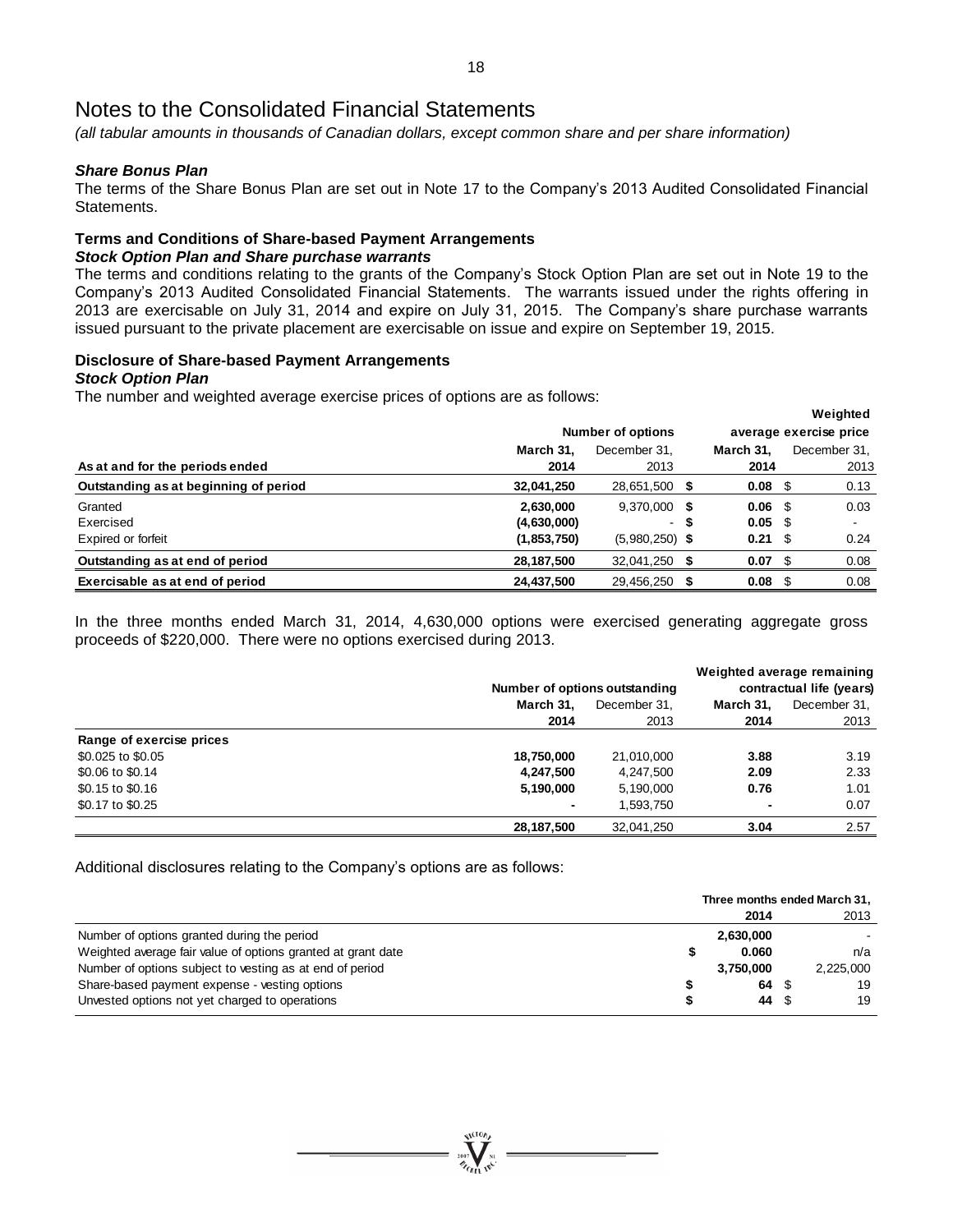*(all tabular amounts in thousands of Canadian dollars, except common share and per share information)*

### *Share purchase warrants*

The number and weighted average exercise prices of warrants are as follows:

|                                       |               |            |             | Number of warrants |     |           |      | Weighted<br>average exercise price |
|---------------------------------------|---------------|------------|-------------|--------------------|-----|-----------|------|------------------------------------|
|                                       |               |            | March 31.   | December 31.       |     | March 31. |      | December 31,                       |
| As at and for the periods ended       | Date Issued   | Life       | 2014        | 2013               |     | 2014      |      | 2013                               |
| Issued pursuant to rights offering    |               |            |             |                    |     |           |      |                                    |
| Unit warrants                         | July 30, 2013 | $12^{(a)}$ | 100.000.000 | 100.000.000        | - 5 | 0.035     | - \$ | 0.035                              |
| Issued pursuant to private placements |               |            |             |                    |     |           |      |                                    |
|                                       | September 19, |            |             |                    |     |           |      |                                    |
| Unit warrants                         | 2013          | 24         | 12.500.000  | 12,500,000         | 5   | 0.035     | - \$ | 0.035                              |
| Outstanding as at end of period       |               |            | 112,500,000 | 112,500,000        |     | 0.035     |      | 0.035                              |

(a) The life of warrants is shown in number of months from issue date, except for those issued pursuant to the rights offering which became exercisable 12 months from issue.

# **Inputs for Measurement of Grant-Date Fair Values**

The grant-date fair values of share-based payments were measured based on the Black-Scholes option-pricing model. Expected volatility is estimated by considering historic average share price volatility.

The inputs used in the measurement of the fair values at grant date of the share-based payments granted, modified or issued during the years are as follows:

|                                                    | <b>Options</b> |                    | Warrants  |                |
|----------------------------------------------------|----------------|--------------------|-----------|----------------|
|                                                    | March 31,      | December 31,       | March 31, | December 31,   |
|                                                    | 2014           | 2013               | 2014      | 2013           |
|                                                    |                |                    |           | \$0.011 and    |
| \$<br>Fair values at grant dates                   | 0.031          | \$0.012 to \$0.019 | n/a       | \$0.019        |
| Fair values of options modified                    | n/a            | \$0.004 to \$0.023 | n/a       | n/a            |
|                                                    |                | \$0.025 and        |           |                |
| \$<br>Share prices at grant and modification dates | 0.050          | \$0.03             | $n/a$ \$  | 0.025          |
| <b>Assumptions</b>                                 |                |                    |           |                |
| \$<br>Exercise prices                              | 0.055          | \$0.025 to \$0.16  | $n/a$ \$  | 0.035          |
| <b>Expected volatilities</b>                       | 91%            | 88% to 111%        | n/a       | 101% and 107%  |
| Life (years)                                       | 4              | $0.5$ to 4.9       | n/a       | $\overline{2}$ |
| Expected dividends                                 |                |                    | n/a       |                |
|                                                    |                |                    |           | 1.15% and      |
| Risk-free interest rates                           | 1.005%         | 0.78% to 1.63%     | n/a       | 1.22%          |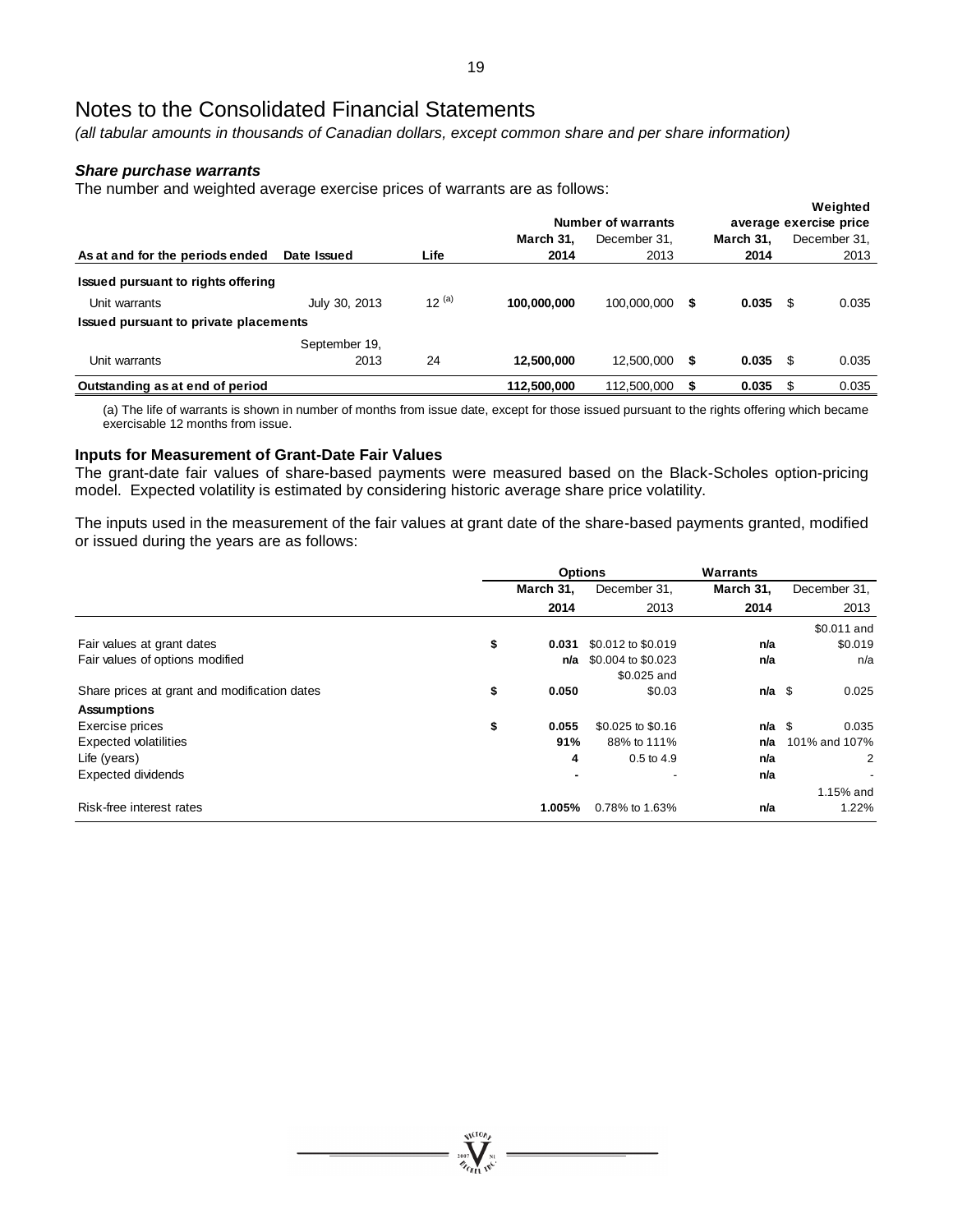*(all tabular amounts in thousands of Canadian dollars, except common share and per share information)*

# **19. FINANCE INCOME AND FINANCE COSTS**

|                                                                 |              |    | Three months ended March 31, |      |
|-----------------------------------------------------------------|--------------|----|------------------------------|------|
|                                                                 | <b>Notes</b> |    | 2014                         | 2013 |
| Interest income on bank deposits                                |              | \$ | \$<br>1                      |      |
| Net foreign exchange gain                                       |              |    |                              |      |
| <b>Finance income</b>                                           |              |    |                              |      |
| Interest expense on loans                                       |              |    |                              |      |
| Cash settled                                                    |              |    | 144                          | 30   |
| Amortization of loan fees                                       |              |    | 48                           | 7    |
| Amortization of embedded derivatives                            | 14           |    | 56                           |      |
| Commitment fee                                                  | 14           |    |                              |      |
| Loss on adjustment of estimated cash flows                      | 14           |    | 107                          |      |
| Net change in fair value of financial liabilities at fair value |              |    |                              |      |
| through operations                                              | 14           |    | 545                          |      |
| Net foreign exchange loss                                       |              |    | 61                           |      |
| <b>Finance costs</b>                                            |              |    | 962                          | 38   |
| <b>Net Finance Costs</b>                                        |              |    | $(961)$ \$                   | (37) |

# **20. OPERATING SEGMENT**

# **Reporting Segments**

Effective January 1, 2014, the Company has three reporting segments: Corporate, Exploration and Development, and Frac Sand. Prior to that date, there were no formal operating segments; for comparative purposes, the Company estimated the assets involved in each segment which is reported in the table below.

The Corporate segment operates to support the Company's activities, including exploration and development projects and the frac sand business. The Company will continue to receive administrative support from Nuinsco (Note 21) to do so.

The Exploration and Development segment is engaged in the exploration, evaluation and development of properties for the mining and production of nickel and associated products by considering exploration and development potential and results on a project basis. The exploration and development projects are all located in Canada. Any applicable amounts relating to such projects will continue to be capitalized to the relevant project as either *Exploration and evaluation projects* or *Mine property and development project* on the consolidated balance sheets.

The Frac Sand segment is managed and operated by Victory Silica's executives and employees although the business and operating assets are part of Victory Nickel (refer also to Note 22). The segment is located in Canada although sand purchases are sourced from the US.

There have been no changes in the reportable segment or the treatment of segmented assets and revenues year over year.

The following tables provide information on the Company's segments.

|   | March 31, | December 31,  |
|---|-----------|---------------|
|   | 2014      | 2013          |
|   |           |               |
| S | 1,663     | 1,952<br>- \$ |
|   | 55,239    | 55,056        |
|   | 6,405     | 3,886         |
|   | 63,307    | 60,894<br>£.  |
|   |           |               |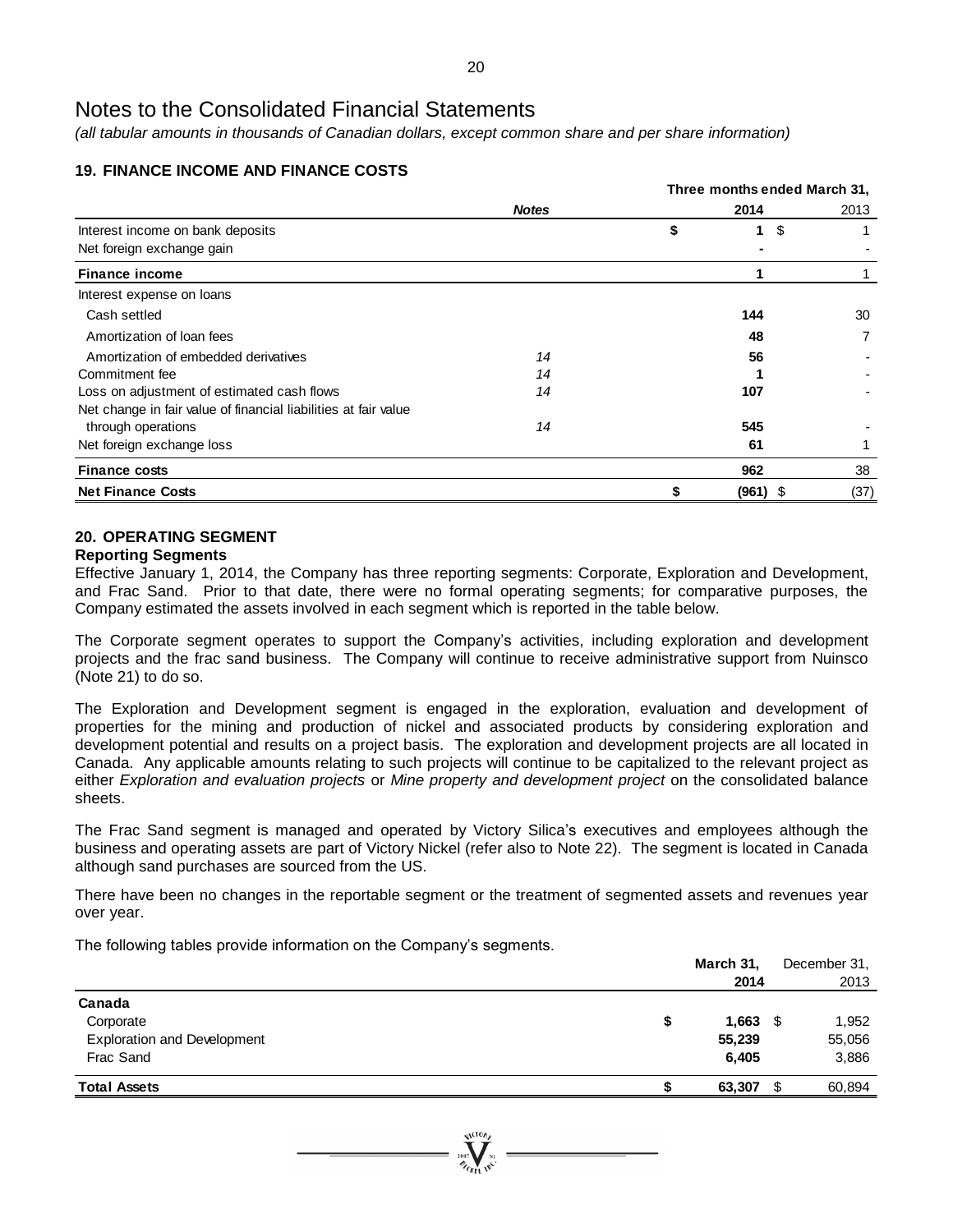*(all tabular amounts in thousands of Canadian dollars, except common share and per share information)*

|                                    | Three months ended March 31, |      |  |  |  |
|------------------------------------|------------------------------|------|--|--|--|
|                                    | 2014                         | 2013 |  |  |  |
| Canada                             |                              |      |  |  |  |
| Corporate                          | 343<br>- \$                  |      |  |  |  |
| <b>Exploration and Development</b> | ۰                            |      |  |  |  |
| Frac Sand                          | 105                          |      |  |  |  |
| Inter segment elimination          | (448)                        |      |  |  |  |
| <b>Total Revenues</b>              | ٠.                           |      |  |  |  |

# **21. RELATED PARTIES AND MANAGEMENT AGREEMENT**

# **Related Party Balances and Transactions**

Short-term employee benefits provided by the Company to key management personnel include salaries, directors' fees, statutory benefit contributions, paid annual vacation and paid sick leave as well as non-monetary benefits such as medical care. The Company's non-monetary benefit package for key management personnel is the same as that available to all full-time employees. In addition to short-term employee benefits, the Company may also issue options and shares as part of the Stock Option Plan and Share Bonus Plan (Notes 16 and 18).

Balances and transactions with related parties as at March 31, 2014 and December 31, 2013 and for the three months ended March 31, 2014 and 2013 are shown in the following tables:

|                                     | March 31,         | December 31, |
|-------------------------------------|-------------------|--------------|
|                                     | 2014              | 2013         |
| <b>Balances Outstanding</b>         |                   |              |
| Payable to key management personnel | $251 \text{ } $s$ | 119          |

Key management personnel compensation comprises:

|                                | Three months ended March 31, |  |      |  |
|--------------------------------|------------------------------|--|------|--|
|                                | 2014                         |  | 2013 |  |
| Short-term employee benefits   | 244                          |  | 184  |  |
| Share-based payments - options | 71                           |  |      |  |
|                                | 315                          |  | 184  |  |
|                                |                              |  |      |  |

# **Balances and Transactions with Nuinsco Resources Limited under the Management Agreement**

The Company shares management, administrative assistance and facilities with Nuinsco pursuant to a management agreement; management operates under the supervision of the respective board of directors of each respective company; there is only one common director, Mr. René Galipeau. As described in Note 14, Nuinsco became a related party of the Company effective July 30, 2013. The costs charged by Nuinsco are recorded at the cost to Nuinsco of such services plus 10 per cent. The management agreement commenced February 1, 2007 and is terminable by the Company upon 180 days' notice and by Nuinsco upon 90 days' notice.

Balances and transactions with Nuinsco under the management agreement as at March 31, 2014 and December 31, 2013 and for the three months ended March 31, 2014 and 2013 are shown in the following tables:

|                                                            | March 31. | December 31, |
|------------------------------------------------------------|-----------|--------------|
|                                                            | 2014      | 2013         |
| <b>Balances Outstanding under the Management Agreement</b> |           |              |
| Payable to Nuinsco Resources Limited                       | $119 \tS$ | 56           |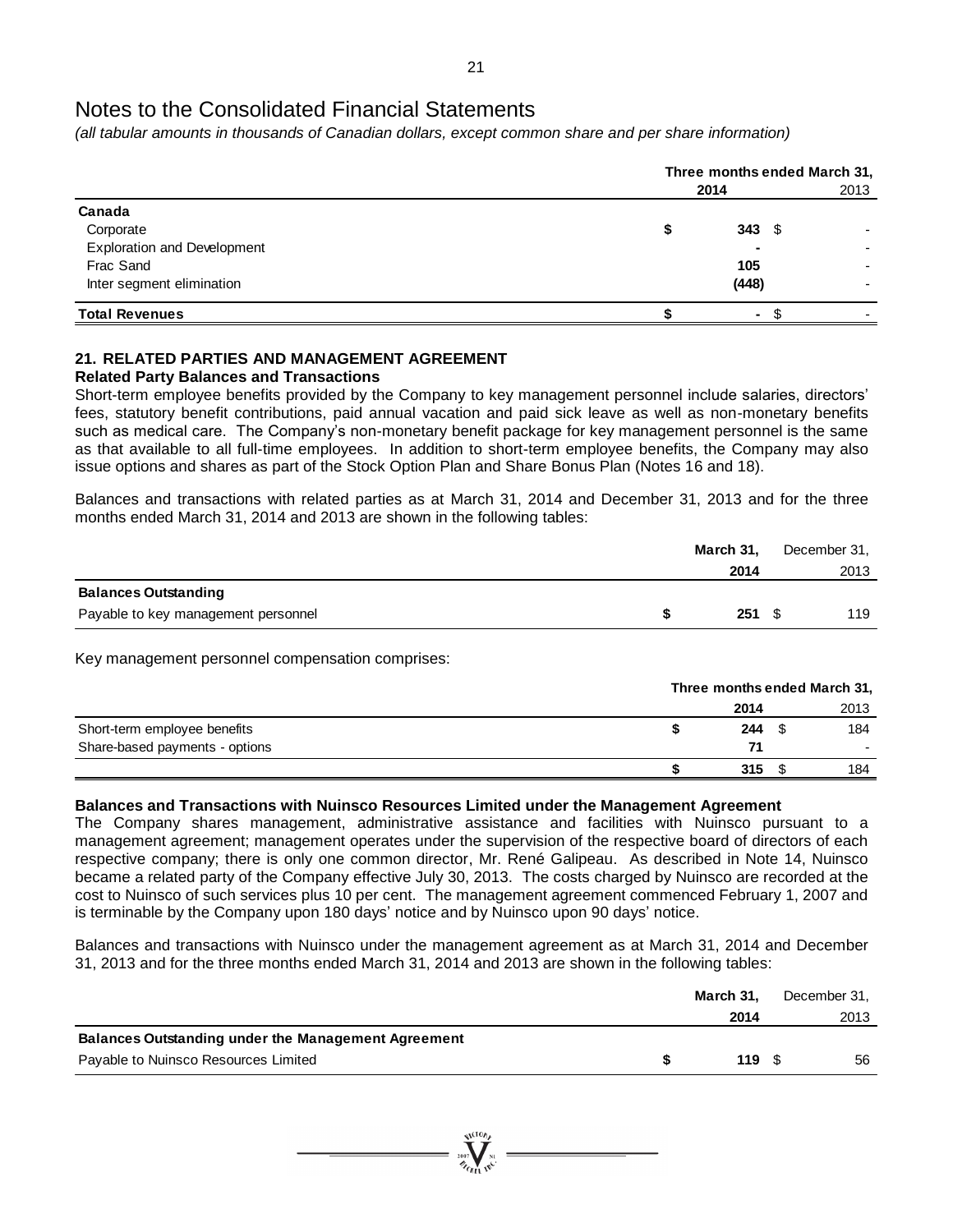*(all tabular amounts in thousands of Canadian dollars, except common share and per share information)*

|                                                          | Three months ended March 31, |                          |      |      |
|----------------------------------------------------------|------------------------------|--------------------------|------|------|
|                                                          |                              | 2014                     |      | 2013 |
| <b>Transaction Values under the Management Agreement</b> |                              |                          |      |      |
| Overhead charges from Nuinsco Resources Limited          |                              | $201 \t{S}$              |      | 158  |
| Overhead charges to Nuinsco Resources Limited            |                              |                          | - \$ | 6    |
| Project costs charged to Nuinsco Resources Limited       |                              |                          | 5 S  | 8    |
| Project recoveries charged by Nuinsco Resources Limited  |                              | $13 \quad$ $\frac{6}{3}$ |      |      |

Amounts due to or from Nuinsco under the management agreement are unsecured, non-interest bearing and due on demand. Amounts due to or from Nuinsco thereby are settled on a regular basis. Payables to key management personnel generally relate to directors' fees, consulting fees and expense reimbursements.

# **Balances and Transactions with Nuinsco Resources Limited under the Amended Loan**

The terms of the Amended Loan with Nuinsco and the balances and transactions related thereto are described in Note 14.

# **22. COMPANY ENTITY**

# **Significant Subsidiary - Victory Silica**

On June 19, 2012, the Company announced a new initiative and created Victory Silica. The objective is to establish the Company as a supplier of premium frac sand prior to commencing frac sand sales from the Minago project. Victory Silica's executives and employees manage the frac sand business on behalf of the Company. Presently, most costs of the frac sand business relate either to pre-operating costs which have been expensed through operations or to plant commissioning and mobile equipment which have been capitalized. In the first quarter of 2014, sales of frac sand produced during the start-up commissioning stage amounted to \$274,000; these have been netted against the pre-operating expenditures recorded in the same period resulting in *Net frac sand pre-operating costs* recorded in the statement of operations of \$214,000.

|                            |   | March 31,  |      | December 31, |  |
|----------------------------|---|------------|------|--------------|--|
|                            |   | 2014       |      | 2013         |  |
| Victory Silica Ltd.        |   |            |      |              |  |
| Current assets             |   | $26 \quad$ |      | 81           |  |
| <b>Current liabilities</b> | S | 90         | - \$ | 277          |  |
| Pre-operating costs        |   | $216 \t$$  |      | 520          |  |

# **23. COMMITMENT**

### **Transformer Equipment**

On May 10, 2010, the Company entered into an agreement to purchase equipment for the Minago project. The total price is US\$2,840,000. The Company has made aggregate deposits of \$1,485,000 as at March 31, 2014.

# **24. SUBSEQUENT EVENT**

### **Financing**

On May 15, 2014, the Company announced that it has executed a securities purchase and line of credit agreement (the "SPA") to issue and sell to the purchaser senior secured 14.8% notes in the aggregate principal amount of US\$4,000,000 (each a "SPA Note"). The SPA matures on July 30, 2015. The purchaser previously purchased a convertible note in the amount of US\$1,000,000 (Note 14) and this will be converted into a SPA Note on the initial closing date of May 15, 2014 (the "Initial Closing Date"). On the Initial Closing Date, the Company has drawn down US\$1,500,000 and intends to draw down the balance of US\$1,500,000 prior to June 30, 2015.

The Company will issue to the purchaser 5,000,000 common share purchase warrants ("Warrants") for every US\$1,000,000 drawn on the SPA Facility. The number of Warrants is subject to an increase to 10,000,000 Warrants for each US\$1,000,000 Note issued if any of the Notes is prepaid and the closing price of the Company's common shares is \$0.20 or lower on the trading day preceding the date of such prepayment. Each Warrant entitles the holder to purchase one common share of the Company at an exercise price of \$0.10 for a period of 36 months from

 $\sum_{2007}$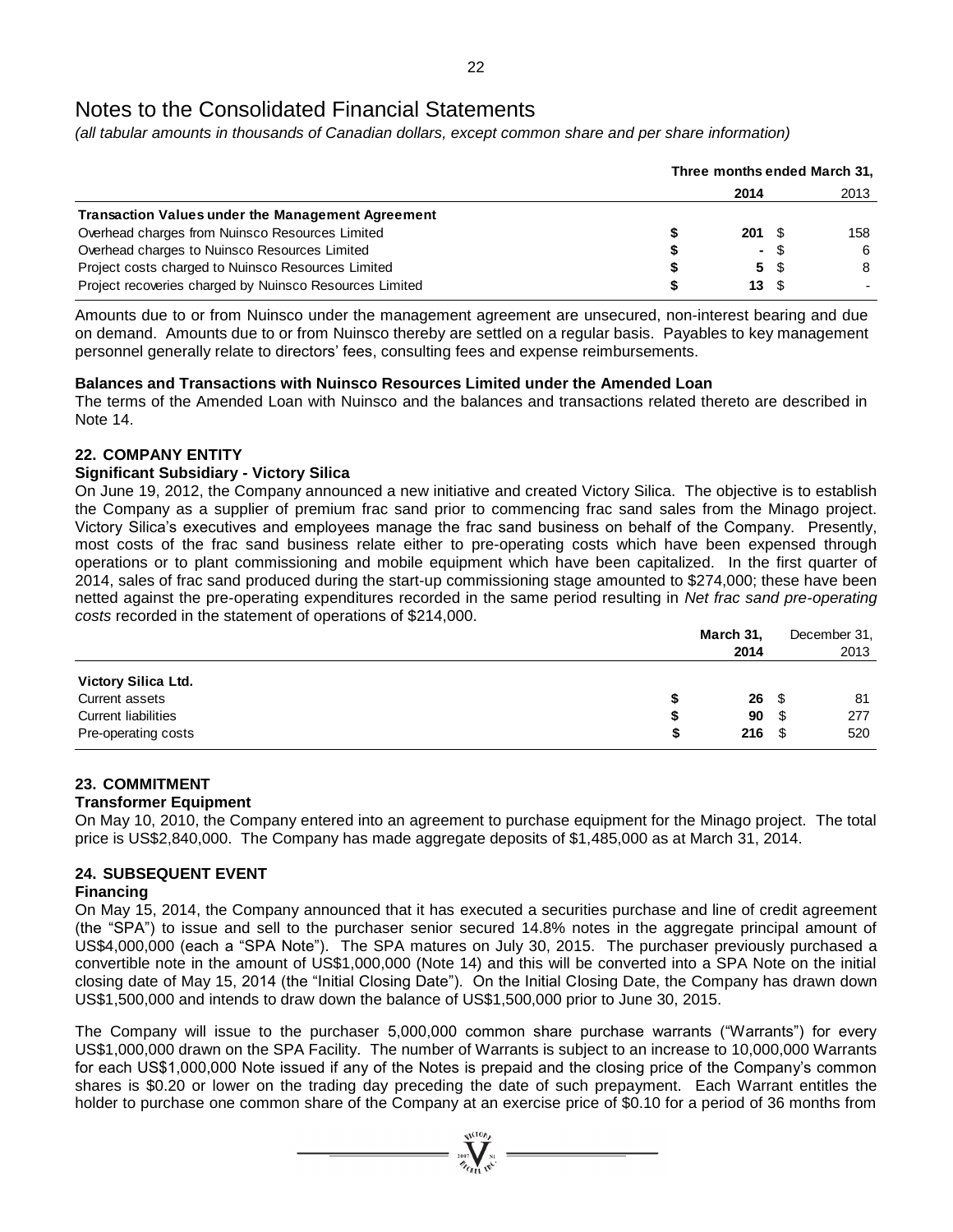*(all tabular amounts in thousands of Canadian dollars, except common share and per share information)*

the Initial Closing Date and is subject to a four month plus one day hold period from the Initial Closing Date pursuant to applicable Canadian securities laws.

 $\sum_{\substack{\mathbf{2007}}\\ \mathbf{M}\in\mathcal{H}_{\mathbf{6}}}}^{\mathbf{N}(\mathbf{10}_{\mathbf{8}_{\mathbf{y}}}}\mathbf{N})}$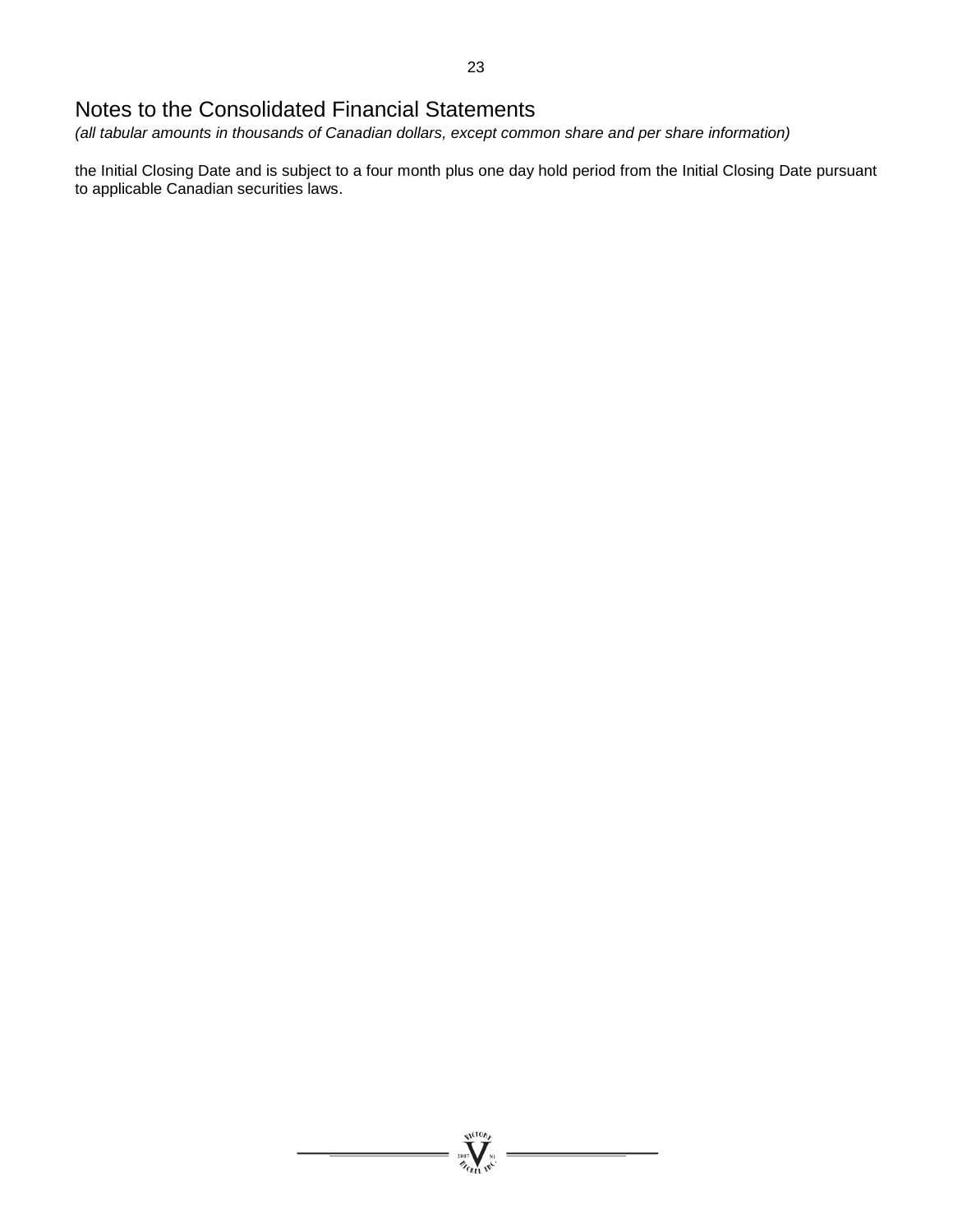

# **VICTORY NICKEL INC.**

# **MANAGEMENT'S DISCUSSION AND ANALYSIS FOR THE THREE MONTHS ENDED MARCH 31, 2014**

**DATED May 15, 2014**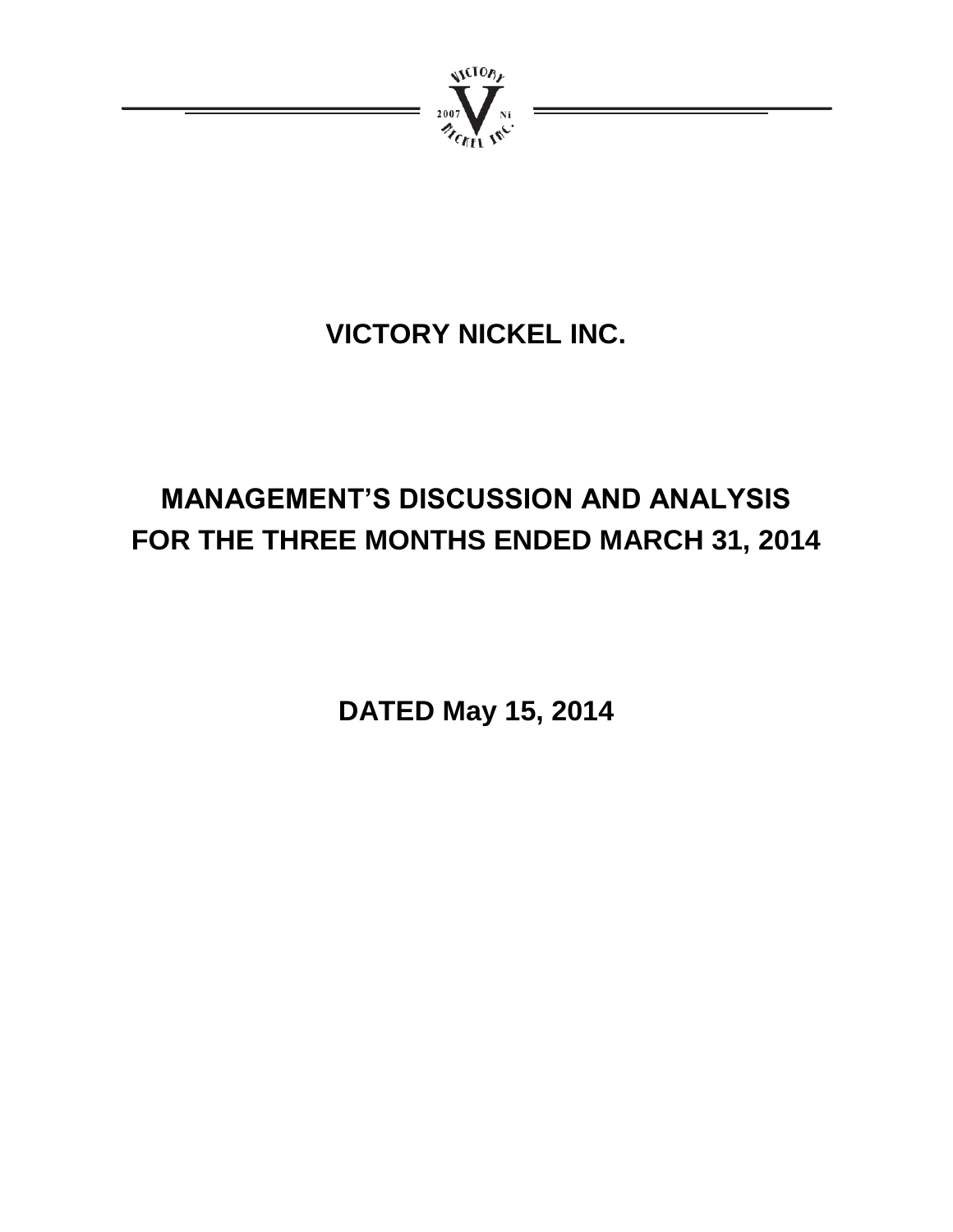# **VICTORY NICKEL INC. MANAGEMENT'S DISCUSSION AND ANALYSIS For the Three Months ended March 31, 2014**

The following discussion of the results of operations, financial condition and cash flows of Victory Nickel Inc. ("Victory Nickel" or the "Company") prepared as of May 15, 2014 consolidates management's review of the factors that affected the Company's financial and operating performance for the three months ended March 31, 2014, and factors reasonably expected to impact on future operations and results. This discussion is intended to supplement and complement the Company's unaudited condensed consolidated financial statements for the three months ended March 31, 2014 ("Unaudited Condensed Consolidated Financial Statements") and the notes thereto.

Certain information and discussion included in this management's discussion and analysis ("MD&A") constitutes forwardlooking information. Readers are encouraged to refer to the cautionary notes contained in the section Forward-Looking Statements at the end of this MD&A.

Readers are also encouraged to consult the audited consolidated financial statements for the years ended December 31, 2013 and 2012 ("2013 Audited Consolidated Financial Statements") which were prepared in accordance with International Financial Reporting Standards ("IFRS" or "GAAP"). The Unaudited Condensed Consolidated Financial Statements and the 2013 Audited Consolidated Financial Statements are available at www.sedar.com and at the Company's website www.victorynickel.ca. All amounts disclosed are in Canadian dollars unless otherwise stated. All tabular amounts are in thousands of Canadian dollars.

### **COMPANY OVERVIEW**

Victory Nickel is a Canadian exploration and development mineral resource company and is primarily engaged in the acquisition, exploration, evaluation and development of nickel projects and associated products in Canada and is preparing to enter the oilfield services market via the sale of frac sand.

Formed on February 1, 2007, Victory Nickel owns 100% of four advanced sulphide nickel projects: the Minago, Lynn Lake and Mel projects in Manitoba and the Lac Rocher project in Québec. The results of a feasibility study on the Minago Project ("FS") were announced in December 2009, the Environmental Impact Study ("EIS") was filed in May 2010 with subsequent improvements to the project announced in June 2010 and July 2011. Receipt of the Environmental Act Licence ("EAL") was announced in August 2011. A preliminary economic assessment of Lac Rocher ("PEA") was announced in November 2008. At the Mel project, now 100%-owned, ongoing updating of data is being conducted; when completed, additional modelling of the resource will be continued. The Company is considering its options for the Lynn Lake property since the option agreement with Wellgreen Platinum Ltd. was terminated in March, 2014.

A significant product of the Minago project is frac sand. Frac sand is a silica sand meeting certain specifications and is used in drilling for oil and gas. On June 19, 2012, the Company announced the creation of Victory Silica Ltd. ("VSL" or "Victory Silica") a wholly-owned subsidiary that has been established to manage the Company's entry into and future operation of the frac sand distribution and sales market. The Company expects to establish itself as a frac sand provider by acquiring concentrated sand in Wisconsin, US and processing it into finished frac sand product at its 500,000 ton per annum ("tpa") frac sand processing plant at Seven Persons near Medicine Hat, Alberta (the "7P Plant"), for sale initially in the Alberta, Saskatchewan, Manitoba and North Dakota markets. If successful, this strategy is expected to generate significant cash flow for Victory Nickel prior to development and sale of frac sand from its Minago project. The 7P Plant processed its first sand for delivery during the week commencing March, 24, 2014.

### **Going Concern**

The Company is subject to the risks and challenges experienced by other companies at a comparable stage. These risks include, but are not limited to, continuing losses, dependence on key individuals and the ability to secure adequate financing or to complete corporate transactions to meet the minimum capital required to successfully complete its projects and fund other operating expenses. Advancing the Company's projects through exploration and development to the production stage will require significant financing. Refer to the Risks and Uncertainties and Liquidity and Capital Resources sections for additional information.

None of the Company's exploration and development projects has commenced commercial production and, accordingly, the Company is presently dependent upon debt and/or equity financings and the optioning and/or sale of resource or resource-related assets for its funding. The recoverability of the carrying value of the Company's mine property and development project and exploration and evaluation projects, and ultimately the Company's ability to continue as a going concern, is dependent upon factors including exploration results which indicate the potential for the discovery of economically recoverable reserves and resources, the Company's ability to finance exploration and development of its

 $\sum_{\substack{\mathbf{2007}}{M_{\mathbf{100}}}}\sum_{\mathbf{N}_{\mathbf{1}}} \mathbf{w}_{\mathbf{1}} =$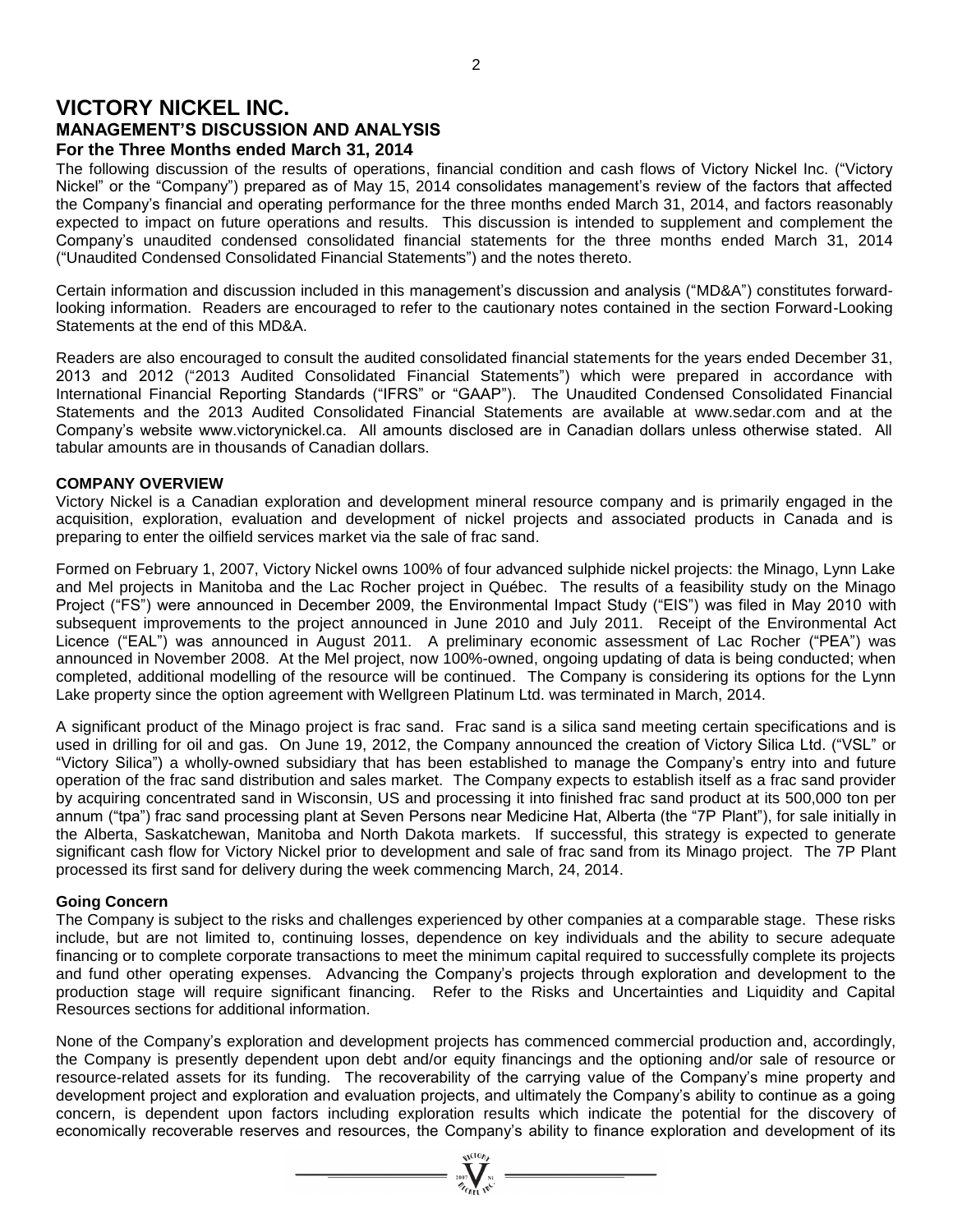projects through debt or equity financings and the optioning and/or sale of resource or resource-related assets such as royalty interests for its funding. As at the date of this report, the Company has begun commissioning the 7P Plant and anticipates generating cash flow from the Frac Sand segment in 2014. The Company is at the cusp of having an operating activity being the Frac Sand segment which is expected to generate significant cash flows for the Company.

The Company's Unaudited Condensed Consolidated Financial Statements have been prepared using the going concern assumption which contemplates the realization of assets and settlement of liabilities in the normal course of business as they come due. As at March 31, 2014, the Company had working capital of \$562,000, (December 31, 2013 – working capital of \$465,000). Working capital is defined as current assets (excluding any restricted cash) less current liabilities. The Company considers that working capital, combined with funds remaining from the convertible promissory notes entered into in 2014 to date and other financing initiatives underway should be sufficient to fund the Company's activities. However, should the Company not be able to continue to obtain the necessary financing, achieve future profitable production or sale of properties, the carrying value of the Company's assets could be subject to material adjustment and, in addition, other adjustments may be necessary to these financial statements should such adverse events impair the Company's ability to continue as a going concern as contemplated under GAAP. These conditions indicate the existence of a material uncertainty that may cast significant doubt about the Company's ability to continue as a going concern.

# **HIGHLIGHTS**

During and subsequent to the three months ended March 31, 2014, the Company:

# **Corporate**

- Announced the Conversion of the Amended Loan to a direct interest in net cash flows.
- Announced that it has executed a securities purchase and line of credit agreement (the "SPA") to issue and sell to the purchaser senior secured 14.8% notes in the aggregate principal amount of US\$4,000,000.

# **Frac Sand and Victory Silica**

- Completed an asset purchase agreement to acquire the 7P Plant, subject to certain conditions and made the initial payment of \$300,000.
- Achieved numerous milestones, including:
	- o Completed key agreements for: sand purchase, sand washing, transload in Winona, rail transport, rail siding, railcar leasing, Seven Persons trucking, mobile equipment leasing.
	- o Upgraded the design and build of the 7P Plant to accommodate 500,000 tpa.
	- o Completed plant construction.
	- $\circ$  Received final clearance from the Alberta Energy Regulator ("AER") on the recycling plant remediation.
	- o Commenced sand shipments to 7P Plant.
	- o Began 7P Plant commissioning.
	- o Commenced sand deliveries and generated first sales.

### **Minago**

• Applied for amendment to Minago Environmental Act Licence ("EAL") to relocate the tailings impoundment.

# **OUTLOOK**

Victory Nickel is a development stage nickel company with four sulphide nickel projects in Canada; three in Manitoba and one in Québec. The Minago Project, the most significant and advanced of the four projects has shown its value on completion of a FS in late 2009 and then was permitted for production in 2011, at a time when the price of nickel was in the US\$11-US\$13 per pound range and projections were for long term pricing of US\$10-US\$12 per pound. With a FS projected IRR exceeding 22%, the Company set off to finance the development of the Minago Project. Unfortunately the price of nickel dropped to the US\$6.00 per pound level and the Canadian dollar exchange rate strengthened making the price in Canadian dollars even lower. However, this is changing as the Canadian dollar is weakening and the price of nickel is strengthening to the recent US\$9.70 range. Both of these recent improvements bode well for Minago. The IRR of the Minago project based on the FS at today's metal prices and exchange rate is 17.7%. At a discount rate of 8%, the NPV of Minago is approximately \$322 million. This compares to an IRR of 22.4% at the FS Base Case prices.

A significant part of the value of the Minago Project is frac sand. The frac sand overlies the nickel deposit and will be removed as overburden during the first three years of development and production. The FS assumed that the frac sand will only be sold over a ten-year period at a rate of approximately 1 million tonnes per year. The recent growth in the frac sand market suggests that this assumption is very conservative.

Initially frac sand was considered a by-product but it is actually a co-product if we consider the value. The cost to produce a pound of nickel is reduced by US\$2.90 per pound of nickel for the value of frac sand and brings the cost to  $\frac{1}{N}$   $\frac{1}{N}$   $\frac{1}{N}$   $\frac{1}{N}$   $\frac{1}{N}$   $\frac{1}{N}$   $\frac{1}{N}$   $\frac{1}{N}$   $\frac{1}{N}$   $\frac{1}{N}$   $\frac$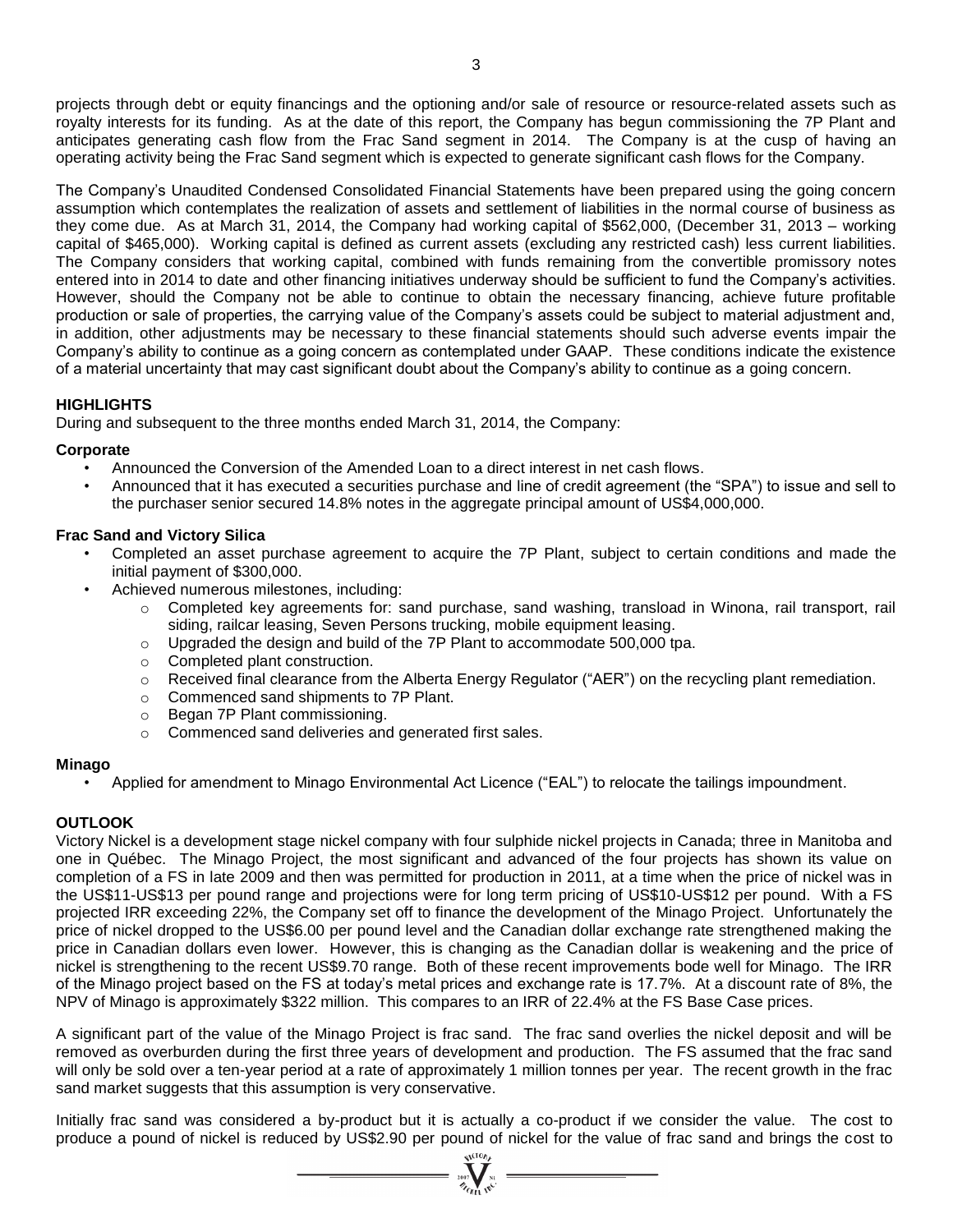produce a pound of nickel down to US\$2.20 per pound making Minago one of the lowest cost producers in the world. However, the frac sand industry is fairly young and not yet well understood and it has been difficult to demonstrate its value to the Minago Project. Until early 2012, the industry was entirely privately held and very little public information was available.

This all changed starting in early 2012 when public transactions were announced which gave support to the valuation for frac sand reflected in the Minago FS. Preferred Sands LLC purchased the assets of Winn Bay Sand, including its Hanson Lake frac sand mine in Saskatchewan, for \$200,000,000. Winn Bay is on the same geological structure as Minago, just a bit farther north and west. US Silica Holdings Inc. took its frac sand business public in February 2012 by completing an initial public offering ("IPO") raising US\$200,000,000. Later in the year, Hi-Crush Partners LP completed an IPO and raised US\$225,000,000. More recently, in 2013, Emerge Energy Services LP completed an IPO and raised US\$140,000,000. The total market capitalization of these three companies is in excess of US\$2,000,000,000. To Victory Nickel, these transactions are an indication of the attractiveness and value of its Minago sand deposit and its potential in the frac sand business.

Before going any further in this discussion, the reader should refer to the Company's 2013 MD&A for an explanation of what frac sand is and its value.

Victory Nickel's Minago Project in central Manitoba has sufficient sand from the footprint of the open pit alone to produce 11 million tonnes of frac sand and, at the same time, produce nickel for nine years or more as described in the FS. On the surrounding property, there is potentially enough of a deposit to supply frac sand for many years to come.

In June 2012, while waiting for the general market malaise to improve, including the price of nickel, the Company made the decision to be pro-active and established a three-phase plan to enter into the frac sand business prior to development of the Minago Project. The objectives were not only to generate cash flow but at the same time enhance the profile of Minago within the frac sand industry.

To this end, Ken Murdock joined the Company as Chief Executive Officer of Victory Silica, a wholly-owned subsidiary created for this purpose. We first met Ken when he was hired by Wardrop Engineering to complete the frac sand portion of the Minago FS. The business plan is a three-phase approach with the first phase being the acquisition or construction of a plant in Canada to process wet sand concentrate purchased from Wisconsin. This sand will initially be sold into the Alberta, Saskatchewan, Manitoba and North Dakota markets.

Phase 1 of the three-phase plan has been implemented. Phase 1 was achieved by acquiring a sand recycling facility in Seven Persons, 18km south of Medicine Hat, Alberta. The plant required reclamation, upgrading and conversion from a sand recycling facility to a sand processing facility capable of producing various grades of frac sand at the rate of 500,000 tons per annum. The 7P Plant is completed and being commissioned; concentrated washed sand has been received from Wisconsin for final processing; high quality frac sand is being produced and sales of finished sand have been made.

To start production at the new 7P Plant, the Company is purchasing high-quality washed concentrated sand from a producer in Wisconsin. As part of the sand purchase agreement, the Company has the ability to enter into a joint venture with the supplier. The joint venture would be created by Victory Silica constructing a sand wash plant at the mine site as its contribution to the joint venture. The partner would contribute its sand properties. This would not only generate additional cash flow but it would give Victory Silica a guaranteed supply of high quality sand. Due diligence has started on the sand deposits. Building the wash plant in Wisconsin is Phase 2 of the three-phase business plan.

Phase 3 is to build a second facility in Winnipeg, Manitoba to produce an additional 1 million tons of frac sand per annum. This facility will be used to accommodate sand delivered from Minago once the mine is developed. In the interim, concentrated sand will be purchased in Wisconsin for final processing in Winnipeg. Construction of the Winnipeg plant will take approximately 18 months from commencement.

It has been almost two years since we announced that we planned to enter the frac sand business. Financing for upgrading the plant has been completed, the Phase 1 7P Plant is completed and operating and all sand supply and service contracts are in place resulting in a significantly de-risked project with approximately 90% of costs being under contract.

The 7P Plant should have been ready to go in time for the frac sand demand prior to spring break-up which results in road restrictions and a slowdown of fracking. This year's winter, one of the harshest in living memory, has caused delays to not only the 7P Plant but to our suppliers, mainly the railroads. Delivery of concentrated sand has been delayed as the railroad companies experienced this severe cold and had to reduce the size of the trains as the cold weather played

=  $\sum_{\substack{2007 \ \mathcal{U}(10\beta) \\ \mathcal{U}(101\gamma)}}^{N(100\beta)}$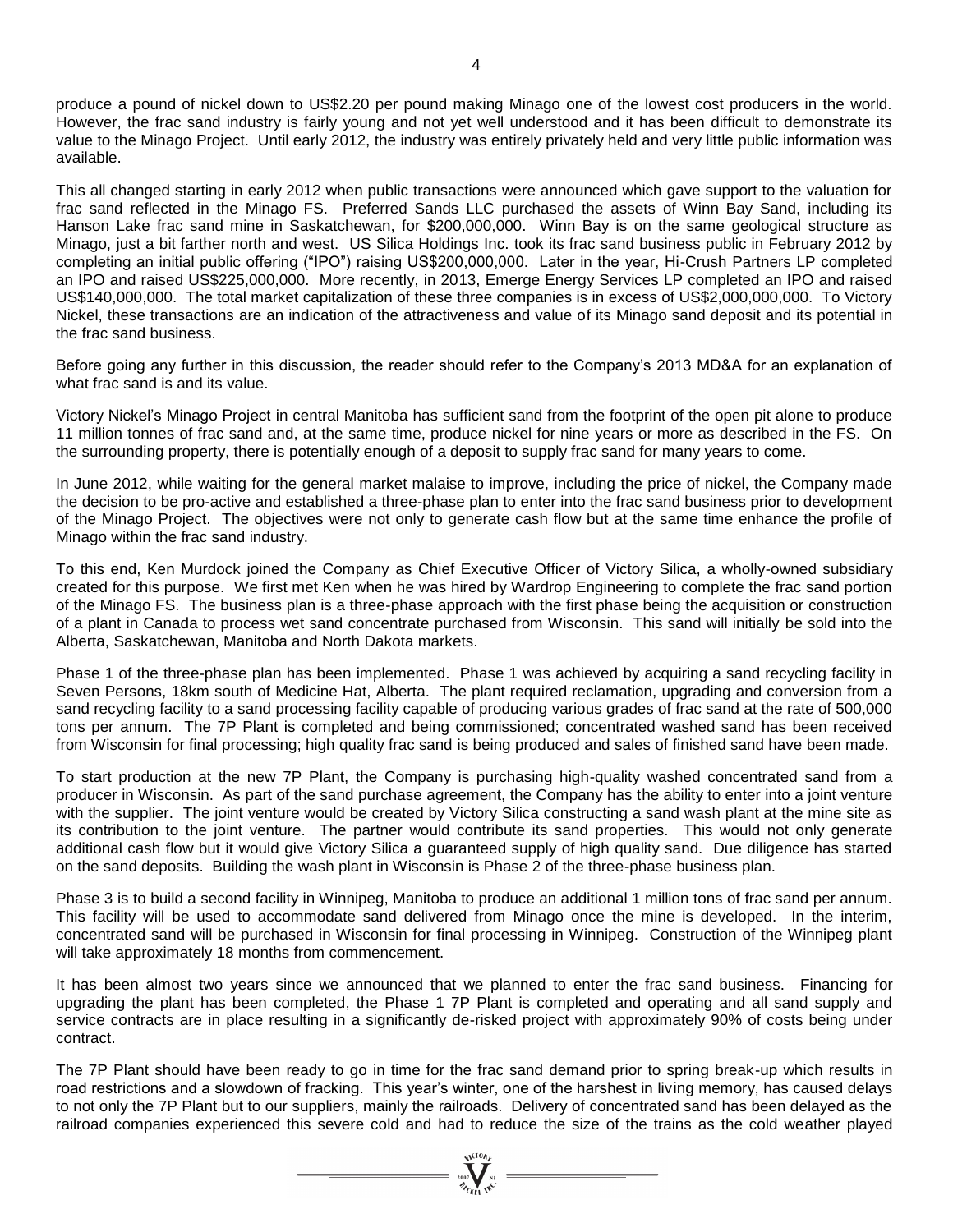havoc with air brakes. In addition, frost penetrated to depths never before experienced and resulted in damage to gas lines and dryer gears, causing potholes and heaving of warehouse floors making the storage of finished sand difficult. The plant yard conditions deteriorated such that trucks could not deliver sand to the property. Hopefully this is behind us and production can ramp up to the expected levels in the near-term. On the bright side, all forecasts suggest a strong 2014 for the fracking industry as activities return to normal.

With this behind us, we enter the final stage to become a producer of 500,000 tons of frac sand annually.

The next step is to grow and maximize our presence in the frac sand industry.

The Company's plan for a three-phase entry into the frac sand business is a pivotal event and deserves a summary once again. Initially, wet sand concentrate will be purchased to feed the 7P Plant which will produce high-grade finished product of various grades. As Victory Silica's presence becomes established, Phase 2 will be to partially replace purchased sand with sand from a mine in Wisconsin operated by Victory Silica. Phase 3 provides for building a second dry plant in Winnipeg to process both sand from Wisconsin and Minago. The plan is to eventually produce approximately 1.5 million tons of imported (from Wisconsin) and domestic (from Minago) frac sand annually.

At full production, the 500,000 tpa 7P Plant is expected to generate profit margins of \$25 per ton or in excess of \$12,000,000 per year. Phases 2 and 3, will bring the eventual production target to 1.5 million tons of frac sand per annum and are expected to improve these margins. On completion of all three phases, cash flow is expected to exceed \$40,000,000 per annum.

#### **General:**

On August 23, 2011, the Manitoba Government issued Victory Nickel's final EAL for the Minago project. The licence expires on August 22, 2014 unless the Company completes a certain amount of work to move the project forward. During 2013, the Company has complied with the conditions of the EAL and, in December, filed an Environmental Act Proposal ("EAP") to amend the EAL to relocate the proposed tailings and waste rock management facility. The construction of drainage ditches installed to lower down the water table within the pit shell limits, the installation of Flow Gauging and Telemetry systems and the implementation of a comprehensive environmental monitoring program are considered part of the site development necessary to maintain the EAL which would otherwise expire in August, 2014.

As mentioned earlier, signs of improvement in the nickel market continue as the price of nickel recently moved up to US\$9.70 per pound from the low US\$6.00 range. In addition, the Canada/US exchange rate makes the price in Canadian dollars even more attractive.

Management recognizes that liquidity is a luxury due to the lack of other cash available from the equity markets. This situation is not unique to Victory Nickel, as valuations and trading volumes of junior exploration and development companies are generally low at the present time.

The expected cash flow from the entry into the frac sand business is a game changer. This, combined with the improvement in the price of nickel, will position Victory Nickel to advance and grow its businesses and generate significant valuations for its shareholders. Victory Nickel will soon be a cash flowing company with a very significant warrant on nickel.

#### **RESULTS OF OPERATIONS**

### *Three Months Ended March 31, 2014 Compared with Three Months Ended March 31, 2013*

For the three months ended March 31, 2014, the Company had a net loss of \$1,595,000, or \$0.00 per share, (March 31, 2013 – net loss of \$315,000, or \$0.00 per share).

The results are mainly a function of general and administrative expenses of \$541,000 (2013 - \$351,000), net finance costs of \$961,000 (2013 – \$37,000) and net frac sand pre-operating costs of \$214,000 (2013 - \$95,000). These costs were offset in 2013 by a \$121,000 recovery with respect to the Lynn Lake property as a result of option amounts received in excess of the recorded value of the property; as explained above, the option was terminated in March 2014. Results in the period also include an income tax recovery of \$234,000 (2013 – income tax recovery of \$70,000).

General and administrative expenses ("G&A") increased by \$190,000, to \$541,000 from \$351,000, for the three months ended March 31, 2014 and 2013, respectively. The main reason for the increase is because of activity creating the frac sand business; direct plant costs are included in net pre-operating expenses. Costs under the management agreement with Nuinsco alone have increased by approximately \$43,000 due to that activity. In addition, the CEO became a direct employee of the Company effective January 1, 2014 and his remuneration is included in G&A rather than through cost

=  $\sum_{\substack{i=0\\ \text{if } i \neq j}}^{\text{qtd}(i)}$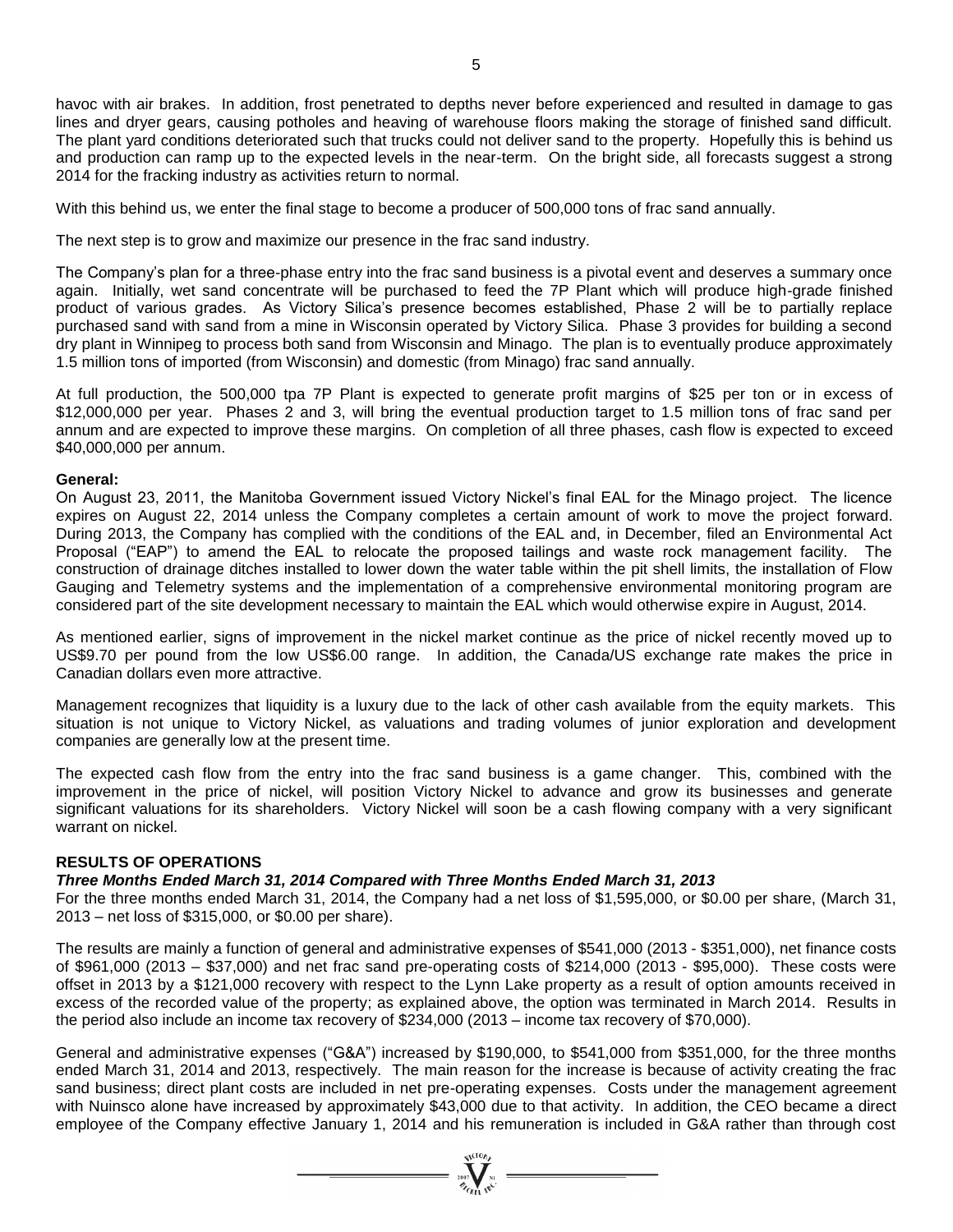allocations. Furthermore, cost allocations used to include a portion of his time whereas the frac sand business has required full-time attention. Other cost increases relate to financing and consulting, again, mostly related to the frac sand business.

As mentioned above, general and administrative expenses include costs charged by Nuinsco for administrative services, partly offset by costs charged to Nuinsco by Victory Nickel as described under Transactions with Related Parties and Management Agreement with Nuinsco Resources Limited below; these amounted to \$201,000 and \$13,000 (2013 - \$158,000 and \$nil respectively). Costs allocated from Nuinsco pursuant to the management agreement are activity related; the increase in costs is primarily a result of increased people costs allocated under the agreement due to activity at Victory Silica and on the frac sand business. This arrangement with Nuinsco allows the Company to have access to disciplines which would otherwise be cost-prohibitive to a junior company.

The costs of public company compliance for Victory Nickel for the three months ended March 31, 2014 are estimated to be approximately \$345,000, compared with \$206,000 in the three months ended March 31, 2013, calculated on a comparable basis. As described above, costs have increased because of the frac sand business.

There were no write-downs necessary for impairment of projects in 2014 or 2013. Furthermore, there were no preexploration expenditures incurred in either period. In the quarter ended March 31, 2013, the Company received \$125,000 in receipts under the Lynn Lake option; net of expenditures, \$121,000 was recorded as recovery of exploration and evaluation project. As described above, Wellgreen has relinquished the Lynn Lake option and no further option payments will be received.

In 2012, the Company announced the creation of Victory Silica as described earlier; VSL's executive and staff are responsible for managing the frac sand business. Net pre-operating costs of \$214,000 have been expensed in 2014 to date and comprise start-up consulting fees and related expenses, overhead allocations, additional staff costs, and operating costs of the 7P Plant during the period after deduction of applicable costs of inventory of \$624,000. The expenditures are also shown net of sales of frac sand of \$274,000. In 2013, pre-operating costs of \$95,000 consists mainly of start-up consulting fees and related expenses only. The 7P Plant commenced operations in March, 2014 but not at commercial production levels. At the point in which commercial production commences, expenses will be classified in accordance with their nature and amortization of plant assets will commence.

For the three months ended March 31, 2014, net finance costs were \$961,000 (for the three months ended March 31, 2013 – \$37,000). Finance costs increased to \$962,000 from \$38,000 in the comparative period, mainly due to the interest expense on the loans and convertible notes and related items which are described below. In particular, the Company recorded an increase in the fair value of the loan of \$107,000 (\$3,289,000 was recorded in the final quarter of December 31, 2013).

The Conversion feature requires the classification of the loan as a financial liability at fair value through operations. From recognition until the fourth quarter of 2013, the Company considered that there were no changes in estimated cash flows since Nuinsco had not converted its loan and the 7P Plant was not built and there were other significant uncertainties. During the fourth quarter, the plant construction was well underway and the probability of Conversion has increased substantially. Accordingly, the Company revised the estimated future cash flows and discounted these cash flows at the loan's original effective interest rate of 22%. The estimated future cash flows were determined using a probabilityweighted estimation of future expected cash flow scenarios from the frac sand business based on current expectations of business results, capital costs and pre-operating expenditures. These cash flows were on the basis of Phase 1 completion only. The Company also included probability weightings of 34%, 16% and 50% as risk factors applied to varying levels of expected cash flows – being zero, 50% and 100% of the ceiling maximum of \$10,222,831.

Effective March 31, 2014, certain adjustments were made to the expected cash flows to reflect more current business expectations. In particular, because of the harsher winter and the effects of the subsequent spring break-up at the site, additional expenditures will be required. The effect of this adjustment has delayed the expected date of future payment of the net participation in cash flows but, due to the effects of the passage of time on cash flows, the revised amortized cost carrying amount has increased.

As described earlier, the percentage participation in net cash flows is 52.16% and the applicable ceiling for Phase 1 is \$10,222,831. Based on the estimated cash flows described above, payments could commence in mid-2015. These assumptions resulted in revised amortized cost carrying amount of the loan of \$4,100,000 effective December 31, 2013 and, accordingly \$3,289,000 was recorded as a *loss on adjustment of estimated cash flows* through the statement of operations. This is a Level 3 methodology and is subject to the highest level of uncertainty. In the first quarter of 2014, the Company reviewed and revised its estimates of expected future cash flows as the expectations of payments of the

 $\sum_{\omega\in\mathcal{I}_{G}}\sum_{\omega\in\mathcal{I}_{G}}\sum_{\omega\in\mathcal{I}_{G}}$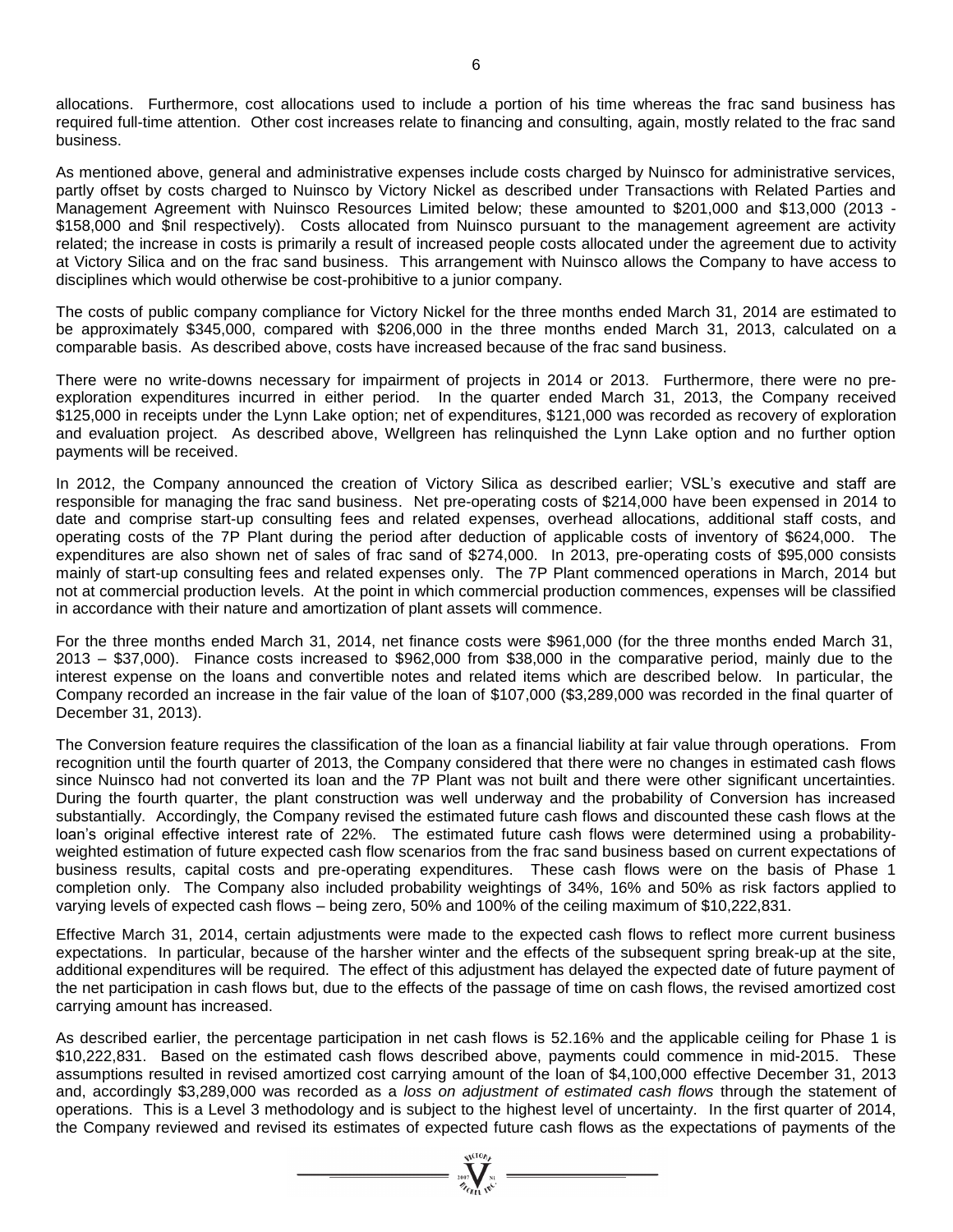participating interest have changed. In the three months ended March 31, 2014 an additional increase in the revised amortized cost carrying amount of \$107,000 was recorded. This amount and future changes in that estimate was and will be recorded through operations with appropriate adjustment for actual cash flows paid.

In the fourth quarter of 2013, the Company entered into a convertible note. There are several elements of finance expense associated with this: cash-settled interest expense paid on a calendar quarter basis, non-cash amortization of loan fees, non-cash amortization of the embedded derivative related to the value of the convertibility feature at inception and the change in the value of that embedded derivative at the end of a reporting period. All amortizable elements are calculated using the effective interest rate method. Additional convertible notes were entered into in the first quarter of 2014 with similar terms and requiring similar accounting treatments. Collectively, these are termed the "Convertible Notes".

Aggregate interest settled in cash for the three months ended March 31, 2014 amounted to \$144,000, approximately \$30,000 was on account of the Amended Loan (\$30,000 was paid in 2013) and \$107,000 was on account of the Convertible Notes. Amortization of loan fees in the period amounted to \$48,000 and \$56,000 represented amortization of a portion of the embedded derivatives in the Convertible Notes of \$1,102,000 calculated at inception (\$168,000 of which was recorded in 2013). The value of the embedded derivatives increased to \$1,820,000 as at March 31, 2014 and, accordingly, \$545,000 was charged through operations. Other cash interest paid relates to leases on mobile equipment.

The embedded derivative is calculated using the Black-Scholes option-pricing methodology and is a function of share price, the \$0.10 conversion price, risk-free interest rate, length of time to expiry and share price volatility as well as the US dollar exchange rate for loans denominated in US dollars but convertible using a Canadian price. Ceteris paribus, one would expect the value of the option to decline as time approaches the expiry date. However, because of the volatility of exchange rates and the Company's share price, the value increased from inception mid-November to December 31, 2013 and aggregate Convertible Notes increased further to March 31, 2014. Whether this will continue is speculative, but what is certain is that it can cause a significant amount of variability in the finance income and finance costs in the statement of operations.

In the three months ended March 31, 2014, the Company recorded an income tax recovery of \$234,000 (2013 – income tax recovery of \$70,000). This is primarily a function of higher taxable losses. Furthermore, because of the frac sand business activity expected to be in place when the losses are utilized, the income tax rate in place is expected to be 25%; this was adjusted at the end of 2013. The Company has estimated it has \$237,000 in unrecognized deferred tax assets in relation to Victory Silica; given this is a new venture which has not yet fully started operation, it is not currently assessed as more-likely-than-not that losses and costs incurred in Victory Silica will be realized prior to their expiry.

Other comprehensive income ("OCI") in the three months ended March 31, 2014 relates to an increase of \$96,000 (March 31, 2013 – decrease of \$145,000) in the market value of the Company's financial assets at fair value through OCI along with income tax expense recorded through OCI of \$13,000 (March 31, 2013 – income tax recoveries of \$20,000). These changes are a result of net market value changes in the Company's marketable securities.

The changes in other balances not specifically addressed in other sections of this MD&A are as follows:

Cash and cash equivalents have decreased from \$1,423,000 to \$490,000. The Liquidity and Capital Resources section describes the cash flows in the period in detail.

Receivables and prepaids as at March 31, 2014 include US\$1,110,000 in sand purchases prepaid in accordance with the purchase contract signed late December. Sand commenced being delivered to the 7P Plant in February, 2014. Purchases are offset against the prepaid balances. Receivables on sales of frac sand amount to \$285,000.

Marketable securities as at March 31, 2014 consist of the Company's financial assets at fair value through OCI. Any volatility in the market value of shares will be recorded through OCI whether generated from sales or unrealized market changes. Marketable securities increased by \$96,000 from December 31, 2013 as a result of improvements in market prices of shares.

Inventory of \$624,000 comprises raw concentrated sand and finished sand in various grades and at various locations from the transload facility in Wisconsin, en route to the 7P Plant and at the 7P Plant itself.

Property and equipment increased to \$6,390,000 from \$5,279,000 as at December 31, 2013. The primary reason for the increase relates to expenditures on the 7P Plant and leased mobile equipment related thereto. The costs include acquisition costs as well as plant improvements. The mobile equipment is in use and is being depreciated; since the plant

=  $\sum_{\substack{3007 \ \cancel{a_{\ell}}}} \sum_{\substack{Ni \ Ni}}$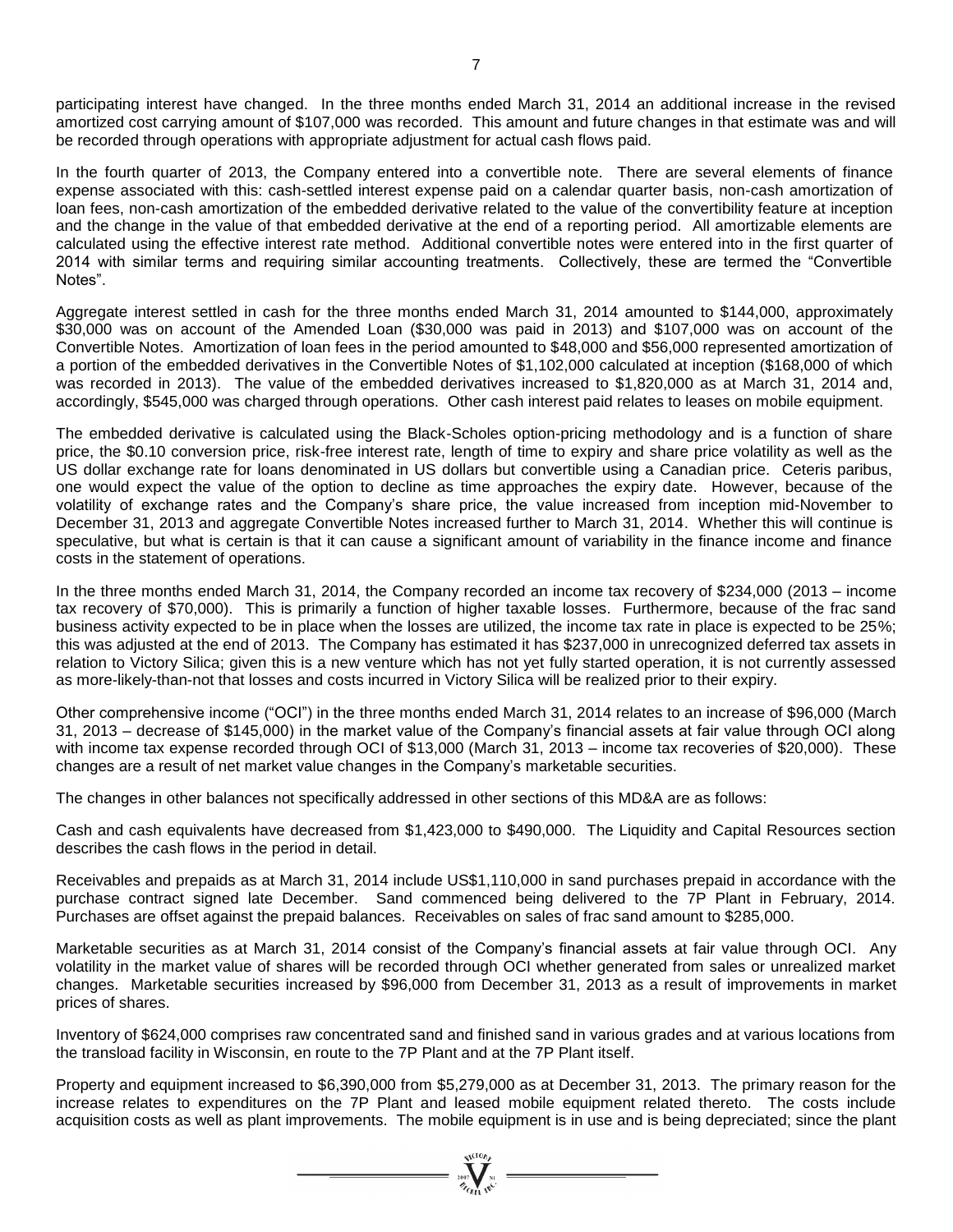had not yet been commissioned, it has not been depreciated. The first sand was processed through the 7P Plant in March, 2014 and plant commissioning is underway.

Project expenditures are described below in Mine Property and Development Activities ("MP&D") and Exploration and Evaluation Activities ("E&E").

The increase in trade and other payables of \$854,000 relates primarily to an increase in trade payables of \$989,000 pertaining to property and equipment at the frac sand business because of the ramp up of activity at the 7P Plant.

Victory Nickel entered into a loan agreement and \$1,000,000 was advanced prior to December 31, 2012. The loan is disclosed as a long-term liability and includes an aggregate loss on adjustment of estimated cash flows of \$3,396,000 (December 31, 2013 - \$3,289,000) calculated as described above. Note 14 to the Unaudited Condensed Consolidated Financial Statements includes an analysis of the loan balance.

Nuinsco exercised its conversion right to a net profits interest in the frac sand business in April 2014. Refer to the Liquidity and Capital Resources section for additional discussion.

On November 11, 2013, the Company entered into a convertible note for US\$2,000,000. This has a two-year term and is convertible into the Company's shares at a conversion price of \$0.10 at the holder's option in part or in whole at any time prior to due date. The Company had regulatory approvals for an umbrella of \$5 million of additional convertible notes. In the first quarter of 2014, additional notes (in both USD and CAD) were entered into bringing the aggregate principal balance to \$4,410,000. When shown net of unamortized fees and including the value of the embedded option derivatives as described above, the value of this financial liability is \$5,158,000 (December 31, 2013 - \$2,279,000) and comprises the lion's share of the long-term liability.

In the latter half of 2013, the Company entered into several finance leases to purchase mobile equipment with a total fair value of \$651,000 at acquisition date; the long-term portion is \$387,000 (December 31, 2013 - \$408,000) and the shortterm lease obligation of \$136,000 (December 31, 2013 - \$160,000) is included in *Trade and other payables* as described above. Note 15 to the Unaudited Condensed Consolidated Financial Statements includes an analysis of the lease obligation.

The deferred tax liability balance amounts to \$1,300,000 as at March 31, 2014 (December 31, 2013 - \$1,521,000). The main components of the balance relate to the tax effects of E&E projects and the MP&D project, partly offset by the tax value of net operating tax losses carried forward. Due to changes in the expected future income tax rate because of the frac sand activity in Alberta, the deferred tax liability amount reflects a rate of 25%. The Company estimates that it has approximately \$237,000 (December 31, 2013 - \$183,000) in unrecognized deferred tax assets in relation to Victory Silica.

The share capital balance has increased marginally to March 31, 2014 by \$378,000 since 4,630,000 options were exercised generating cash of \$220,000 and requiring a transfer from contributed surplus to share capital of \$158,000.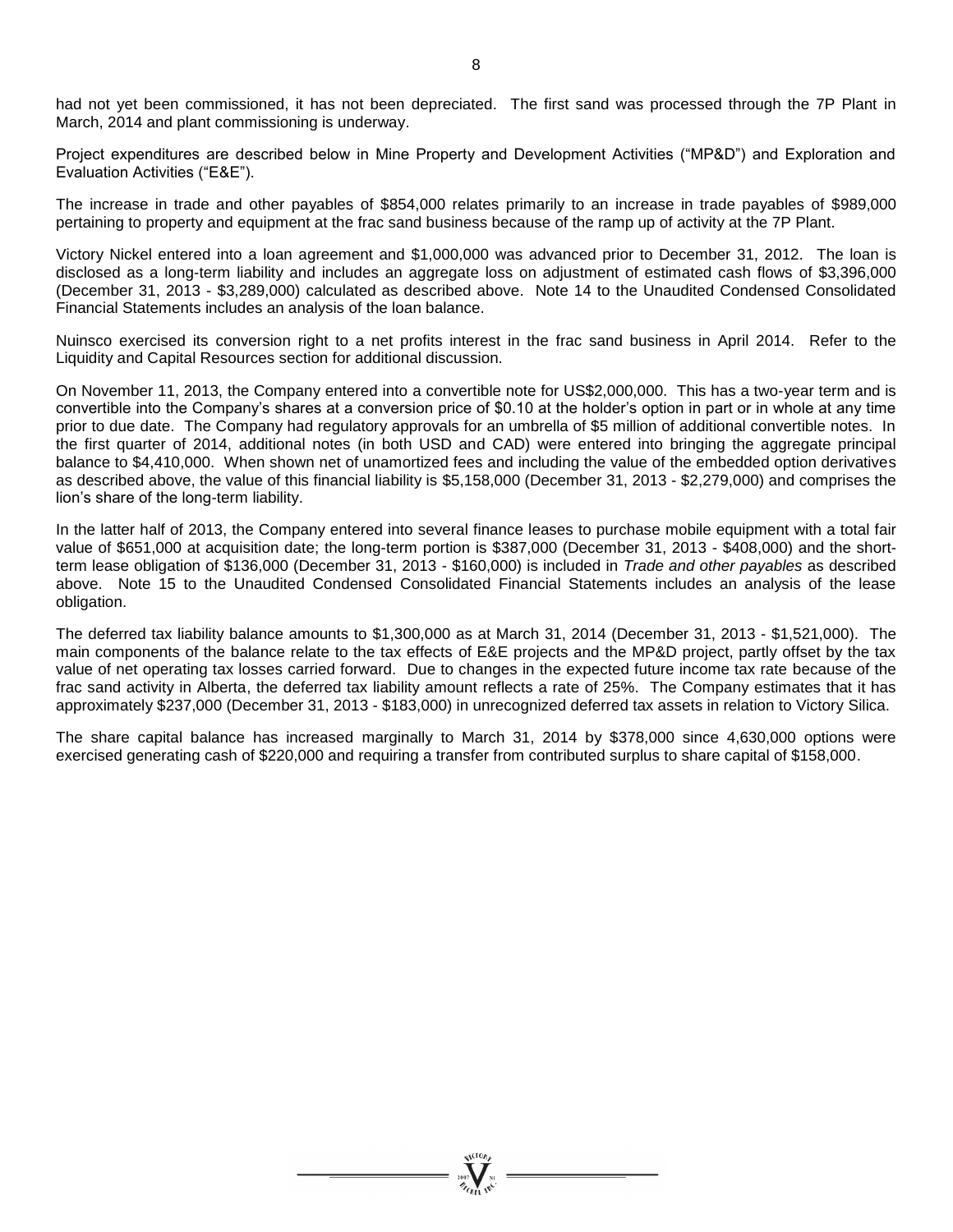### **SUMMARY OF QUARTERLY RESULTS**

| SUMMARY OF QUARTERLY RESULTS<br>Selected financial information for each of the last nine quarters ended March 31, 2014 is as follows:                                                                                                                                                                                                                                                                                                                                                                                                                                                                                                                                                                                                                                                                                                                                                                                                                                                                                                                                                                                                                                                                                                                                                                                                                                                                                                                 |                 |                 |                 |             |          |                         |                 |                         |      |
|-------------------------------------------------------------------------------------------------------------------------------------------------------------------------------------------------------------------------------------------------------------------------------------------------------------------------------------------------------------------------------------------------------------------------------------------------------------------------------------------------------------------------------------------------------------------------------------------------------------------------------------------------------------------------------------------------------------------------------------------------------------------------------------------------------------------------------------------------------------------------------------------------------------------------------------------------------------------------------------------------------------------------------------------------------------------------------------------------------------------------------------------------------------------------------------------------------------------------------------------------------------------------------------------------------------------------------------------------------------------------------------------------------------------------------------------------------|-----------------|-----------------|-----------------|-------------|----------|-------------------------|-----------------|-------------------------|------|
| Fiscal year 2014                                                                                                                                                                                                                                                                                                                                                                                                                                                                                                                                                                                                                                                                                                                                                                                                                                                                                                                                                                                                                                                                                                                                                                                                                                                                                                                                                                                                                                      |                 |                 |                 |             |          |                         |                 | 1 <sup>st</sup> Quarter |      |
| Net finance costs                                                                                                                                                                                                                                                                                                                                                                                                                                                                                                                                                                                                                                                                                                                                                                                                                                                                                                                                                                                                                                                                                                                                                                                                                                                                                                                                                                                                                                     |                 |                 |                 |             |          |                         | \$              | $(961)$ <sup>(1)</sup>  |      |
| Net loss                                                                                                                                                                                                                                                                                                                                                                                                                                                                                                                                                                                                                                                                                                                                                                                                                                                                                                                                                                                                                                                                                                                                                                                                                                                                                                                                                                                                                                              |                 |                 |                 |             |          |                         | \$              | (1, 595)                | (2)  |
| Total comprehensive loss<br>Loss per share - basic and diluted                                                                                                                                                                                                                                                                                                                                                                                                                                                                                                                                                                                                                                                                                                                                                                                                                                                                                                                                                                                                                                                                                                                                                                                                                                                                                                                                                                                        |                 |                 |                 |             |          |                         | \$<br>\$        | (1, 512)<br>(0.00)      |      |
| Fiscal year 2013                                                                                                                                                                                                                                                                                                                                                                                                                                                                                                                                                                                                                                                                                                                                                                                                                                                                                                                                                                                                                                                                                                                                                                                                                                                                                                                                                                                                                                      |                 | $4th$ Quarter   |                 | 3rd Quarter |          | 2 <sup>nd</sup> Quarter |                 | $1st$ Quarter           |      |
| Net finance costs                                                                                                                                                                                                                                                                                                                                                                                                                                                                                                                                                                                                                                                                                                                                                                                                                                                                                                                                                                                                                                                                                                                                                                                                                                                                                                                                                                                                                                     | \$              | (3)<br>(3,614)  | \$              | (69)        | \$       | (75)                    | \$              | (37)                    |      |
| Net loss                                                                                                                                                                                                                                                                                                                                                                                                                                                                                                                                                                                                                                                                                                                                                                                                                                                                                                                                                                                                                                                                                                                                                                                                                                                                                                                                                                                                                                              | \$              | (4)<br>(3,839)  | \$              | (521)       | \$       | (429)                   | \$              | (315)                   |      |
| Total comprehensive loss                                                                                                                                                                                                                                                                                                                                                                                                                                                                                                                                                                                                                                                                                                                                                                                                                                                                                                                                                                                                                                                                                                                                                                                                                                                                                                                                                                                                                              | \$              | (5)<br>(3, 810) | \$              | (537)       | \$       | (507)                   | \$              | (440)                   |      |
| Loss per share - basic and diluted                                                                                                                                                                                                                                                                                                                                                                                                                                                                                                                                                                                                                                                                                                                                                                                                                                                                                                                                                                                                                                                                                                                                                                                                                                                                                                                                                                                                                    | \$              | (0.01)          | \$              | (0.00)      | \$       | (0.00)                  | \$              | (0.00)                  |      |
| Fiscal year 2012                                                                                                                                                                                                                                                                                                                                                                                                                                                                                                                                                                                                                                                                                                                                                                                                                                                                                                                                                                                                                                                                                                                                                                                                                                                                                                                                                                                                                                      | $4^{\text{th}}$ | Quarter         | 3 <sup>rd</sup> | Quarter     | $2^{nd}$ | Quarter                 | 1 <sup>st</sup> | Quarter                 |      |
| Net finance (costs) income                                                                                                                                                                                                                                                                                                                                                                                                                                                                                                                                                                                                                                                                                                                                                                                                                                                                                                                                                                                                                                                                                                                                                                                                                                                                                                                                                                                                                            | \$              | (9)             | \$              | (2)         | \$       | $\overline{2}$          | \$              | (4)                     |      |
| Net (loss) income                                                                                                                                                                                                                                                                                                                                                                                                                                                                                                                                                                                                                                                                                                                                                                                                                                                                                                                                                                                                                                                                                                                                                                                                                                                                                                                                                                                                                                     | \$              | (139)           | \$              | (7)<br>60   | \$       | (8)<br>(571)            | \$              | 467                     | (10) |
| Total comprehensive (loss) income                                                                                                                                                                                                                                                                                                                                                                                                                                                                                                                                                                                                                                                                                                                                                                                                                                                                                                                                                                                                                                                                                                                                                                                                                                                                                                                                                                                                                     | \$              | (6)<br>(193)    | \$              | 6           | \$       | (9)<br>(1, 252)         | \$              | 689                     | (11) |
| (Loss) earnings per share - basic and diluted                                                                                                                                                                                                                                                                                                                                                                                                                                                                                                                                                                                                                                                                                                                                                                                                                                                                                                                                                                                                                                                                                                                                                                                                                                                                                                                                                                                                         | \$              | (0.00)          | \$              | 0.00        | \$       | (0.00)                  | \$              | 0.00                    |      |
| Net loss for the period includes \$240,000 for costs charged under the management agreement with Nuinsco and reflects increased activity on the<br>(4)<br>frac sand business and an income tax recovery of \$558,000.<br>Total comprehensive loss for the period includes the effects noted above.<br>(5)<br>Total comprehensive loss for the period includes \$49,000 net after-tax decline in the market value of securities.<br>(6)<br>Net income for the period includes \$450,000 recovery on the Lynn Lake option with Prophecy Platinum.<br>(7)<br>Includes an increase in income taxes of approximately \$150,000 which was reversed in the fourth quarter as it was not necessary.<br>(8)<br>Total comprehensive loss for the period includes \$681,000 net after-tax decline in the market value of securities.<br>(9)<br>(10) Net income for the period includes \$1,000,000 recovery on the Lynn Lake option with Prophecy Platinum.<br>(11) Total comprehensive income for the period includes the recovery noted above as well as \$222,000 net after-tax improvement in the market value of<br>securities.<br><b>LIQUIDITY AND CAPITAL RESOURCES</b><br>As at March 31, 2014, the Company had working capital of \$562,000, including cash and cash equivalents (but not<br>restricted cash), receivables and prepaids, marketable securities and inventory. As at December 31, 2013, the Company<br>had working capital of \$465,000. |                 |                 |                 |             |          |                         |                 |                         |      |
| Working capital has improved from the end of the year but financing remains challenging although the Company has<br>continued to close convertible notes under the umbrella facility during the quarter. As the 7P Plant completion<br>approached and the prospect of revenues became more real, the opportunities for financing have improved which<br>facilitated the Company's consummation of the additional convertible notes. A key outstanding is securing a working<br>capital facility which initiative the Company has been focussing on. Refer to Note 24 to the Unaudited Condensed<br>Consolidated Financial Statements.                                                                                                                                                                                                                                                                                                                                                                                                                                                                                                                                                                                                                                                                                                                                                                                                                 |                 |                 |                 |             |          |                         |                 |                         |      |
| The 7P Plant has been designed to be able to process 500,000 tpa rather than the initial 400,000 tpa originally planned.<br>This occurred because of some necessary engineering changes which were not originally contemplated but were then<br>leveraged to build a plant with increased capacity. This caused the cost of the 7P Plant to be in excess of its original plan<br>and has put significant pressure on working capital. This will be a future benefit as capacity has increased by 25%.                                                                                                                                                                                                                                                                                                                                                                                                                                                                                                                                                                                                                                                                                                                                                                                                                                                                                                                                                 |                 |                 |                 |             |          |                         |                 |                         |      |
| The main financings occurring during the period and related events are described in the following sections.                                                                                                                                                                                                                                                                                                                                                                                                                                                                                                                                                                                                                                                                                                                                                                                                                                                                                                                                                                                                                                                                                                                                                                                                                                                                                                                                           |                 |                 |                 |             |          |                         |                 |                         |      |
| Loan and Amended Loan with Nuinsco of up to \$3,000,000 was entered into in 2012 and was amended in March<br>2013. Recognizing the challenging financing markets, the Company entered into the loan agreement with Nuinsco,<br>\$1,000,000 of which was advanced prior to December 31, 2012 and was used for working capital purposes; the Amended                                                                                                                                                                                                                                                                                                                                                                                                                                                                                                                                                                                                                                                                                                                                                                                                                                                                                                                                                                                                                                                                                                    |                 |                 |                 |             |          |                         |                 |                         |      |

- (7) Net income for the period includes \$450,000 recovery on the Lynn Lake option with Prophecy Platinum.
- (8) Includes an increase in income taxes of approximately \$150,000 which was reversed in the fourth quarter as it was not necessary.
- (9) Total comprehensive loss for the period includes \$681,000 net after-tax decline in the market value of securities.

### **LIQUIDITY AND CAPITAL RESOURCES**

=  $\sum_{i=1}^{N^{(10)}(b)}$  =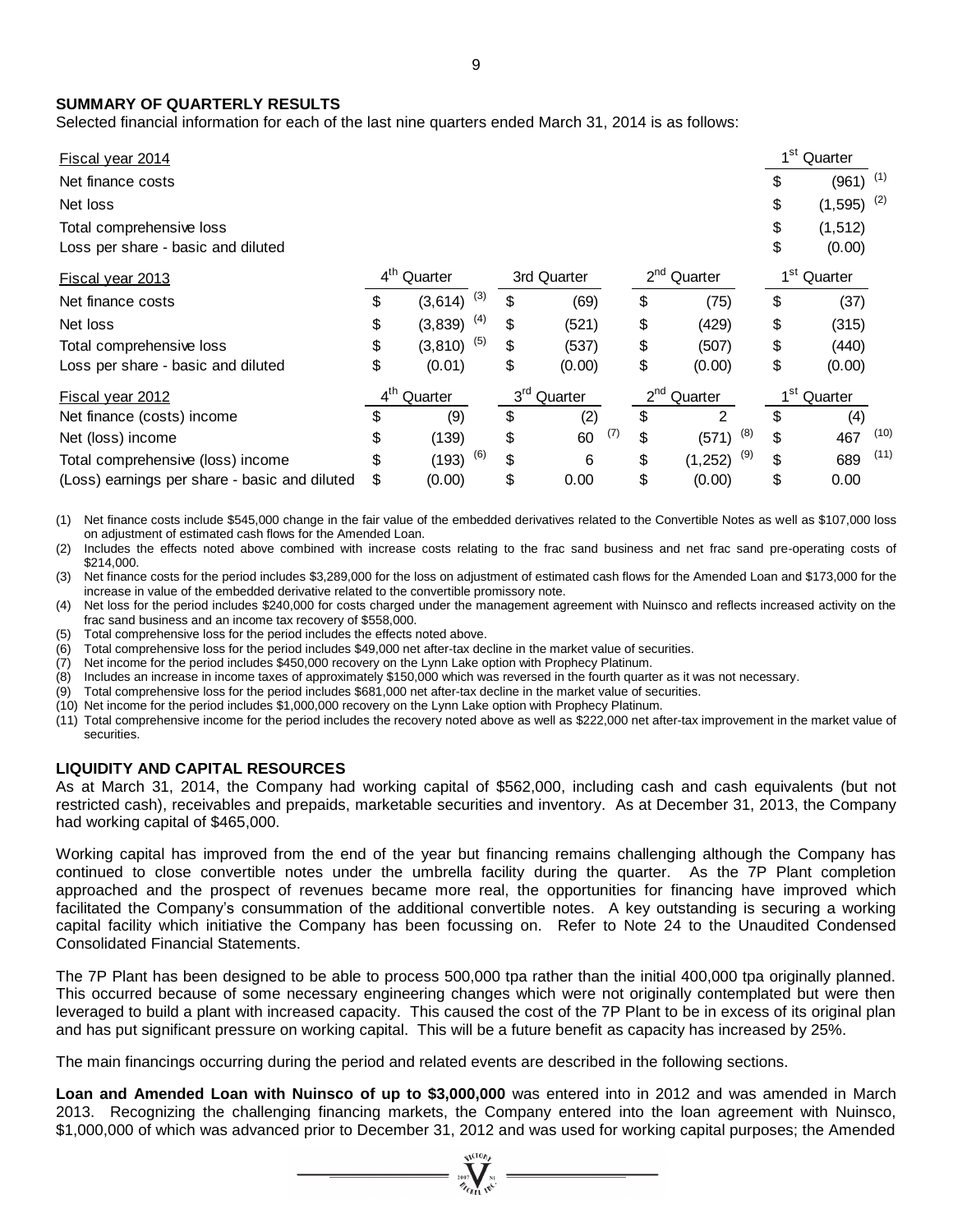Loan provided additional funds of up to \$2,000,000 under certain circumstances which were capped pursuant to events at \$1,707,584, \$1,207,584 of which was advanced as backstop under the rights offering. The Amended Loan bears interest at 12% per annum, payable quarterly, and matures on January 31, 2015. Prior to June 1, 2014, the Lender, Nuinsco, has the right to convert the outstanding balance of the Amended Loan into a participating interest (the "Conversion") whereby the Lender is entitled to receive a share of net cash flows earned from the sale of frac sand from the 7P Plant. Again, pursuant to events, Nuinsco's participation is capped at \$10,222,831, with a minimum of \$7,667,124. On Conversion, the Amended Loan would be considered paid in full.

Nuinsco subscribed for units of the Company's July 2013 rights offering for cash in the amount of \$1,207,584 which, along with exercise of other rights and its pre-existing shares, resulted in Nuinsco increasing its share ownership in the Company to approximately 12.24% as at July 30, 2013 and made Nuinsco a related party of the Company.

An aggregate of \$30,000 in interest expense was paid in cash for interest accrued for each of the quarters ended March 31, 2014 and 2013; interest is due in cash at the end of each calendar quarter. Non-cash amortization of loan fees brings interest expense on the loan to \$78,000 for the period (2013 - \$37,000).

On February 4, 2014, both Nuinsco and Victory Nickel agreed to cancel the amount that remained available to be drawn down under the Amended Loan. This fixed the commitment fee to be paid in shares at \$12,000 and also amended the range of the Company's participation in the net cash flows earned from the sale of frac sand to a maximum of \$10,222,831 with a minimum of \$7,667,124. This range could be decreased should Victory Nickel repay some or all of the \$1,000,000 balance outstanding before Conversion. However, on April 22, 2014, Nuinsco and the Company announced that Nuinsco had exercised its option and converted its loan to a participating interest; at the same time, it relinquished its security over the assets of the Company. This obligation will be settled through a 52.16% participation in net operating cash flows from the frac sand business after recoupment of capital costs for Phase 1 and pre-operating expenses.

As at December 31, 2013, the carrying value of the Amended Loan was revalued to take into account future expected cash flows. The amortized cost at that time was estimated to be \$4,100,000. The Company has reviewed the expected future cash flows along with assumptions and has revalued the obligation at \$4,250,000. The change in the value of \$107,000 has been recorded through *Finance Costs* in the statement of operations.

These amounts were determined as described earlier and will be subject to ongoing revaluation as the frac sand business develops and cash flow amounts become more certain. Under present assumptions and business expectations, contractual payments to Nuinsco would not commence until approximately mid-2015 when Phase 1 capital costs and preoperating expenditures have been recovered.

The Company will continue to reassess the carrying value of the loan as circumstances warrant.

**Convertible Notes** – a promissory note for US\$2,000,000 was entered into on November 11, 2013. Additional convertible notes were entered into in the first quarter of 2014 under similar terms and in both US dollars and Canadian dollars. The aggregate principal amount outstanding as at March 31, 2014 is \$4,410,000 and are collectively referred to as "Convertible Notes". The accounting complexities have been described earlier. The Convertible Notes have terms of two years, bear interest at 14.8% calculated on a monthly basis and settled quarterly and may be converted in whole or in part, at any time, at the option of the holders into Victory Nickel shares at a conversion price of \$0.10 per share. This is part of an umbrella package of convertible financing approved by regulatory authorities to a maximum of \$5,000,000. The financing has been completed in tranches.

Discussions are also significantly advanced to source additional working capital financing for the frac sand business – refer below.

Other asset sales, as well as the sale of royalties on certain properties, are possibilities which would provide liquidity during this difficult period. With lower trading volumes, marketable securities are not as saleable as they have been in the past. Consequently, management is looking to realize on the sale of other assets as a mechanism to improve liquidity. The Company is also investigating the possibility of generating cash through the sale of new royalty arrangements on its properties.

**Cash flows in the first quarter of 2014** - Cash and cash equivalents as at March 31, 2014 and December 31, 2013 were held with major Canadian banks. The Company has a corporate policy of investing its available cash in Canadian government instruments and certificates of deposit or other direct obligations of major Canadian banks, unless otherwise

 $\sum_{\substack{\text{2007}}{2007}}$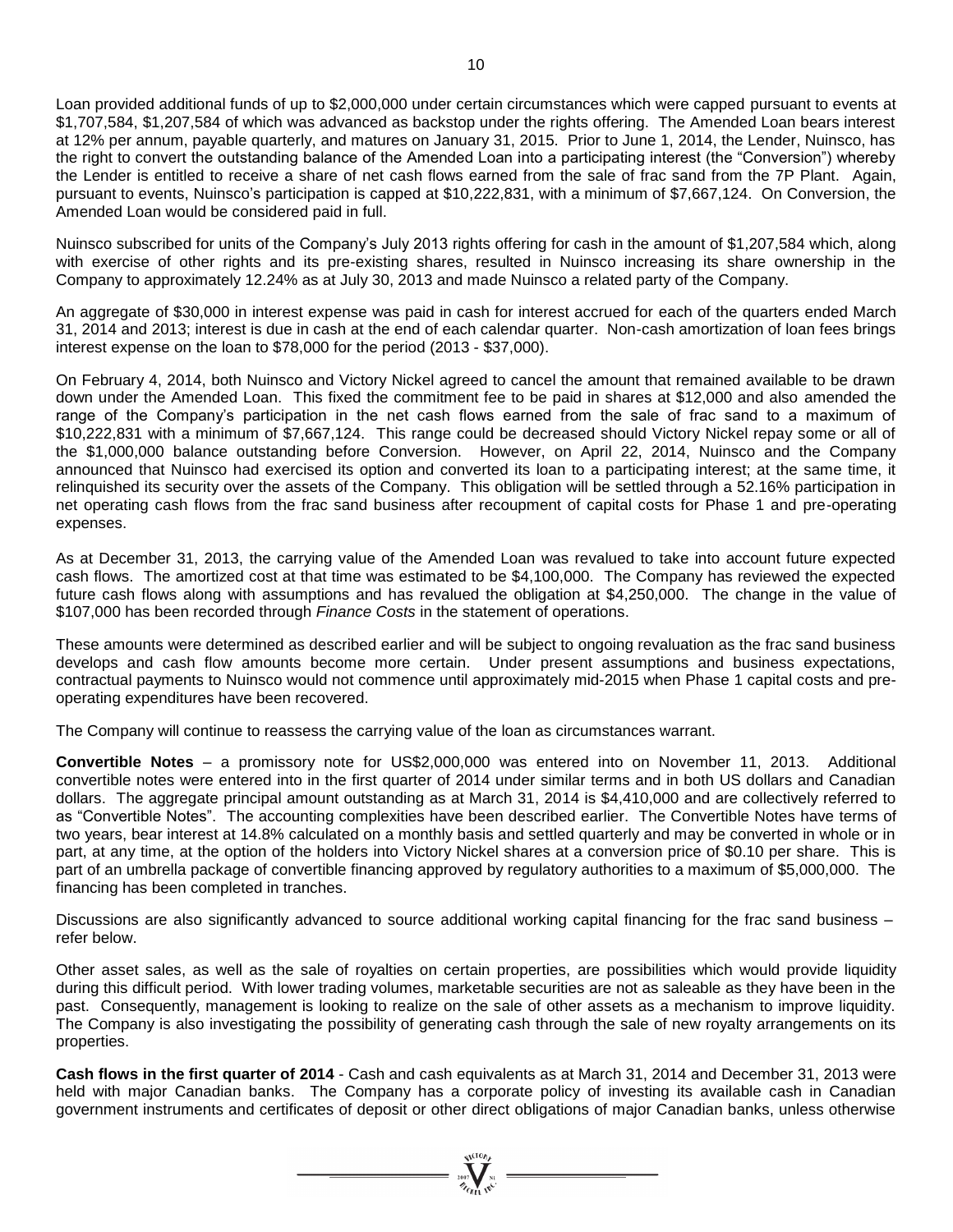specifically approved by the Board. Marketable securities are available to be sold for liquidity purposes, as the Company requires, providing funds for its operations and activities.

For the quarter ended March 31, 2014, the Company used cash in operating activities of \$2,190,000 (March 31, 2013 - \$450,000). As the Company is in the exploration, evaluation and development stage and has yet to produce commercial quantities of frac sand at the 7P Plant, there are minimal revenues to recover expenses and the operating activities represent the corporate and administrative costs incurred mostly to maintain a public company and to set up the frac sand operations, including building inventory and paying in advance for sand purchases.

The Company estimates that public company costs in the quarter ended March 31, 2014 amounted to \$345,000. Many of these costs are incurred in the early part of the year. In the same period of 2013, such costs were approximately \$206,000, calculated on a comparable basis. Consequently, the Company's liquidity is reduced unless and until there are revenues, financing activities or sales of assets to provide funds. Note that the costs cited above do not include the costs of financing arrangements which are deducted directly from equity – these can be significant. Costs incurred to advance the Company's exploration, evaluation and development projects are capitalized, as summarized below under the discussion of investing activities. Costs to set up the Company's frac sand operations are presently expensed as part of pre-operating expenditures; in the three months ended March 31, 2014, \$214,000 was spent on frac sand activities (net of sales revenue of \$274,000), compared with \$95,000 in the comparative period.

The adjustment for net finance costs of \$961,000 primarily relates to the non-cash change in the carrying value of the loan with Nuinsco and the embedded derivatives on the Convertible Notes as described above. While the adjustment on the Amended Loan is a fair value adjustment it is an estimation of future outgoing cash flows under the participating interest upon Conversion. Nuinsco announced its Conversion in April, 2014.

During the three months ended March 31, 2014, net cash used by investing activities was \$986,000, compared with cash used of \$185,000 in the prior comparable period. Aggregate amounts of \$107,000 and \$39,000 were used to advance the MP&D project and E&E projects, respectively, during the periods (2013 - \$389,000 and \$26,000). In the first quarter of 2014, \$840,000 was used for expenditures on the 7P Plant acquisition, equipment and improvements (2013 – \$nil).

During the first quarter of 2013, the Company sold shares for aggregate proceeds of \$59,000; the Company will continue to sell marketable securities for liquidity purposes when pricing is acceptable although present valuations would not generate significant cash flows. Funds of \$125,000 were received with respect to the option agreement with Wellgreen for the Lynn Lake property in 2013; as described above, the option agreement has been terminated and no additional funds are forthcoming.

The Company generated \$2,243,000 in financing activities during the three months ended March 31, 2014 compared with \$2,191,000 in 2013. In 2014, the main source of funds was from the Convertible Notes; in 2013, \$2,200,000 was raised pursuant to a private placement. Loan interest of \$144,000 was paid during 2014; \$9,000 in 2013 that relates to interest accrued in 2012. Aggregate payments under leases for deposits and other principal payments totalled \$45,000; there were no such payments in 2013.

There were no equity financings completed during the quarter, although the Company received \$220,000 through the exercise of options.

The Company's activities during the quarter ended March 31, 2014 used cash and cash equivalents of \$933,000, compared with a net increase in cash of \$1,556,000 during 2013.

The Company's remaining portfolio of marketable securities had a market value of \$374,000 (\$278,000 as at December 31, 2013). Effective February 4, 2014, there are no amounts available under the Amended Loan.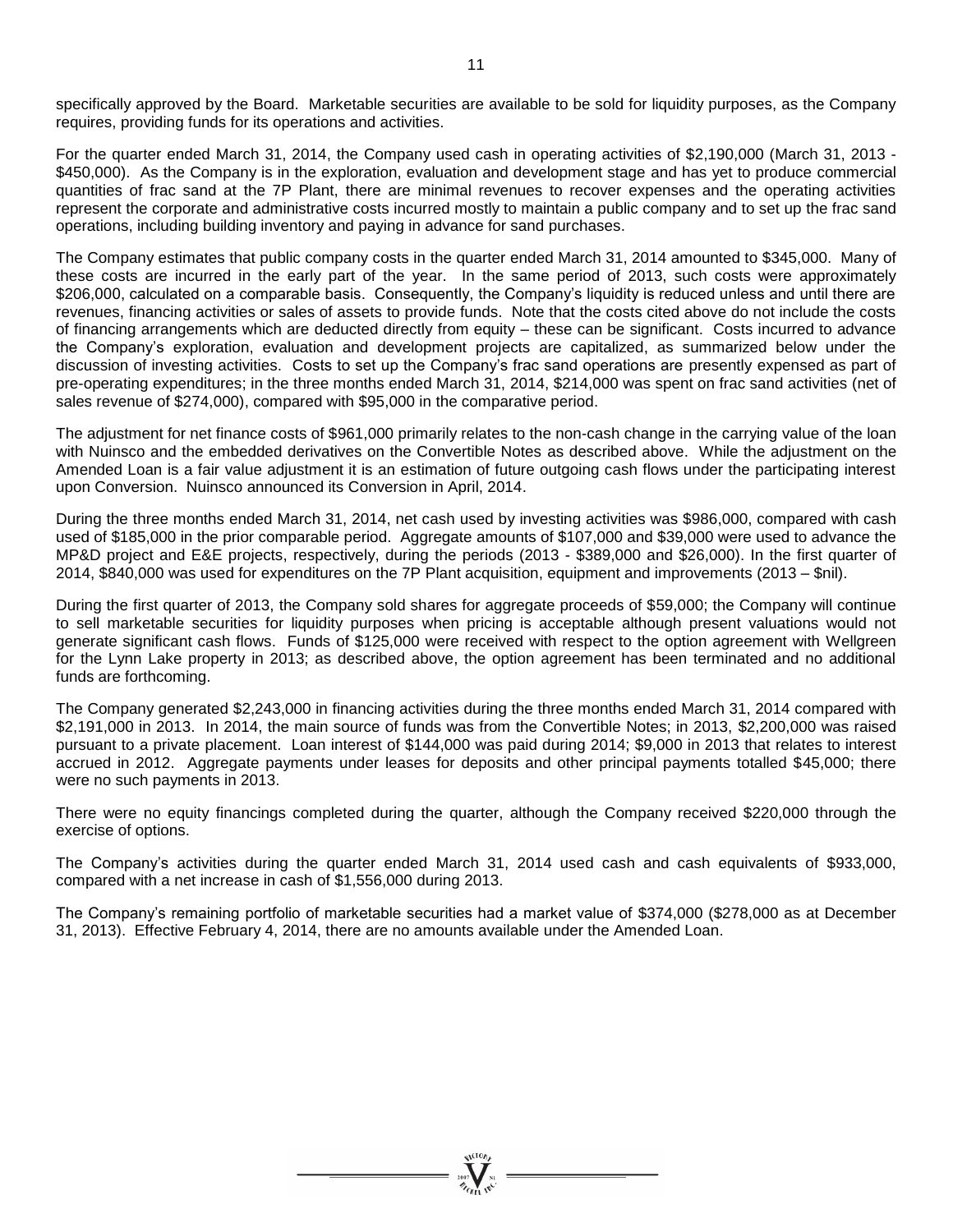### **Table of Contractual Commitments**

|                                                                                                                                                                                                                                                                                                                                                                                                                                                                                                                                                                                                                                                                                                                                                                                                                                                                                                                                                                                             | Due Date                                        | <b>Currency</b>  | May 13, 2014     |                    |        | March 31, 2014 December 31, 2013 |
|---------------------------------------------------------------------------------------------------------------------------------------------------------------------------------------------------------------------------------------------------------------------------------------------------------------------------------------------------------------------------------------------------------------------------------------------------------------------------------------------------------------------------------------------------------------------------------------------------------------------------------------------------------------------------------------------------------------------------------------------------------------------------------------------------------------------------------------------------------------------------------------------------------------------------------------------------------------------------------------------|-------------------------------------------------|------------------|------------------|--------------------|--------|----------------------------------|
| Transformer and electrical equipment                                                                                                                                                                                                                                                                                                                                                                                                                                                                                                                                                                                                                                                                                                                                                                                                                                                                                                                                                        | On shipping                                     | <b>US Dollar</b> | \$<br>$1,396$ \$ | $1,396$ \$         |        | 1,396                            |
| Loans and borrowings (including unpaid accrued interest)                                                                                                                                                                                                                                                                                                                                                                                                                                                                                                                                                                                                                                                                                                                                                                                                                                                                                                                                    |                                                 |                  |                  |                    |        |                                  |
| Amended Loan                                                                                                                                                                                                                                                                                                                                                                                                                                                                                                                                                                                                                                                                                                                                                                                                                                                                                                                                                                                | January 31, 2015<br>November 11, 2015           | Canadian Dollar  | \$               | $1,000$ \$<br>- \$ |        | 1,000                            |
| <b>Convertible Notes</b>                                                                                                                                                                                                                                                                                                                                                                                                                                                                                                                                                                                                                                                                                                                                                                                                                                                                                                                                                                    | to March 24, 2016 US Dollar<br>January 30, 2016 |                  | \$<br>$3,819$ \$ | $3,750$ \$         |        | 2,000                            |
| <b>Convertible Notes</b>                                                                                                                                                                                                                                                                                                                                                                                                                                                                                                                                                                                                                                                                                                                                                                                                                                                                                                                                                                    | to March 13, 2016 Canadian Dollar               |                  | \$<br>270 \$     | 265                |        | - \$                             |
| Purchase of 7P Plant                                                                                                                                                                                                                                                                                                                                                                                                                                                                                                                                                                                                                                                                                                                                                                                                                                                                                                                                                                        | Refer to note below Canadian Dollar             |                  | \$               | \$                 |        | \$                               |
| Leased mobile equipment                                                                                                                                                                                                                                                                                                                                                                                                                                                                                                                                                                                                                                                                                                                                                                                                                                                                                                                                                                     | Within one year                                 | Canadian Dollar  | \$<br>166 \$     |                    | 166 \$ | 190                              |
|                                                                                                                                                                                                                                                                                                                                                                                                                                                                                                                                                                                                                                                                                                                                                                                                                                                                                                                                                                                             | One to five years                               | Canadian Dollar  | \$<br>396 \$     |                    | 423 \$ | 447                              |
| Note that the final acquisition of the 7P Plant is subject to conditions precedent, including the transfer of leases which<br>requires regulatory approval. The Company has fulfilled all of the reporting obligations required to secure the approval<br>and received signoff by the AER on March 18, 2014. The Company can waive the conditions precedent in its own<br>discretion at any time. Further note that the Amended Loan is contractually payable on January 31, 2015 but, in April,<br>was converted to a net participating interest which has no specific payment dates. The Convertible Notes may also be<br>settled in part or in whole through the issuance of the Company's shares.                                                                                                                                                                                                                                                                                       |                                                 |                  |                  |                    |        |                                  |
| As described above, exploration, evaluation and development companies such as Victory Nickel have historically been<br>heavily reliant upon the equity markets to fund their activities as they have no short-term sources of revenue other than<br>through monetization of assets. Opportunities available to Victory Nickel for financing would normally be through private<br>placements in the equity markets. Today's equity markets continue to make this alternative difficult if not impossible<br>without incurring significant dilution to existing shareholders. For this reason, the Company had chosen to liquidate<br>portions of its securities holdings rather than raise equity financing. However, the results of this are also dependent upon<br>market conditions which are outside the control of the Company, and market circumstances have also impacted the<br>Company's investees and their market values impacting the funds which could be generated from sales. |                                                 |                  |                  |                    |        |                                  |
| Note that, through the backstop, Nuinsco owns shares of Victory Nickel rather than having advanced funds which would<br>otherwise need to be repaid by Victory Nickel at a future date. Further note that advances under the backstop are<br>considered in the same fashion as loan advances and form part of the calculation of cash flows under the convertibility<br>feature of the Amended Loan. Moreover, Nuinsco has exercised the Conversion and outflow of funds under the net<br>participating interest only commence after the Company has recouped the capital cost of the 7P Plant and pre-operating<br>expenses. As at March 31, 2014, the cost of the 7P Plant was \$4,229,000 and net pre-operating expenditures since the<br>frac sand initiative commenced aggregate \$978,000.                                                                                                                                                                                            |                                                 |                  |                  |                    |        |                                  |
| During the first quarter of 2014, employees, consultants, executives and directors of the Company exercised 4,630,000<br>options which generated \$220,000 in cash for the Company. Also note that all 112,500,000 of the Company's warrants<br>are "in-the money" although 100,000,000 cannot be exercised until July 31, 2014. Although such funds cannot be relied<br>upon and tend not to be exercised until close to their expiry, the warrants, at their exercise prices of \$0.035, have the<br>potential to generate \$3,937,500 in cash for the Company.                                                                                                                                                                                                                                                                                                                                                                                                                           |                                                 |                  |                  |                    |        |                                  |
| The Company will continue to balance its financing choices as a function of availability and market activity. Managing in<br>challenging times takes as much, if not more, senior management effort. However, senior management of both the<br>Company and Nuinsco have periodically agreed to accept salary deferrals. Although all deferrals have now been settled,<br>this is a mechanism that the Company has been able to utilize on a number of occasions. Directors have also periodically<br>accepted deferrals of fees. More recently, the Company has issued convertible notes. Regulatory approval has been<br>received to issue up to \$5 million in aggregate. On November 11, 2013, the Convertible Note in the amount of<br>US\$2,000,000 was issued and several tranches of similar notes have been issued in the first quarter of 2014 on similar<br>terms aggregating \$265,000 and US\$1,750,000.                                                                        |                                                 |                  |                  |                    |        |                                  |
| The Company will continue to consider all financing alternatives given acceptable pricing and other market conditions to<br>advance its projects, put the frac sand plant into production and maintain liquidity. The optioning of the Lynn Lake<br>property is one example of a corporate transaction that can generate cash and add value for shareholders while<br>maintaining participation in the upside in the subject property.                                                                                                                                                                                                                                                                                                                                                                                                                                                                                                                                                      |                                                 |                  |                  |                    |        |                                  |
| In addition to generating cash flow, the frac sand initiative is intended to establish the Company's presence in the frac<br>sand market. However, this initiative, while relatively near-term compared with mine-building, did not generate cash flow                                                                                                                                                                                                                                                                                                                                                                                                                                                                                                                                                                                                                                                                                                                                      |                                                 |                  |                  |                    |        |                                  |

 $\sum_{\substack{i=0\\ \mathscr{U}_{\mathcal{C}(i+1)}(i\infty)}}^{\infty}$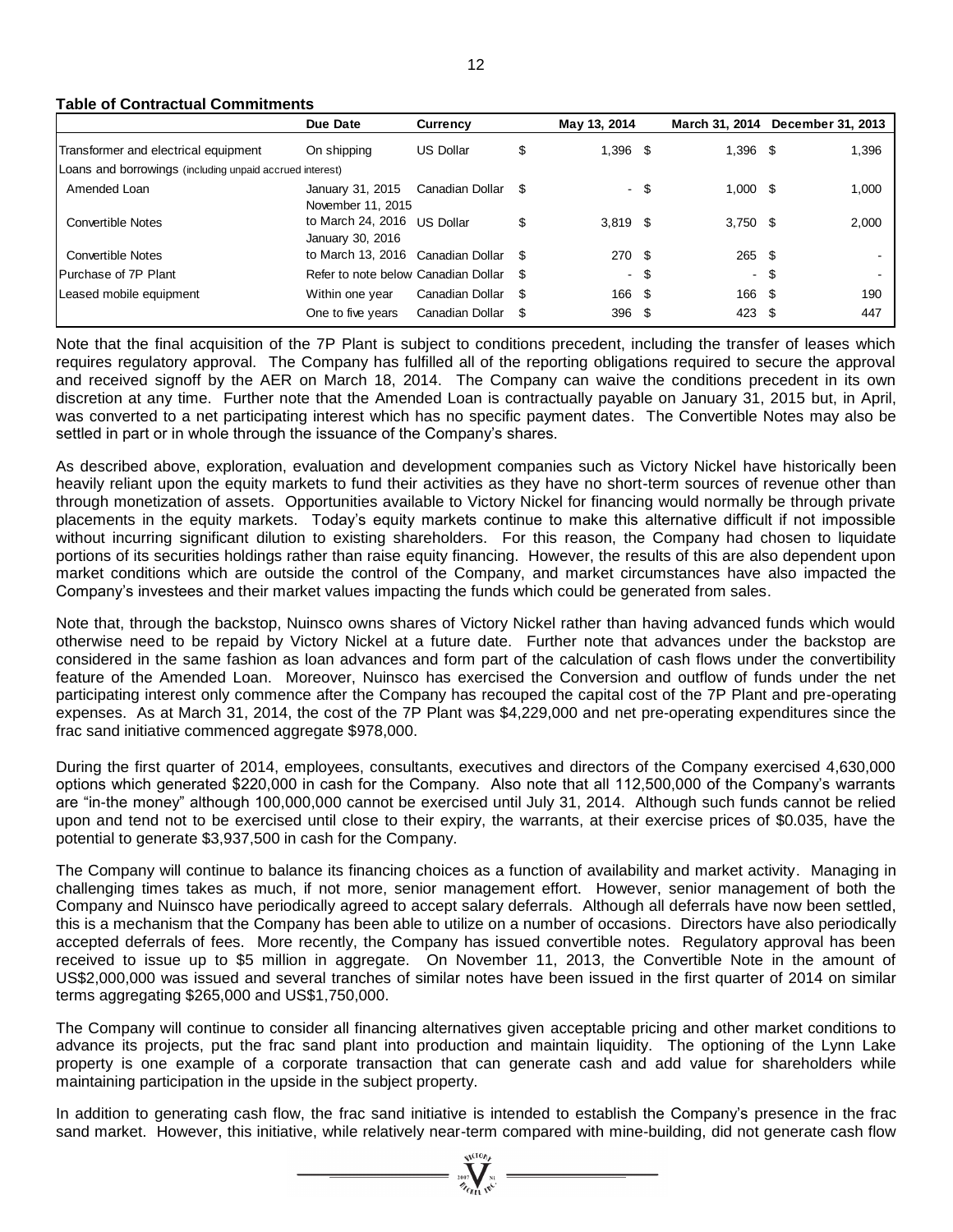from sales until late March 2014. As reported already, the Company has announced the acquisition of the 7P Plant which continues to be subject to certain conditions precedent, including the transfer of leases. On July 11, 2013, the Company received approval from the AER, which allowed for restoration and development of the 7P Plant. Site restoration has been completed and the closure report has been filed; follow-up questions have been received and responded to and final clearance to operate the plant was received in March, 2014.

As expected, the Lender converted its loan payable to a participating interest in future cash flows from the frac sand business; similarly, the Company expects that the share price will improve as the frac sand business develops and that the holders of the Convertible Notes will convert them into equity. Conversion of any amounts will also reduce the future interest burden. With the expected extinguishment of those gross contractual liabilities of \$1,000,000 and \$4,410,000, the cash resources available of \$490,000, the Company is positioning itself to be able to fund the remaining refurbishment costs of the 7P Plant and commence generating positive cash flows from the frac sand business. Note that cash flows under the participating interest do not commence until the company has recovered its Phase 1 capital costs as well as its pre-operating expenditures as outlined above. The Company is also undertaking advanced discussions to secure a working capital facility to fund the future frac sand inventory and receivables activity.

Using May 14, 2014 prices, the aggregate market value of the Company's marketable securities held in public company shares is approximately \$336,000. The market value of such shares may go up or down. Trading volumes have experienced declines and it is generally acknowledged that equities are being undervalued.

As at May 15, 2014, the Company had options outstanding which could bring in additional cash funds of approximately \$1,973,000. Most of those instruments are presently not "in-the-money" and the receipt of such funds cannot be relied upon. However, the exercisable options at \$0.05 cents or below could generate \$633,000. Furthermore, the warrants issued under the rights offering and private placement could generate additional cash of \$3,500,000 from July 31, 2014 and \$438,000 from now. These warrants are "in-the-money".

As described above, the equity markets continue to be volatile and it is uncertain how future financing initiatives will be received, what the future market value of securities will be and how successful liquidity efforts will be in generating cash to finance activities. In particular, the financing required for the development of the Minago project is considerable.

The Company has good title to its projects and will continue to maintain the projects in good standing. The Lynn Lake property has been returned to the Company and could be subject to a further option.

Monthly average administrative costs for 2014 are budgeted at \$171,000 – or approximately \$2,056,000 on an annual basis, most of which are incurred to meet statutory requirements; actual annual cash-based costs for 2013 were \$1,631,000 before frac sand pre-operating costs. These figures exclude salary amounts capitalized as part of project expenditures which need to be considered as part of annual cash requirements. Annual capitalized salaries in 2014 are budgeted at approximately \$468,000. This brings the average monthly budgeted commitment to \$210,000. Note that the budget considered the frac sand segment to be an operating segment and such costs were not included as administrative.

The Company's budgeted cash operating requirements for the first quarter of 2014 were approximately \$717,000 before project expenditures or \$239,000 monthly average. Calculated on the same basis, actual average monthly cash costs in the quarter were approximately \$225,000 or \$285,000 on the accrual basis which is higher than budget; such costs are weighted towards the beginning of a year because of statutory requirements such as audit and also include the effect of the frac sand operations in its pre-operating phase.

Controls on minimizing discretionary expenditures are in place and non-essential services have been cancelled. The Company continues to control operating costs; Victory Nickel and Nuinsco did not implement an across-the-board salary increase for 2012 and there were no general salary increases in 2013 or 2014 in either company.

The Company continues to have amounts owing to fulfil the electrical equipment purchases initiated during 2010.

Through the combination of sales of marketable securities, the extinguishment of the gross liabilities under the Amended Loan of \$1,000,000 (into a net participating interest) and the expected conversion of the Convertible Notes of \$4,410,000 into equity, the cash resources available of \$490,000, the Company expects to be able to meet its annual operating obligations and finance the acquisition of, and capital expenditures at, the 7P Plant. Additional working capital funding is required to support the operations of the frac sand business; it continues to be sought and advanced discussions are underway.

On May 15, 2014, the Company announced that it has executed a securities purchase and line of credit agreement (the "SPA") to issue and sell to the purchaser senior secured 14.8% notes in the aggregate principal amount of US\$4,000,000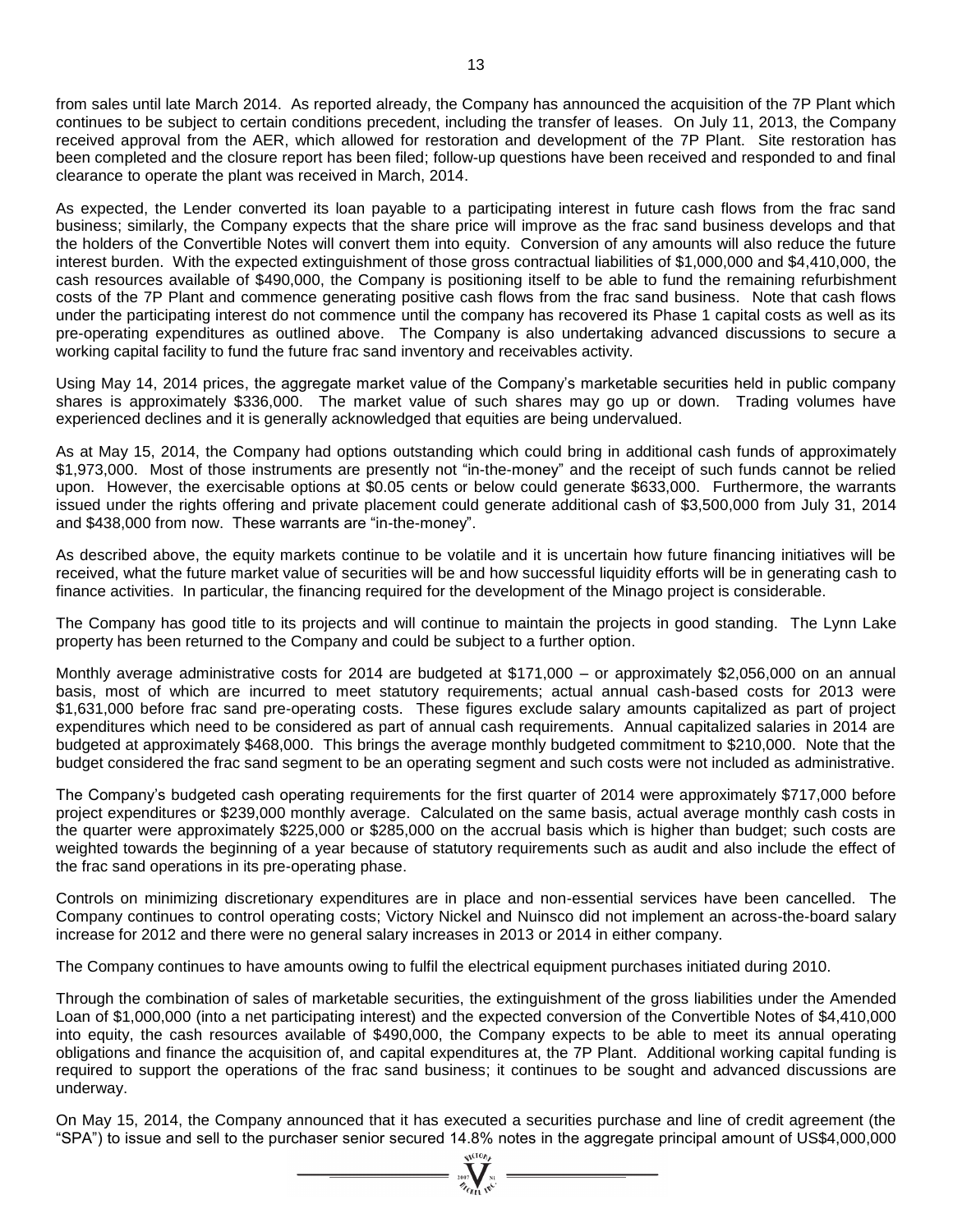(each a "SPA Note"). The SPA matures on July 30, 2015. The purchaser previously purchased a convertible note in the amount of US\$1,000,000 (Note 14 to the Unaudited Condensed Consolidated Financial Statements) and this will be converted into a SPA Note on the initial closing date of May 15, 2014 (the "Initial Closing Date"). On the Initial Closing Date, the Company has drawn down US\$1,500,000 and intends to draw down the balance of US\$1,500,000 prior to June 30, 2015.

The Company will issue to the purchaser 5,000,000 common share purchase warrants ("Warrants") for every US\$1,000,000 drawn on the SPA Facility. The number of Warrants is subject to an increase to 10,000,000 Warrants for each US\$1,000,000 Note issued if any of the Notes is prepaid and the closing price of the Company's common shares is \$0.20 or lower on the trading day preceding the date of such prepayment. Each Warrant entitles the holder to purchase one common share of the Company at an exercise price of \$0.10 for a period of 36 months from the Initial Closing Date and is subject to a four month plus one day hold period from the Initial Closing Date pursuant to applicable Canadian securities laws.

Development of the Minago mine will require considerable financial resources. The Company has put together a financing strategy which includes several components; the relative proportion of each will be dependent upon the market conditions at the time the strategy is executed. Components include: securing a joint venture partner for nickel and/or frac sand, off-take agreements for both nickel concentrate and frac sand, plant and equipment leasing for the mine and frac sand plant, bank borrowing and/or equity issues.

The Company continues to hold discussions with local and overseas financiers and potential business partners with respect to the nickel and frac sand opportunities.

### **BUSINESS UPDATE**

#### **Reporting Segment**

The Company is engaged in the exploration, evaluation and development of properties for the mining and production of nickel and associated products. The Company has entered the frac sand market and now has formal operating segments in 2014 which will become more important when the Company has operating revenues, products, processes and customers. Accordingly, the Company has commenced reporting on a segmented basis in 2014. The Company has three reporting segments: Corporate, Exploration and Development, and Frac Sand.

The Corporate segment operates to support the Company's activities, including exploration and development projects and the frac sand business. The Company will continue to receive administrative support from Nuinsco (Note 21 in the Unaudited Condensed Consolidated Financial Statements) to do so.

Senior management makes decisions with respect to Exploration and Development by considering exploration and development potential and results on a project basis. The exploration and development projects are all located in Canada. Any applicable amounts relating to such projects will continue to be capitalized to the relevant project as either *Exploration and evaluation projects* or *Mine property and development project* on the consolidated balance sheets.

The Frac Sand segment is managed and operated by Victory Silica's executives and employees although the business and operating assets are part of Victory Nickel (refer also to Note 20 in the Unaudited Condensed Consolidated Financial Statements). The segment is located in Canada although sand purchases are expected to be sourced from the US.

The following tables provide information on the Company's segments.

|                                    |   | March 31, |    | December 31, |
|------------------------------------|---|-----------|----|--------------|
|                                    |   | 2014      |    | 2013         |
| Canada                             |   |           |    |              |
| Corporate                          | S | 1,663     | S  | 1,952        |
| <b>Exploration and Development</b> |   | 55,239    |    | 55,056       |
| Frac Sand                          |   | 6,405     |    | 3,886        |
| <b>Total Assets</b>                |   | 63,307    | \$ | 60,894       |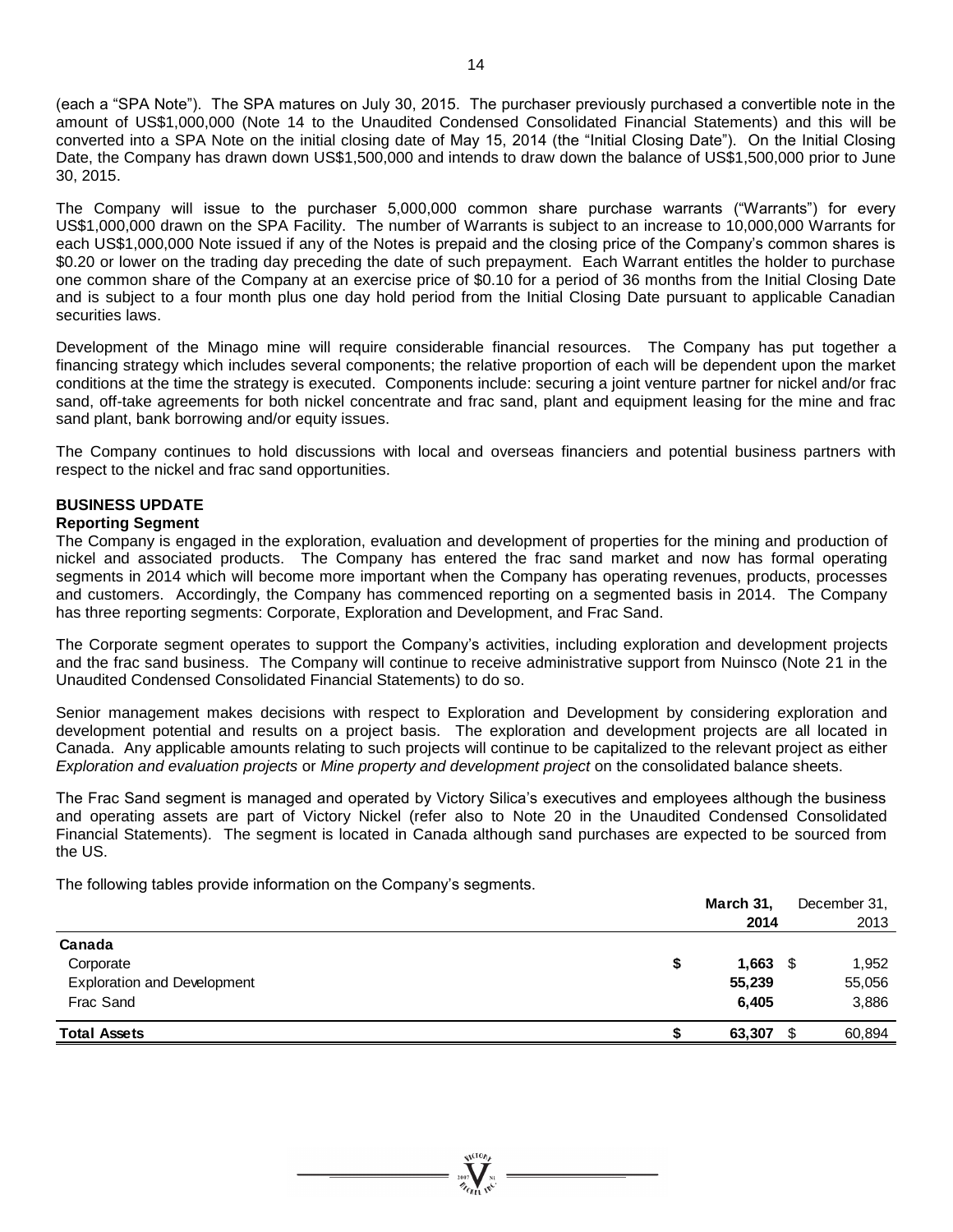|                                    |      | Three months ended March 31, |                          |  |  |  |
|------------------------------------|------|------------------------------|--------------------------|--|--|--|
|                                    | 2014 |                              | 2013                     |  |  |  |
| Canada                             |      |                              |                          |  |  |  |
| Corporate                          |      | 343 $$$                      |                          |  |  |  |
| <b>Exploration and Development</b> |      | -                            | $\overline{\phantom{0}}$ |  |  |  |
| Frac Sand                          |      | 105                          |                          |  |  |  |
| Inter segment elimination          |      | (448)                        |                          |  |  |  |
| <b>Total Revenues</b>              |      | ۰                            |                          |  |  |  |

### **EXPLORATION AND DEVELOPMENT ACTIVITIES**

**Paul Jones, Vice-President, Exploration, is a "qualified person" as defined under NI-43-101, and he has supervised and approved the preparation of the information relating to the material mineral projects of the Company described herein.**

#### **MINE PROPERTY AND DEVELOPMENT ACTIVITIES**

During the three months ended March 31, 2014, \$104,000 was incurred on the Minago project (March 31, 2013 - \$137,000).

#### **Minago Project**

The Company's 100%-owned Minago project is a permitted project ready for development. It is located on the unexposed southern part of the Thompson Nickel Belt in Manitoba, and is one of Canada's largest undeveloped sulphide nickel deposits. Minago has been shown to be capable of producing a nickel concentrate grading from 22.3% up to 35.0%, making it reportedly the world's highest grade nickel concentrate. In addition to metal by-products such as copper, cobalt, gold, platinum, palladium, silver and rhodium, a layer of silica sand averaging approximately nine metres thick overlies the nickel mineralization within the open pit. Approximately 84% of the sand is marketable as hydraulic fracturing "frac" sand, which is used to improve well recoveries in the oil and gas industry. The frac sand forms part of the overburden that must be removed prior to mining the nickel ore. According to the FS, production of frac sand could begin 20 months after the start of mine development.

The analytical data and geological interpretations obtained from a work program in 2010 were incorporated into an updated geological model and resource estimate. The updated resource incorporates a 24% increase (over the previous resource estimate) in the NI-43-101-compliant measured and indicated, pit-constrained, sulphide nickel resource used in the Minago FS. The FS is posted at [www.sedar.com.](http://www.sedar.com/) Note that all resources are contained in the Nose Deposit and the update below does not include the results of the 2011 drilling program.

|                      | April<br>2011<br><b>Pit-Constrained</b><br><b>Resource</b> |              |                   | March 2010 In-Pit Resource <sup>2</sup> | Increase (Decrease) in<br><b>Contained Metal</b> |            |                   |        |
|----------------------|------------------------------------------------------------|--------------|-------------------|-----------------------------------------|--------------------------------------------------|------------|-------------------|--------|
|                      | Tonnes                                                     | Grade        | <b>Ni Content</b> | <b>Tonnes</b>                           | Grade                                            | Ni Content | <b>Ni Content</b> | Change |
| Category             | <b>Millions</b>                                            | $%$ Ni $S^3$ | <b>MLb</b>        | <b>Millions</b>                         | %NiS <sup>3</sup>                                | M Lb       | M Lb              | %      |
| <b>Measured</b>      | 8.2                                                        | 0.473        | 85.0              | 6.6                                     | 0.488                                            | 71.4       | 13.7              | 19.2   |
| <b>Indicated</b>     | 22.8                                                       | 0.432        | 217.2             | 19.1                                    | 0.410                                            | 172.6      | 44.6              | 25.9   |
| M&I                  | 31.0                                                       | 0.443        | 302.2             | 25.7                                    | 0.430                                            | 243.9      | 58.3              | 23.9   |
| <b>Inferred</b><br>. | 0.2                                                        | 0.380<br>.   | 1.4               | 1.4<br>                                 | 0.402                                            | 12.2       | (10.8)            | (88.4) |

<sup>1</sup> Lerch-Grossman pit optimization shell <sup>2</sup> Whittle pit optimization shell <sup>3</sup> Nickel in sulphide form

A winter work program was conducted at Minago in 2011. The program comprised 8,793m of diamond drilling in 20 drill holes with associated ground and borehole electromagnetic geophysics. The program was intended to evaluate parts of the project that have seen little work to date as well as to build upon the existing data-set of the Nose Deposit nickel mineralization. The entire pit-constrained resource is located within the Nose Deposit. A total of 15 holes were collared to intersect the "North Limb", a domain of nickel-bearing ultramafic rock extending at least 1.5km north from the Nose Deposit. A single deep hole was collared on the Nose Deposit to evaluate the depth extension of the ultramafic host rock and nickel mineralization. The hole was drilled to a total length of 1,527m and intersected approximately 160m of ultramafic rock near the bottom of the hole – confirming the extension of the host rock to depths several hundred metres below that previously tested. A single drill hole was collared in the western part of the property in order to test the thickness of the Winnipeg Formation sand horizon. As anticipated, the hole successfully intersected the Winnipeg Canada<br>
Formation sand Development<br>
Frac Sand<br>
Eric Sand<br>
Frac Sand<br>
Frac Sand<br>
Frac Sand<br>
Frac Sand<br>
Frac Sand<br>
Frac Sand<br>
Frac Sand<br>
Frac Sand<br>
Frac Sand<br>
Frac Sand<br>
Frac Sand Jones (MAD DEVELOPMENT ACTIVITIES<br>
Total Rev

 $\sum_{n=1}^{\infty} \sum_{m=1}^{\infty}$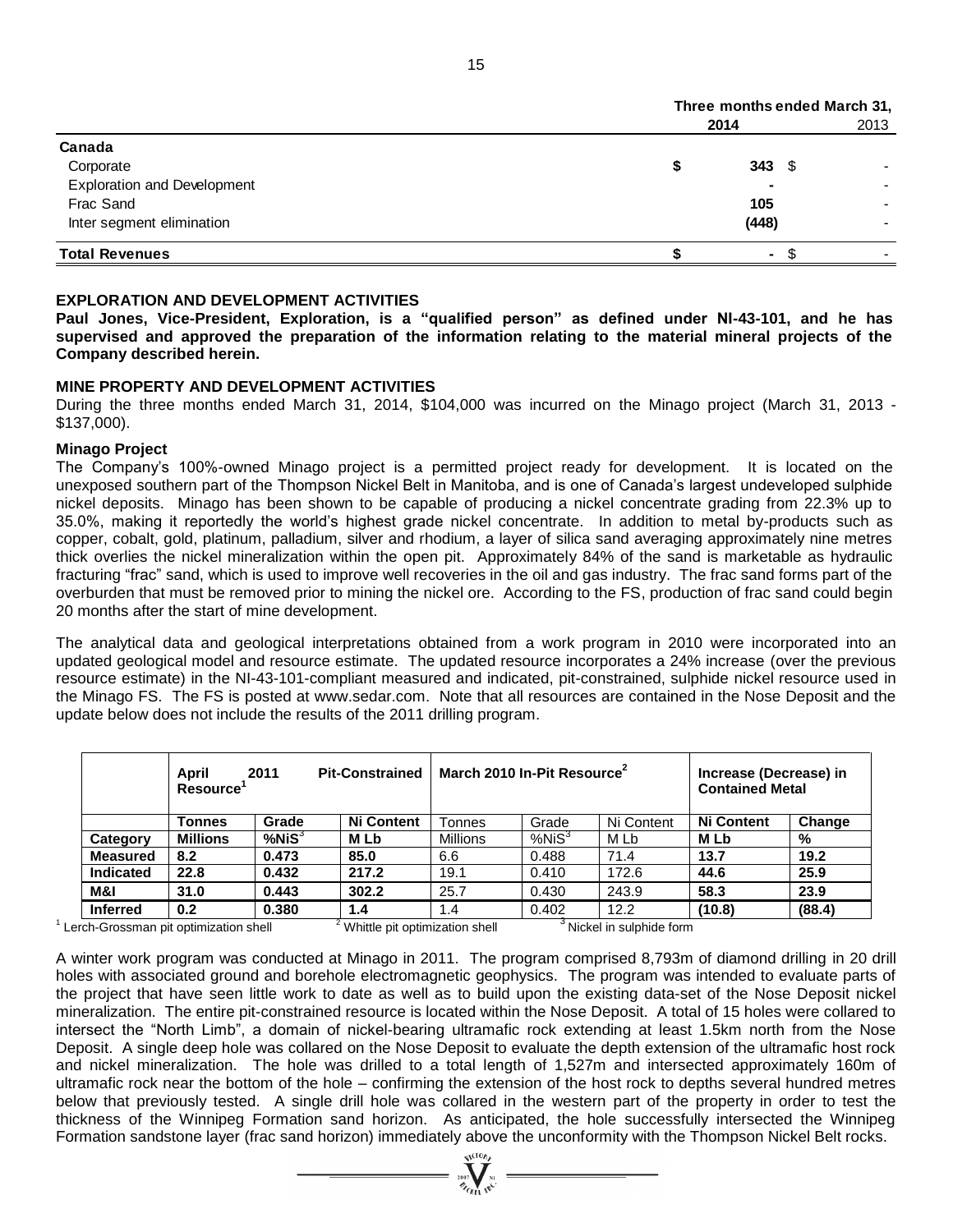A 3,500m winter work program was conducted in early 2012. The program tested a number of targets around the property that have been identified in previous work programs as well as areas that are scheduled for Minago mine infrastructure development. In part, the drilling evaluated the nickel-bearing Ospwagan Group/Pipe Formation rocks in the vicinity of the Minago Nose Deposit. Given the widespread nature of nickel mineralization on the Minago property and the number of targets identified, the possibility of intersecting completely new nickel mineralization was considered good. The drilling intersected magnetite-bearing amphibolite domains, pyrite-pyrrhotite intervals and minor serpentinite.

Importantly, two holes of the 2012 program tested known nickel-bearing serpentinite that underlies mining lease ML-003 approximately 5km south of the Nose Deposit. Thirteen historic drill holes are known to have been drilled by previous operators in the area between 1968 and 1971. Ten of the thirteen holes intersected serpentinized ultramafic rock, while seven of these holes obtained significant intersections of nickel-mineralized serpentinite from within a body interpreted to be >2 km long. The most extensive intersection, in MXB-70-60, was 605m grading 0.3% Ni from 154m down hole. DDHs V-12-07 and V-12-09 completed in the winter of 2012 both intersected significant widths of serpentinite and obtained analytical results consistent with historic results.

No fieldwork has been conducted on the project subsequent to the winter 2012 work program; current work is related to reporting and evaluation of existing results as well as gathering additional geochemical information from existing drill core. An application to renew the Minago mining leases ML-002 and ML-003 was successful and both leases have been renewed for a 21-year term.

#### *Frac Sand*

An indicated resource of 15 million tonnes of sandstone has been estimated to occur within the current Minago pit shell. The frac sand component of this resource of approximately 11 million tonnes is a significant contributor to the positive economics at Minago. As part of the FS, Outotec produced a feasibility-level design for a frac sand plant complete with capital and operating costs to produce 1,140,000 tonnes of frac sand annually for a ten-year period. Considerable potential exists to expand the resource beyond the limits of the current pit. The Company has also announced the creation of Victory Silica to advance a plan which will allow the Company to exploit this long-term sand resource. Refer to Discussion on Frac Sand segment activities

#### **EXPLORATION AND EVALUATION ACTIVITIES**

For the three months ended March 31, 2014, the Company incurred exploration expenditures on its E&E projects of \$40,000 (March 31, 2013 - \$29,000). Expenditures have been minimal due to the tight equity markets and management's focus on Victory Silica and the frac sand business. The 2013 expenditures are shown before the transfer of \$121,000 through operations with respect to the Lynn Lake option receipts in excess of carrying value.

#### **Lac Rocher**

Lac Rocher is located in northwestern Québec and has measured (0.29 million tonnes grading 1.23% Ni) and indicated (0.51 million tonnes grading 1.05% Ni) resources of 0.80 million tonnes grading 1.12% nickel, at a 0.5% nickel cutoff, for approximately 20 million pounds of in-situ nickel located between surface and 125 vertical metres. Additional inferred resources total 0.44 million tonnes grading 0.65% Ni. Mineralization remains open to the southwest. The breakeven price of nickel per lb in the Lac Rocher PEA was US\$9.74 with copper at US\$3.65.

The Lac Rocher property is subject to a discovery incentive plan (the "DIP") to reward certain individuals involved in the discovery of Lac Rocher with a 2% net smelter royalty ("NSR") for mines that were discovered on certain properties prior to the expiry of the DIP. The NSR is payable only on revenues earned after recovery of all development costs for any mine on the property. The terms of the DIP provide the Company with a right of first refusal on any proposed disposition of the NSR. In addition, the DIP contains put/call provisions under which the Company may be required to purchase, or may exercise an option to purchase, the NSR at the value of its discounted cash flows, as defined therein. The Lac Rocher property is the only property subject to the DIP. As the Lac Rocher property is not yet in production, no royalties are currently payable.

Year round access is now available to the site. In December 2009, diamond drilling was conducted to provide geotechnical data deemed necessary for future portal and ramp development. An InfiniTem ground electromagnetic survey was conducted over a portion of the property to test for deeper extensions to the nickel mineralization. At the same time, evaluation of the availability of borrow material was also conducted in the local region. In 2013, a program to retrieve all accessible drill core from the site was conducted. This core will be securely stored in Chibougamau at the Copper Rand mine site before being moved to permanent storage.

 $\sum_{\substack{\text{2007}\\ \text{2007}}}\sum_{\chi\in\Gamma\setminus\mathcal{N}^C}^{\chi\text{(LO)} }=$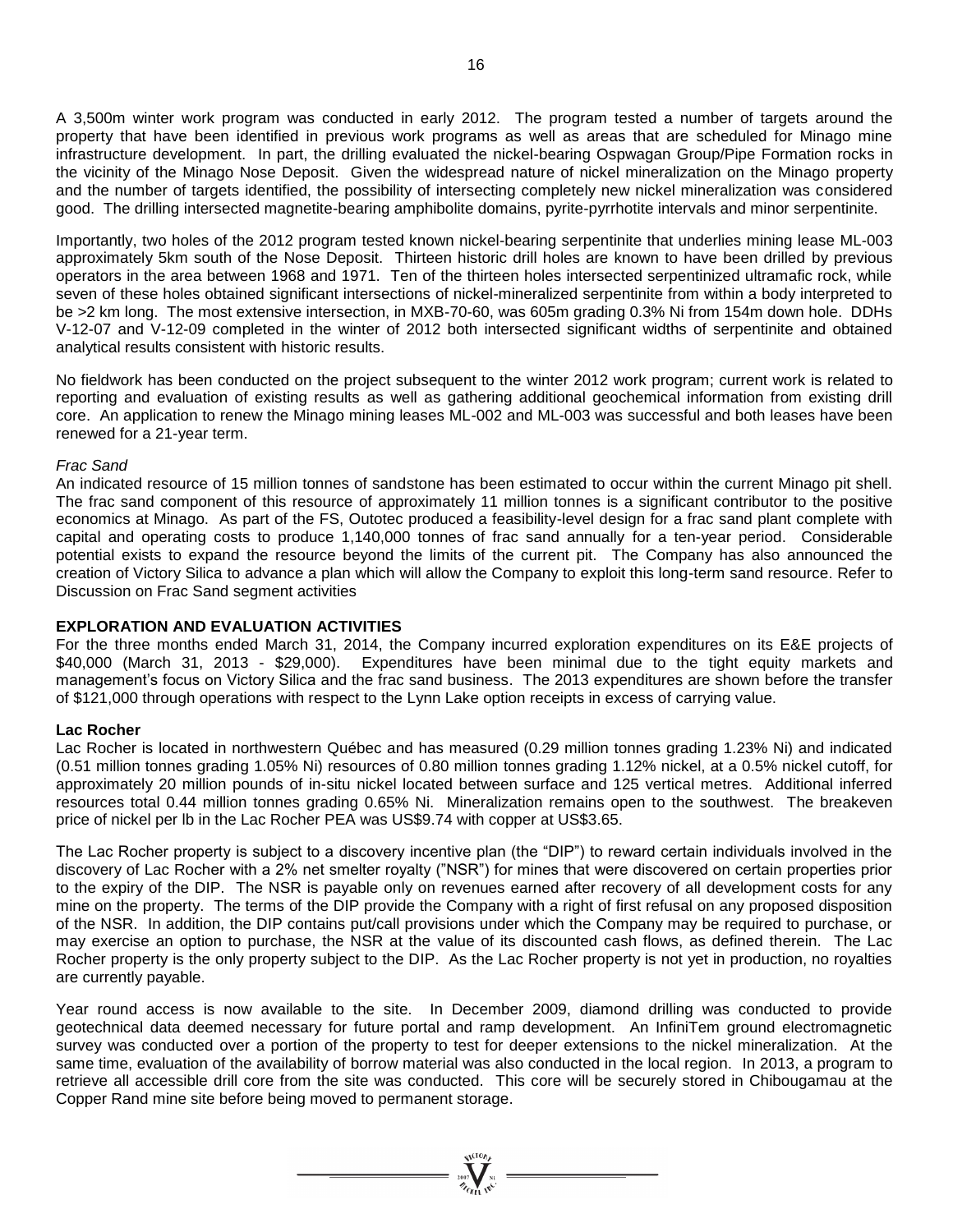#### **Mel Project**

The Mel project is located on the Thompson Nickel Belt, just north of Thompson, Manitoba. It is a large property, approximately 25km east-west by about 6km north-south, and remains underexplored.

Mel has an indicated resource of 4.3 million tonnes grading 0.88% nickel (approximately 83 million pounds in-situ nickel) and an additional inferred resource of one million tonnes grading 0.84% nickel (approximately 19 million pounds in-situ nickel) and offers significant exploration upside as well as near-term production potential.

The Company had earned a 100% ownership of Mel subject to a 51% Vale back-in right. During the third quarter of 2010, the Company announced that Vale had determined that it would not exercise its back-in right. Title to the property has been transferred. Accordingly, the Company is in a position to determine future programs at Mel in its sole discretion.

Ten drill holes, totalling 3,459m, comprised the 2011 winter work program on the Mel Property, the first managed by the Company. Two drill holes, totalling 739m, were collared to test a UTEM geophysical anomaly approximately 700m north of the Mel deposit associated with earlier prospective nickel results; no sulphide mineralization was encountered. Eight drill holes, totalling 2,720m, were collared to test the down-dip extension of the Mel resource shell; all holes intersected nickel mineralization of grade and width comparable to that obtained in holes that comprise the existing resource.

The re-evaluation of the Mel dataset is continuing for both the drill hole data on the Mel deposit and the considerable drilling (111 drill holes) conducted of the claims portion of the property. The study has included reinterpretation of the geological context in order to evaluate new or under-tested target areas for future work and that can be incorporated into further, more refined, modelling of the Mel resource. No fieldwork was conducted during 2012 or in 2013 to date. An application to renew Mel mining lease ML-007 was successful and the lease has been renewed for a 21-year term.

Under the terms of the option agreement, Vale must mill ore from the Mel project at cash costs plus 5% subject to capacity availability and metallurgy – this is unaffected by Vale's decision not to exercise its back-in right. Furthermore, in accordance with the terms of the agreement with Vale, they now are entitled to a 10% royalty on "distributable earnings" as defined in the agreement. Distributable earnings is defined as net revenue less operating expenses, before federal and provincial income taxes, after provincial mining taxes and less aggregate pre-production capital but before depreciation.

#### **Lynn Lake**

The Lynn Lake property is located in the historic mining town of Lynn Lake in northern Manitoba, about 320km by road northwest of the Thompson mining camp.

As discussed earlier and described in Note 12 to the 2013 Audited Consolidated Financial Statements, the Company had optioned Lynn Lake to Prophecy Coal with subsequent assignment to Wellgreen. In March, 2014, Wellgreen relinquished the option on the property and it has reverted to the Company. Given the stage of the option agreement, the Company had not considered Lynn Lake to be a material mineral project of the Company. The Company will review the exploration material and data once Wellgreen fulfils its obligation to provide this and will determine next steps accordingly.

### **FRAC SAND SEGMENT**

As explained above, the Frac Sand segment is managed and operated by Victory Silica's executives and employees although the business and operating assets are part of Victory Nickel (refer also to Note 20 in the Unaudited Condensed Consolidated Financial Statements). The segment is located in Canada although sand purchases are expected to be sourced from both Canada and the US.

On June 19, 2012, the Company announced this initiative through the creation of Victory Silica and the hiring of Ken Murdock as its CEO. The objective is to establish the Company as a supplier of premium frac sand prior to commencing frac sand sales from the Minago project at the same time as generating significant cash flow. On January 9, 2013, the Company announced that it had completed an asset purchase agreement for the purchase of the 7P Plant located near Medicine Hat, Alberta.

Expenditures on non-capital items are presently classified as pre-operating expenditures and are charged through operations. Plant acquisition costs and plant improvement costs are capitalized as 7P Plant within Property and Equipment on the consolidated balance sheet without amortization since the plant has not yet been commissioned. Certain mobile equipment used in the plant improvements are being depreciated.

 $= \sum_{2007}^{31(10)} \sum_{N=1}^{N}$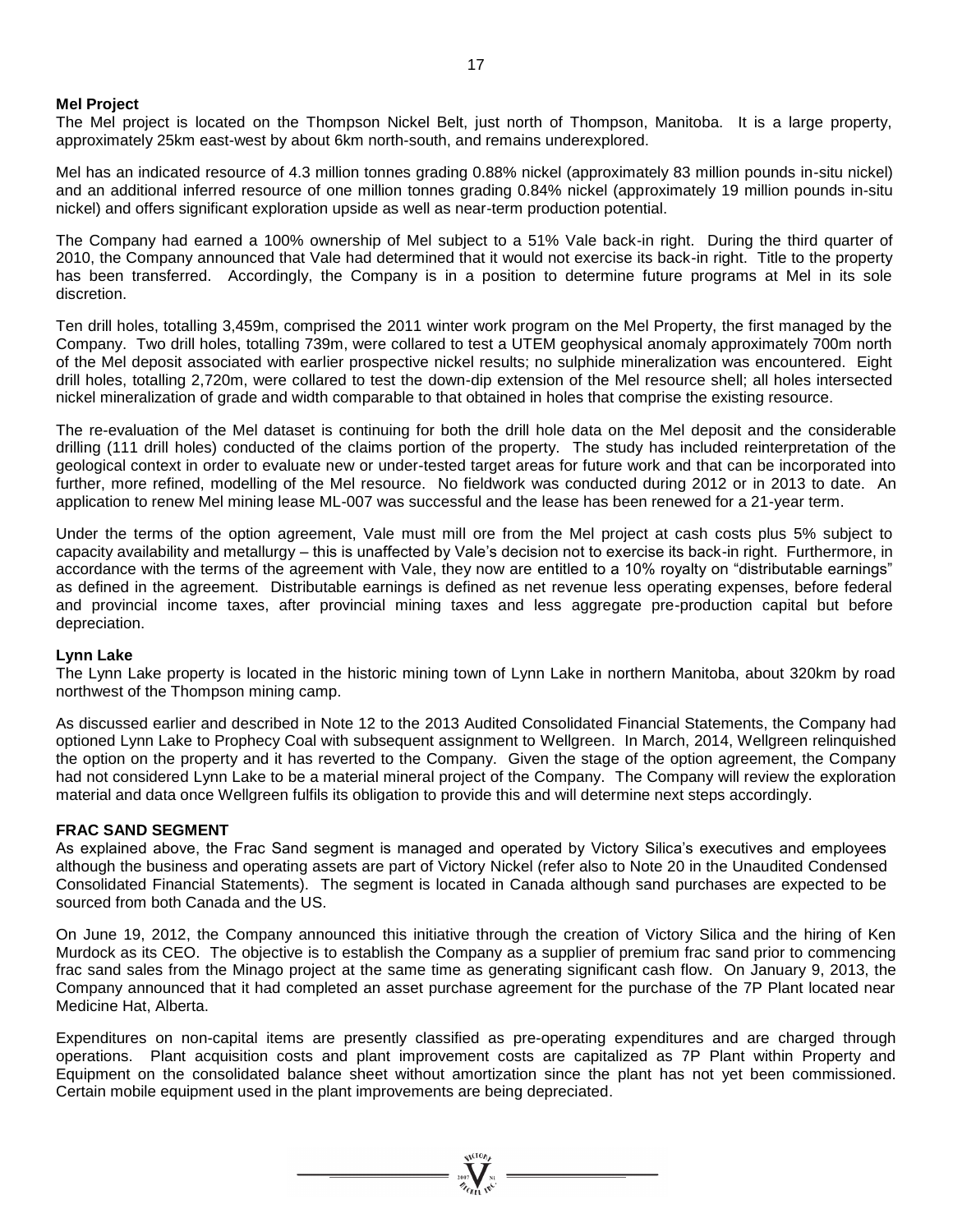Site reclamation work has been completed and the final closure report has been filed with the AER and was cleared on March 18, 2014. Major equipment has been received and the 7P Plant is in the process of being commissioned. All supply and service contracts have been completed, including agreements on the terms for purchase of, and for the washing and concentrating of, Jordan Formation frac sand in Wisconsin. A rail contract and credit facility has been approved by Canadian Pacific ("CP") for the shipping of concentrated sand from Wisconsin for finishing at the 7P Plant, as has a siding agreement to provide access for private cars on the CP rail line. Rail car leasing and transload agreements have also been completed.

Several deliveries of sand have been made to the 7P Plant and are warehoused ready for processing. Processing of sand as part of commissioning occurred in March 2014. The first sales of sand were made in March 2014; sales of \$274,000 have been offset against net pre-operating expenditures.

# **IMPAIRMENT ANALYSIS UPDATE**

While the metals markets and other general economic factors continue to be relatively stable, there has been no marked recovery except for a strengthening US dollar. The Company performed a detailed impairment analysis on each of its E&E projects and the MP&D project as at December 31, 2013. The Company does not believe that there have been any material changes to date which would adversely affect this analysis. Furthermore there has been no change in management's plans for the projects which would cause a reassessment.

Management concluded that no impairment existed in each of its projects effective March 31, 2014 and that costs incurred to date are recoverable. The Company will continue to monitor developments as they occur in the metals markets and the economy and will update its impairment analysis to take account of any such changes, as appropriate.

# **CRITICAL ACCOUNTING ESTIMATES AND JUDGEMENTS**

Critical accounting estimates and judgements used in the preparation of the consolidated financial statements include determining the carrying value of investments, MP&D and E&E projects, assessing the impairment and classification of long-lived assets, determining the recoverability of deferred income tax assets, the valuation of the convertibility feature of the loans and promissory notes, the valuation of share-based payments and the disclosure of contingencies and going concern matters. These estimates involve considerable judgement and are, or could be, affected by significant factors that are out of the Company's control.

For a complete list of the significant accounting policies as well as information concerning the use of estimates, judgements and measurement uncertainty, reference should be made to Note 3 to the Company's 2013 Audited Consolidated Financial Statements. The Company's financial statements have been prepared using the going concern assumption; reference should be made to Note 1 to the Company's 2013 Audited Consolidated Financial Statements.

The recorded value of the Company's E&E projects and the MP&D project is based on historic costs that are expected to be recovered in the future. The Company's recoverability evaluation is based on market conditions for minerals, underlying mineral resources associated with the properties and future costs that may be required for ultimate realization through mining operations or by sale. The Company is in an industry that is exposed to a number of risks and there is always the potential for a material adjustment to the value assigned to these assets. Such risks also extend to the evaluation of fair values of net assets upon acquisition.

The fair value of the stock options and warrants, as well as the embedded option derivative in the promissory note, is calculated using the Black-Scholes option-pricing model that takes into account the exercise price, expected life of the option/warrant, expected volatility of the underlying shares, expected dividend yield, and the risk-free interest rate for the term of the option/warrant or embedded option derivative.

The Company has determined that it is highly probable that Victory Nickel will generate returns sufficient to utilize its taxable losses prior to their expiry. This is a significant judgement that, dependent upon future events, may turn out to be incorrect. Presently, since Victory Silica is in its pre-operating phase, a full valuation allowance has been recorded against losses incurred in that subsidiary. Given that operations at the 7P Plant commenced in March, 2014, the Company expects that it will be able to reverse the valuation allowance in 2014.

### **NEW ACCOUNTING POLICIES**

IFRS issued by the International Accounting Standards Board ("IASB") have been adopted in the Company's 2013 Audited Consolidated Financial Statements. Note 3 to those statements include the accounting policies that have been applied. Note 3 to the Unaudited Condensed Consolidated Financial Statements includes new accounting policies required for transactions and balances which have arisen from changes in the Company's activities – particularly in relation to the frac sand business.

 $\sum_{\substack{\text{2007}}{\mathcal{H}^{(10\beta)}}}^{\text{NU10}}$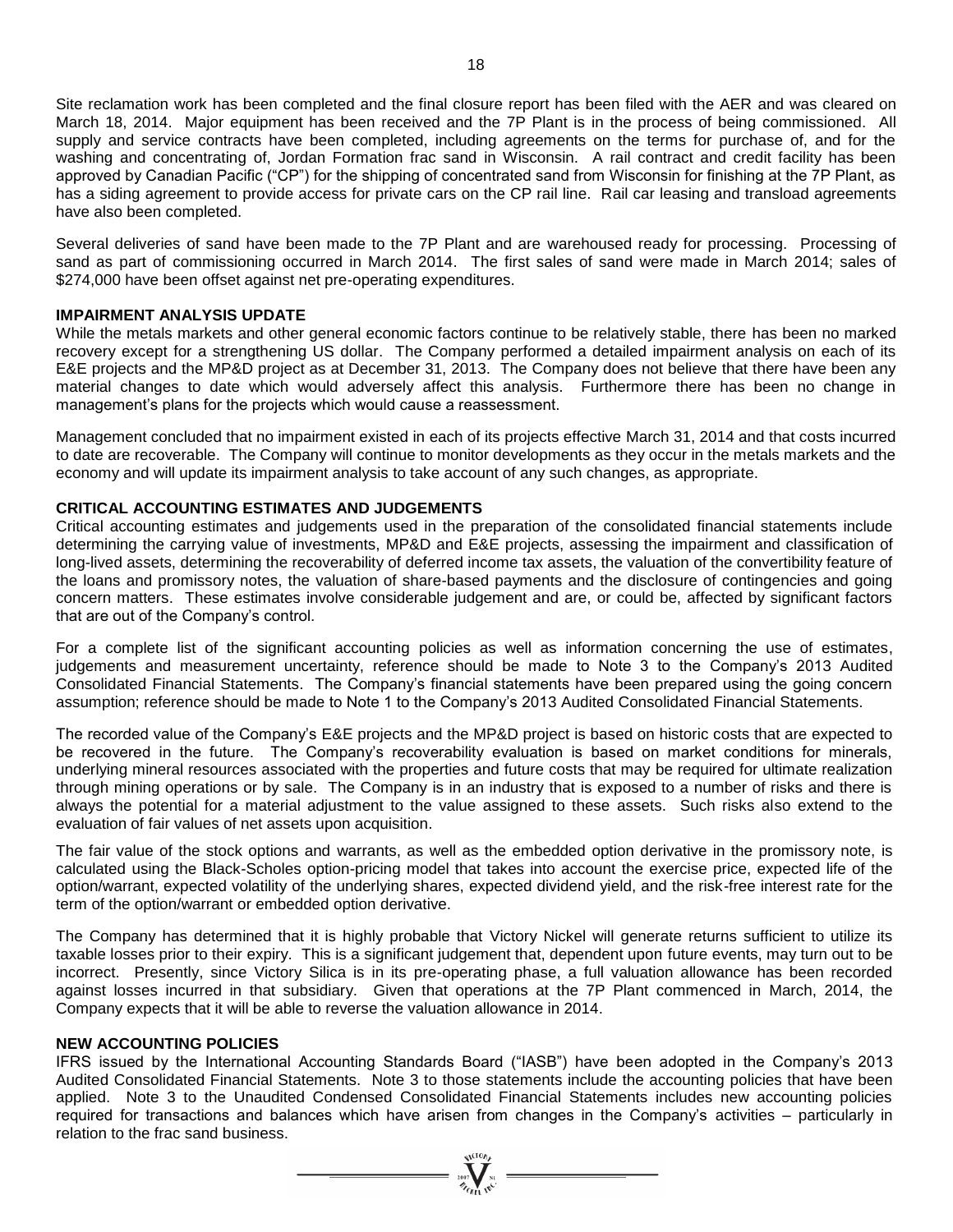## **FUTURE ACCOUNTING CHANGES**

#### **New Standards and Interpretations Not Yet Adopted**

Since the issuance of the Company's 2013 Audited Consolidated Financial Statements, the IASB and International Financial Reporting Interpretations Committee ("IFRIC") have issued no new and revised standard and interpretations which are applicable to the Company or which have caused changes to its accounting policies. Refer to Note 3 to those statements.

# **CORPORATE GOVERNANCE**

The Company's Board of Directors is responsible for ensuring that management fulfils its responsibilities for financial reporting and internal control and exercises this responsibility principally through the Audit Committee. The Audit Committee, which is comprised of directors, none of whom are employees or officers of the Company, meets with management to review the Unaudited Condensed Consolidated Financial Statements to satisfy itself that management is properly discharging its responsibilities to the directors who approve the financial statements. The Board of Directors has also appointed compensation and corporate governance and nominating committees composed of non-executive directors.

#### **Design of Disclosure Controls and Procedures**

The Company's Chief Executive Officer and Chief Financial Officer, (collectively, the "Certifying Officers"), are responsible for designing a system of disclosure controls and procedures, or causing them to be designed under their supervision, to provide reasonable assurance that information required to be disclosed in reports filed with or submitted to, securities regulatory authorities is recorded, processed, summarized and reported within the time periods specified under Canadian securities laws and that material information relating to the Company is made known to them with respect to financial and operational conditions to allow timely decisions regarding required disclosure. For the fiscal quarter ended March 31, 2014, the Certifying Officers have concluded that the design of the Company's disclosure controls and procedures were effective as at March 31, 2014. Such controls are facilitated by the small size of the Company's senior management team and their access to material information.

There were no changes to the Company's disclosure controls and procedures that occurred during the quarter ended March 31, 2014 that materially affected, or are reasonably likely to affect, the Company's disclosure controls and procedures.

#### **Design of Internal Controls over Financial Reporting**

The Company's Certifying Officers are responsible for designing a system of internal controls over financial reporting, or causing them to be designed under their supervision, to provide reasonable assurance regarding the reliability of financial reporting and preparation of consolidated financial statements for external purposes in accordance with Canadian GAAP. The Company used the COSO (1992) control framework and is in the process of updating its methodology to incorporate the COSO (2013) framework into its analyses for 2014. The COSO Board has made the COSO (1992) framework available for use until December 15, 2014 at which date it will be considered superseded. For the fiscal quarter ended March 31, 2014, the Certifying Officers have concluded that the design of the Company's internal controls over financial reporting and procedures were effective as at March 31, 2014. During the period, the Company made improvements to the controls over financial reporting as part of its continuous improvement process and as part of its frac sand initiative.

The management of the Company was required to apply its judgement in evaluating the cost-benefit relationship of possible controls and procedures. The result of the inherent limitations in all control systems means no evaluation of controls can provide absolute assurance that all control issues and instances of fraud, if any, have been detected.

There were no changes to the Company's internal controls over financial reporting that occurred during the quarter ended March 31, 2014 that materially affected, or are reasonably likely to affect, the Company's internal controls over financial reporting.

### **TRANSACTIONS WITH RELATED PARTIES AND MANAGEMENT AGREEMENT WITH NUINSCO RESOURCES LIMITED**

### **Related Party Balances and Transactions for Services**

Short-term employee benefits provided by the Company to key management personnel include salaries, directors' fees, statutory benefit contributions, paid annual vacation and paid sick leave as well as non-monetary benefits such as medical care. The Company's non-monetary benefit package for key management personnel is the same as that available to all full-time employees. In addition to short-term employee benefits, the Company may also issue options and shares as part of the Stock Option Plan and Share Bonus Plan (Notes 17 and 19 to the 2013 Audited Consolidated

 $\overbrace{\qquad \qquad }^{\text{NUCB}}_{\text{2007}}\overbrace{\qquad \qquad }^{\text{NUCB}}_{\text{NCE}}\qquad \qquad \overbrace{\qquad \qquad }^{\text{NUCB}}$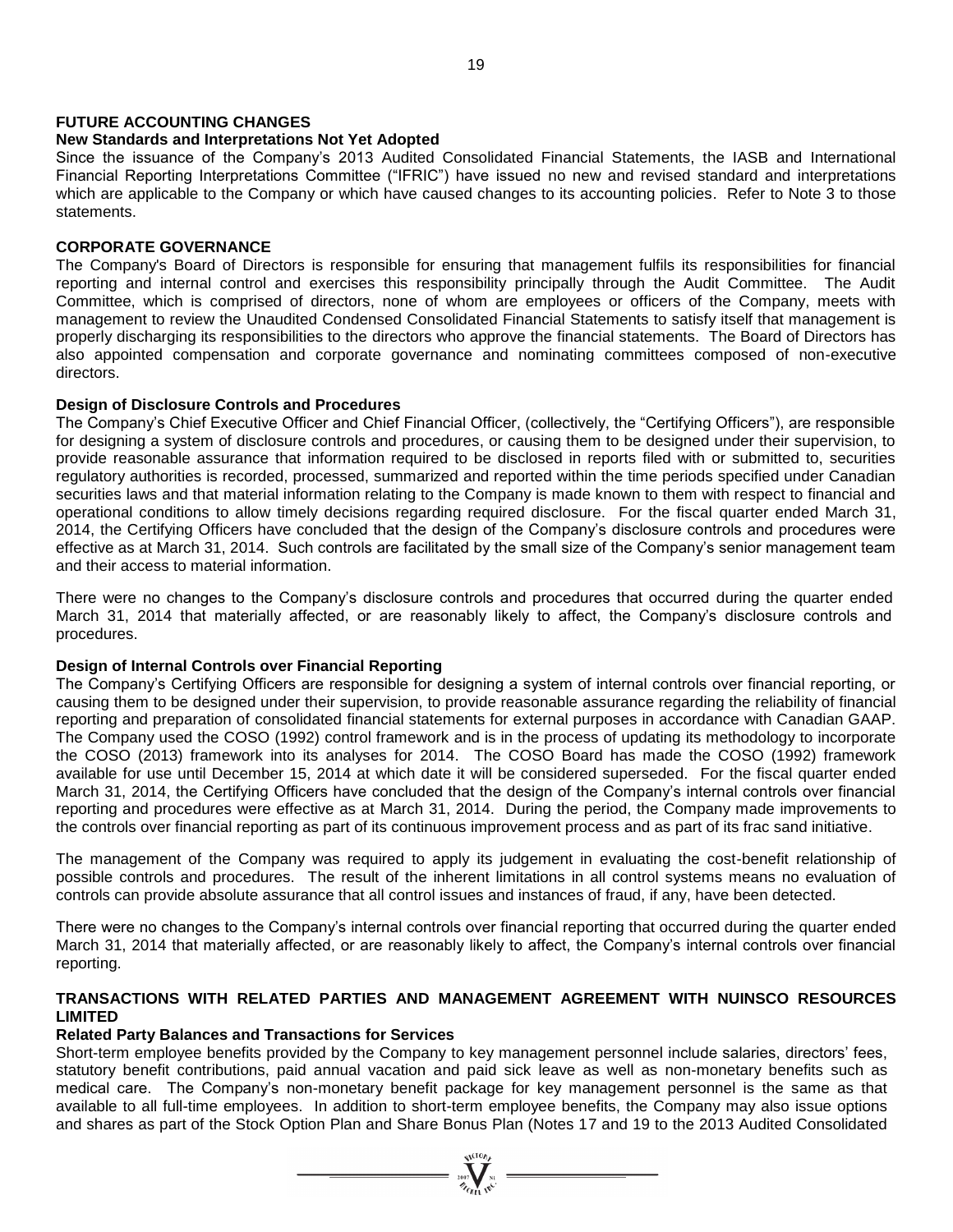Financial Statements). Payables to key management personnel generally relate to directors' fees, consulting fees, and expense reimbursements.

Balances and transactions with related parties as at March 31, 2014 and December 31, 2013 and for the three months ended March 31, 2014 and 2013 are shown in the following tables:

|                                     | March 31, | December 31, |
|-------------------------------------|-----------|--------------|
|                                     | 2014      | 2013         |
| <b>Balances Outstanding</b>         |           |              |
| Payable to key management personnel | 251       | 119          |

Key management personnel compensation comprises:

|                                |                | Three months ended March 31, |  |  |  |
|--------------------------------|----------------|------------------------------|--|--|--|
|                                | 2014           | 2013                         |  |  |  |
| Short-term employee benefits   | $244 \quad$ \$ | 184                          |  |  |  |
| Share-based payments - options | 71             |                              |  |  |  |
|                                | 315            | 184                          |  |  |  |

#### **Balances and Transactions with Nuinsco Resources Limited under the Management Agreement**

The Company shares management, administrative assistance and facilities with Nuinsco pursuant to a management agreement; management operates under the supervision of the respective board of directors of each respective company; there is only one common director, being Mr. René Galipeau. As described earlier, Nuinsco became a related party of the Company effective July 30, 2013. The costs charged by Nuinsco are recorded at the cost to Nuinsco of such services plus 10 per cent. The management agreement commenced February 1, 2007 and is terminable by the Company upon 180 days' notice and by Nuinsco upon 90 days' notice.

Balances and transactions with Nuinsco under the management agreement as at March 31, 2014 and December 31, 2013 and for the three months ended March 31, 2014 and 2013 are shown in the following tables:

|                                                            | March 31,   |    | December 31,                 |
|------------------------------------------------------------|-------------|----|------------------------------|
|                                                            | 2014        |    | 2013                         |
| <b>Balances Outstanding under the Management Agreement</b> |             |    |                              |
| Payable to Nuinsco Resources Limited                       | 119         |    | 56                           |
|                                                            |             |    | Three months ended March 31, |
|                                                            | 2014        |    | 2013                         |
| <b>Transaction Values under the Management Agreement</b>   |             |    |                              |
| Overhead charges from Nuinsco Resources Limited            | $201 \t{S}$ |    | 158                          |
| Overhead charges to Nuinsco Resources Limited              | ۰.          |    | -6                           |
| Project costs charged to Nuinsco Resources Limited         |             | 5S | 8                            |
| Project recoveries charged by Nuinsco Resources Limited    | 13          |    |                              |

Amounts due to or from Nuinsco under the management agreement are unsecured, non-interest bearing and due on demand. Amounts due to or from Nuinsco thereby are settled on a regular basis.

#### **Balances and Transactions with Nuinsco under the Amended Loan**

The terms of the Amended Loan are described in Note 14 to the 2013 Unaudited Condensed Consolidated Financial Statements as well as in the Liquidity and Capital Resources section of this MD&A. A summary of the balances and transactions of the Amended Loan is included in the table and accompanying note below: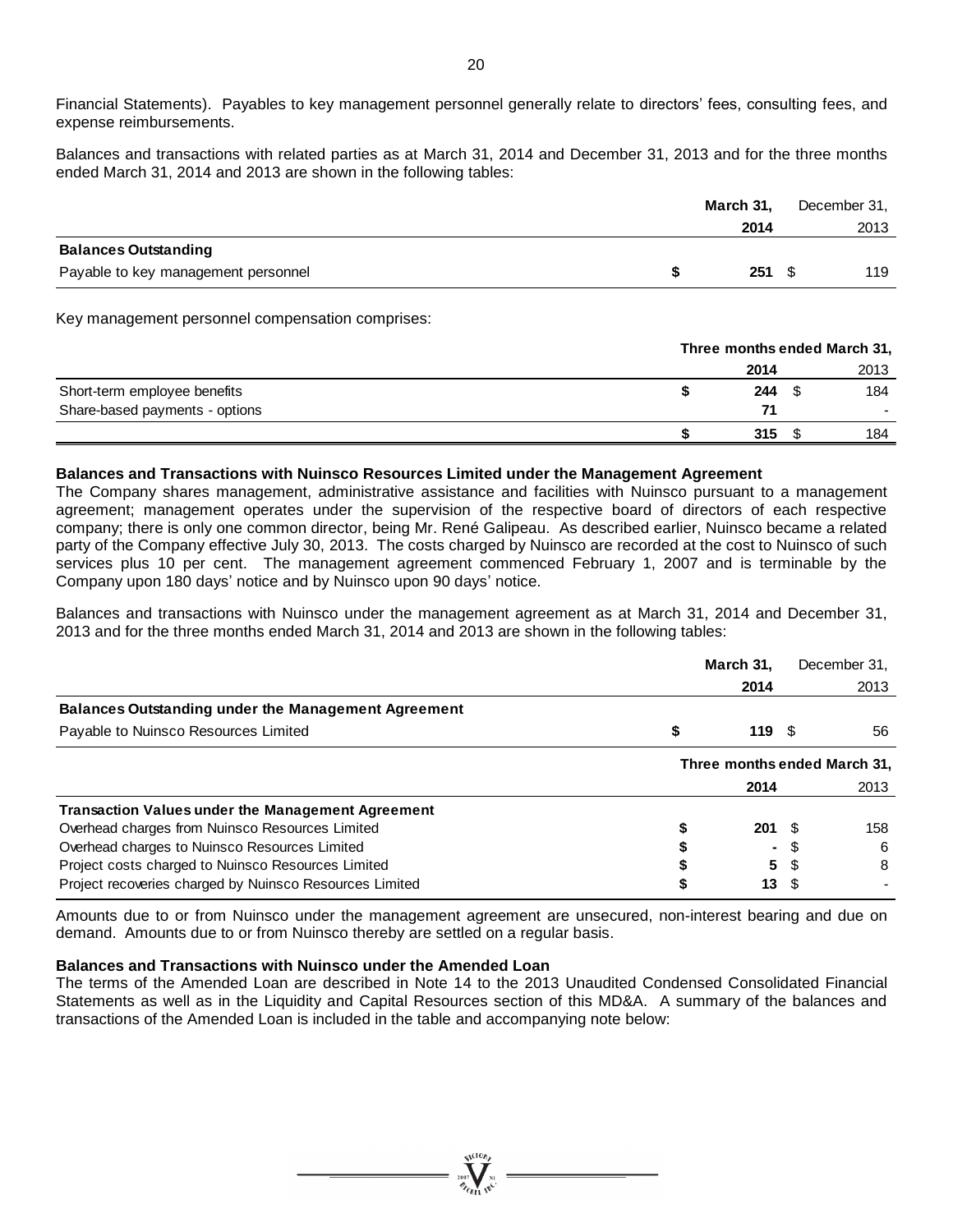|                                                   | March 31,   | December 31, |
|---------------------------------------------------|-------------|--------------|
| Loan payable to Nuinsco Resources Limited         | 2014        | 2013         |
| Advance for working capital                       | \$<br>1,000 | 1,000<br>- S |
| Advance under Amended Loan for standby commitment | 1.207       | 1,207        |
| Aggregate advances                                | 2,207       | 2,207        |
| Less: settled in Units of Victory Nickel          | (1, 207)    | (1, 207)     |
| Less: unamortized loan fees                       | (146)       | (189)        |
|                                                   | 854         | 811          |
| Change in fair value of loan                      | 3,396       | 3,289        |
| Loans and borrowings - long-term portion          | 4,250       | 4.100        |

The Company has accrued \$12,000 for commitment fees payable in shares to Nuinsco with respect to the Amended Loan and these are included in *Finance costs* for the respective period to which they relate. Victory Nickel incurred interest of \$30,000 for each of the three months ended March 31, 2014 and 2013 which was paid in cash at the end of each respective quarter.

### **OUTSTANDING SHARE DATA**

As at May 15, 2014, the Company had 571,660,820 common shares issued and outstanding. In addition, there were 28,187,500 stock options and 112,500,000 warrants outstanding which, if exercised and issued, would bring the fully diluted issued common shares to a total of 712,348,320 and would generate cash of approximately \$5,911,000. However, many of the options are not "in the money" and most of the warrants cannot be exercised until July 31, 2014.

#### **RECENT DEVELOPMENTS Financing**

# **Financing**

On May 15, 2014, the Company announced that it has executed a securities purchase and line of credit agreement (the "SPA") to issue and sell to the purchaser senior secured 14.8% notes in the aggregate principal amount of US\$4,000,000 (each a "SPA Note"). The SPA matures on July 30, 2015. The purchaser previously purchased a convertible note in the amount of US\$1,000,000 (Note 14 to the Unaudited Condensed Consolidated Financial Statements) and this will be converted into a SPA Note on the initial closing date of May 15, 2014 (the "Initial Closing Date"). On the Initial Closing Date, the Company has drawn down US\$1,500,000 and intends to draw down the balance of US\$1,500,000 prior to June 30, 2015.

The Company will issue to the purchaser 5,000,000 common share purchase warrants ("Warrants") for every US\$1,000,000 drawn on the SPA Facility. The number of Warrants is subject to an increase to 10,000,000 Warrants for each US\$1,000,000 Note issued if any of the Notes is prepaid and the closing price of the Company's common shares is \$0.20 or lower on the trading day preceding the date of such prepayment. Each Warrant entitles the holder to purchase one common share of the Company at an exercise price of \$0.10 for a period of 36 months from the Initial Closing Date and is subject to a four month plus one day hold period from the Initial Closing Date pursuant to applicable Canadian securities laws.

### **RISKS AND UNCERTAINTIES**

The exploration and development of natural resources are speculative activities that involve a high degree of financial risk. Additionally, there are specific risks related to the Company's presence in the frac sand market. The risk factors which should be taken into account in assessing Victory Nickel's activities and an investment in its securities include, but are not necessarily limited to, those set out in detail in the Company's 2013 MD&A. A summary is provided below.

The relative significance of each risk described below will vary as a function of several factors including, but not limited to, the state of the economy, the stage of Victory Nickel's projects, the availability of financing on acceptable terms and other matters.

Any one or more of these risks could have a material adverse effect on the value of any investment in Victory Nickel and the business, financial condition, operating results or prospects of Victory Nickel and should be taken into account in assessing Victory Nickel's activities.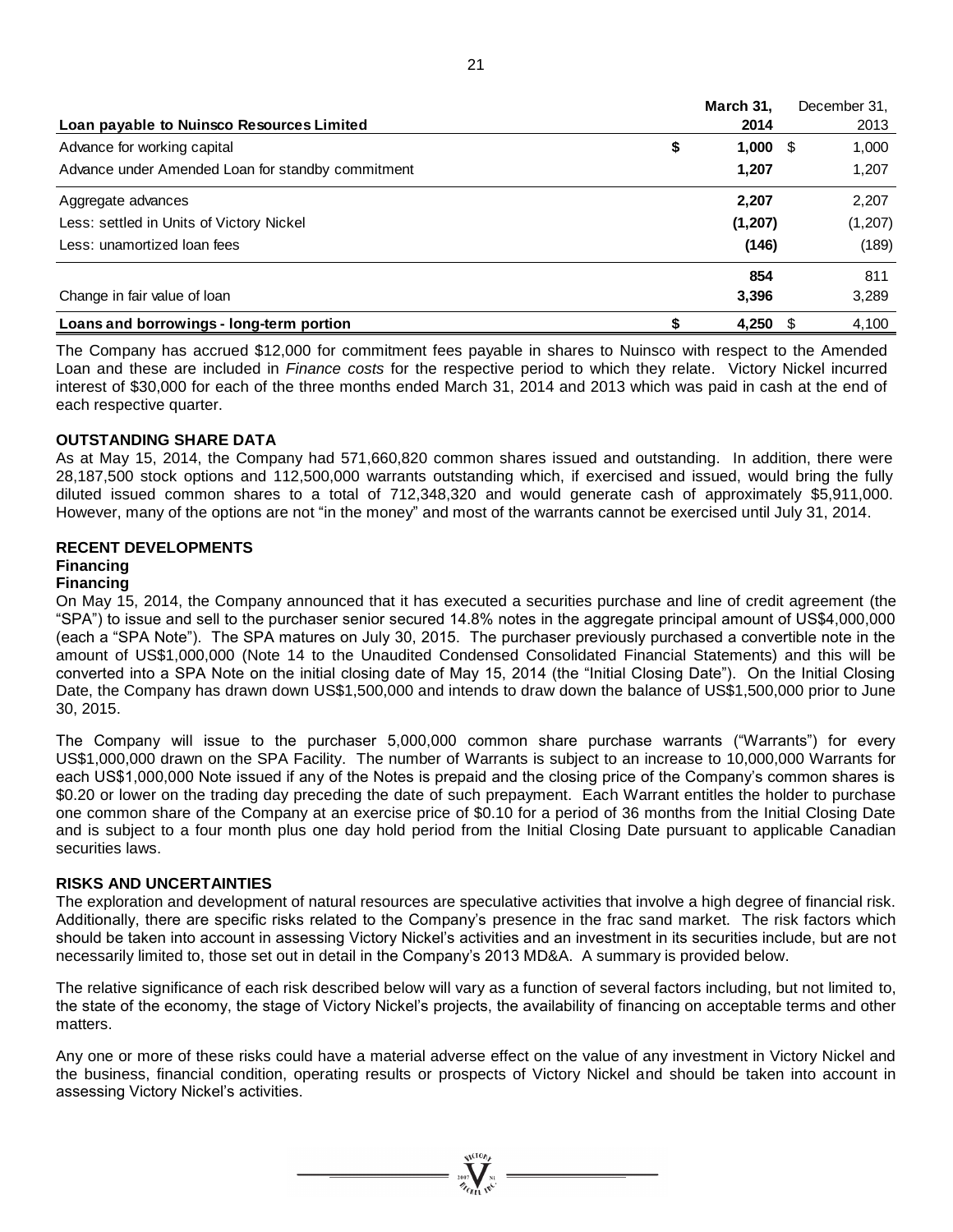# **Industry Risks**

### *Speculative Nature of Mineral Exploration*

Mineral exploration is highly speculative in nature, involves many risks and frequently is non-productive. There is no assurance that Victory Nickel's exploration efforts will be successful. No assurance can be given that Victory Nickel's exploration programs will result in the establishment or expansion of resources or reserves.

#### *Evaluation and Development Projects*

In general, evaluation and development projects have no operating history upon which to base estimates of future cash operating costs. For evaluation and development projects such as the mineral resource properties owned by Victory Nickel, estimates of proven and probable reserves are, to a large extent, based upon the interpretation of geological data obtained from drill holes and other sampling techniques and feasibility studies. The costs estimated under the FS for Minago differed from the PEA and may differ again upon actual development.

### *Frac Sand Industry*

Frac sand processing is a new business for Victory Nickel. The industry is closely linked to the oil and gas industry and is therefore affected by economic factors impacting that industry, including the effect of future cycles based on historic experience. Demand for frac sand is influenced by many factors, including: global and regional economic and political events and conditions, fluctuations in pricing and availability of oil and gas and other energy sources, demand for oil and gas products, demand for cars and other vehicles, technological innovation impacting alternative energy sources, changes in the regulatory framework for mining and processing frac sand and the hydraulic fracturing industry. The oil and gas industry can be prone to sudden, unexpected production slowdowns which may impact exploration, development, production and well completion activities. These factors cannot readily be predicted or controlled. Negative developments could cause the demand for frac sand products to decline which could have adverse effects on business, financial condition, results of operations, cash flows and prospects.

With respect to the frac sand industry itself, risks include: changes in transportation availability and pricing, inclement or hazardous weather conditions from flooding or climate change, environmental hazards, industrial accidents, changes in the regulatory framework impacting mining, processing and the fracking industries in both Canada and the US, inability to procure sand in the required quantities or qualities, inability to obtain replacement parts or equipment on a timely basis, reduction in the availability of water for processing, inability to hire, train and retain qualified staff at acceptable rates; and other technical difficulties or failures. Any prolonged downtime could impact deliveries and reputation.

The fracking industry has been hailed as significantly contributing to North America's energy self-sufficiency. A combination of techniques is used, any changes impacting the use of frac sand as a proppant through regulation or technological innovation may negatively impact the frac sand industry. In addition, heightened political, regulatory and public scrutiny of hydraulic fracturing practices could potentially expose us or our customers to increased legal and regulatory proceedings, and any such proceedings could be time-consuming, costly or result in substantial legal liability or significant reputational harm.

### *Competition*

The mineral exploration business is highly competitive in all of its phases. Victory Nickel competes with numerous other companies and individuals, including competitors with greater financial, technical and other resources than Victory Nickel, in the search for and acquisition of exploration and development rights on attractive mineral properties. There is no assurance that Victory Nickel will compete successfully in acquiring exploration and development rights on such other properties or in securing customers, sand supplies or other resources such as transportation.

Victory Nickel also faces competition in the frac sand market with respect to the frac sand initiative and there is no assurance that Victory Nickel will compete successfully processing and selling frac sand in such market. Frac sand is a proppant used in the completion and re-completion of oil and natural gas wells to stimulate and maintain oil and natural gas production through the process of hydraulic fracturing. Frac sand is the most commonly used proppant and is less expensive than other proppants, such as resin-coated sand and manufactured ceramics. A significant shift in demand from frac sand to other proppants, or the development of new processes to replace hydraulic fracturing altogether, could cause a decline in the demand for the frac sand the Company processes and result in a material adverse effect on the Company's financial condition and results of operations. If significant new reserves of raw frac sand are discovered and developed, and those frac sands have similar characteristics to the raw frac sand processed by the Company, the Company's ability to maintain or acquire contracts may be negatively impacted which could have a material adverse effect on the Company's results of operations and cash flows over the long term. Additionally, quality sand supply is a limited resource and the presently-identified sources are a significant distance away from the 7P Plant which provides logistical challenges in securing timely railcar and other transportation at acceptable prices.

 $\sum_{\mathcal{U}^{(10)}= \mathcal{U}^{(10)}}$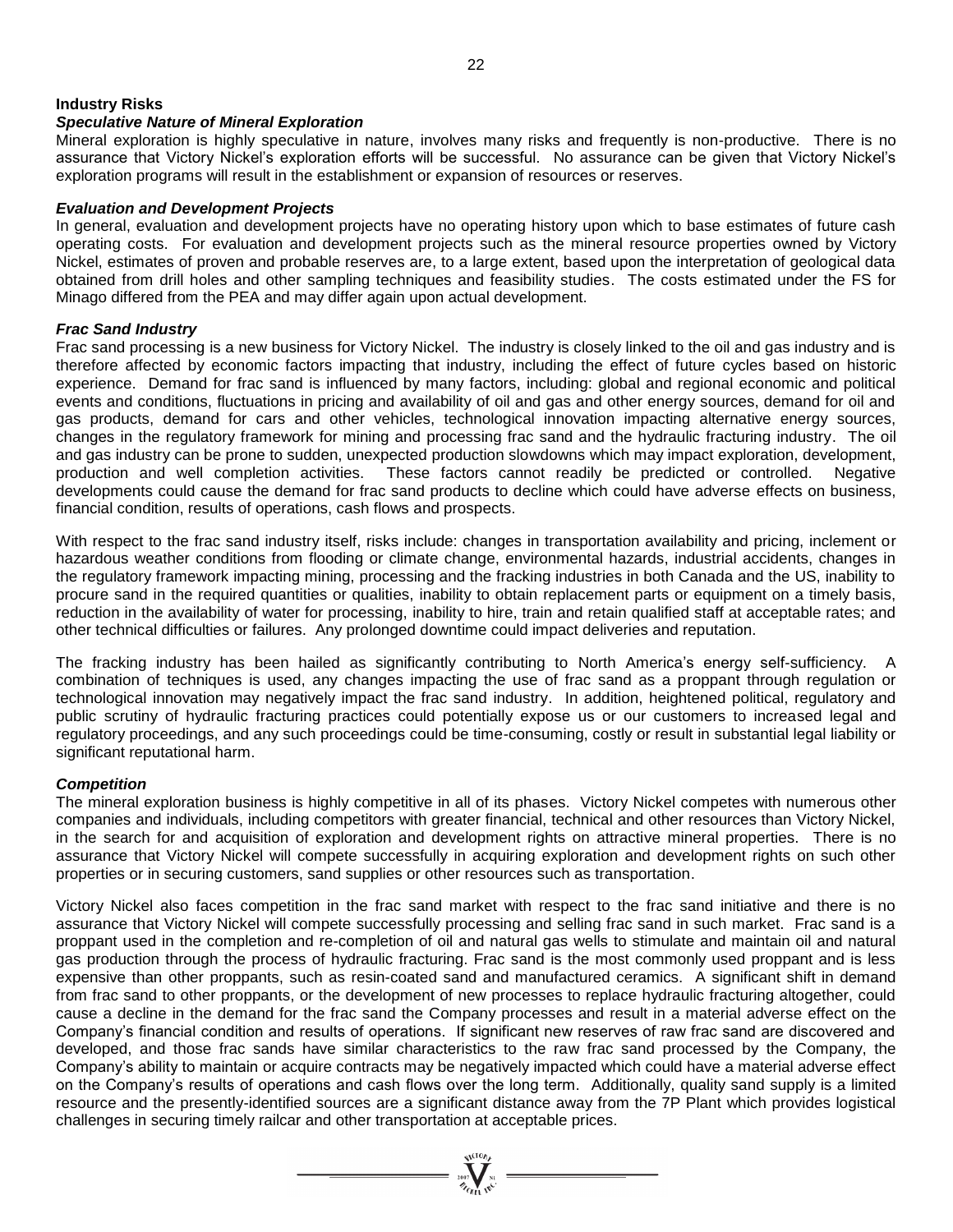# **Operational Risks**

# *Limited History of Operations*

Victory Nickel has no history of earnings and limited financial resources. Victory Nickel currently has no operating mines and its ultimate success may depend on the ability of active mining operations to generate cash flow in the future, as well as its ability to access capital markets for its development requirements.

In particular, frac sand processing represents a new initiative for Victory Nickel which is expected to generate significant cash flow for the Company, if successful. While the Company believes it has mitigated the risks of entering a new market through the hiring of experienced personnel, there is no assurance that this initiative will be successful.

### *Frac Sand Processing Operations*

The 7P Plant is freshly-built and in the process of being commissioned. Production risks might be expected to be higher for a new operation than one which has been in operation routinely. However, a new plant may have a reduced risk profile as far as reliability is concerned. Despite hiring experienced management, many new operators will be hired, while risks will be mitigated by training, it is possible that early production may experience excessive downtime. The availability of suitably-qualified staff at acceptable prices also represents a risk.

The procurement, production and delivery of frac sand can be logistically complex – transportation costs represent a significant portion of frac sand costs. Unavailability of appropriate transportation and rail cars or lines on a timely basis may impact turnaround and cause delays in deliveries. Changes in respective transportation costs or decreases in dependability may also impair the Company's ability to receive and/or deliver product with adverse effects on costs, revenues and reputation.

Processing frac sand includes substantial costs for energy – electricity and gas – as well as water. Problems in securing sufficient energy supply at appropriate prices would have impact on operating costs and the ability to recover those increased costs may be impaired.

The specifications for frac sand are detailed; maintaining a robust quality control process is key to producing a high-quality product. Failure to do so could cause lost revenues and lost reputation.

#### *Development Targets, Permitting and Operational Delays*

There can be no assurance that Victory Nickel will be able to complete the planned development of its projects on time or on budget due to, among other things, delays in receiving required consents, permits and registrations, the delivery and installation of plant and equipment and cost overruns, or that the current personnel, systems, procedures and controls will be adequate to support Victory Nickel's operations. Any failure to meet development targets or other operational delays or inadequacies could have a material adverse effect. In particular, the Minago EAL was granted for a three-year period and expires on August 22, 2014. There is no guarantee that development work will commence on or before that date or that an extension will be granted. The Company believes that it has mitigated this risk through work performed on relocating tailings impoundments and the regulatory filings related thereto should either represent development or should extend the expiry.

The Company's frac sand business in its present phase, is reliant upon a third-party supplier of sand; any difficulties the supplier experiences with respect to securing, maintaining or extending permits for its properties and operations including appropriate water rights, may have adverse effects on the supply of sand.

#### *Resources and Reserves*

The figures for mineral resources and mineral reserves are estimates and no assurance can be given that the anticipated level of recovery and/or grades of mineral reserves or mineral resources will be realized.

The Company's frac sand business in its present phase is reliant upon one supplier for its product. The Company has no resources or reserves of its own that can presently be exploited. The frac sand resource at Minago is not contemplated to be developed until either Phase 3 of the frac sand initiative or as part of the Minago FS which requires significant financing to be developed.

#### *Title Risks*

Victory Nickel's ability to hold various mineral rights require licences, permits and authorizations and, in some cases, renewals of existing licences, permits and authorizations from various governmental and quasi-governmental authorities. However, Victory Nickel's ability to obtain, sustain or renew such licences, permits and authorizations on acceptable terms is subject to changes in regulations and policies and to the discretion of the applicable governmental and quasigovernmental bodies.

 $=\sum_{\genfrac{}{}{0pt}{}{3007}{\sqrt{1000}}{N\choose 0\in\mathbb{N}}}^{\sqrt{1000}}$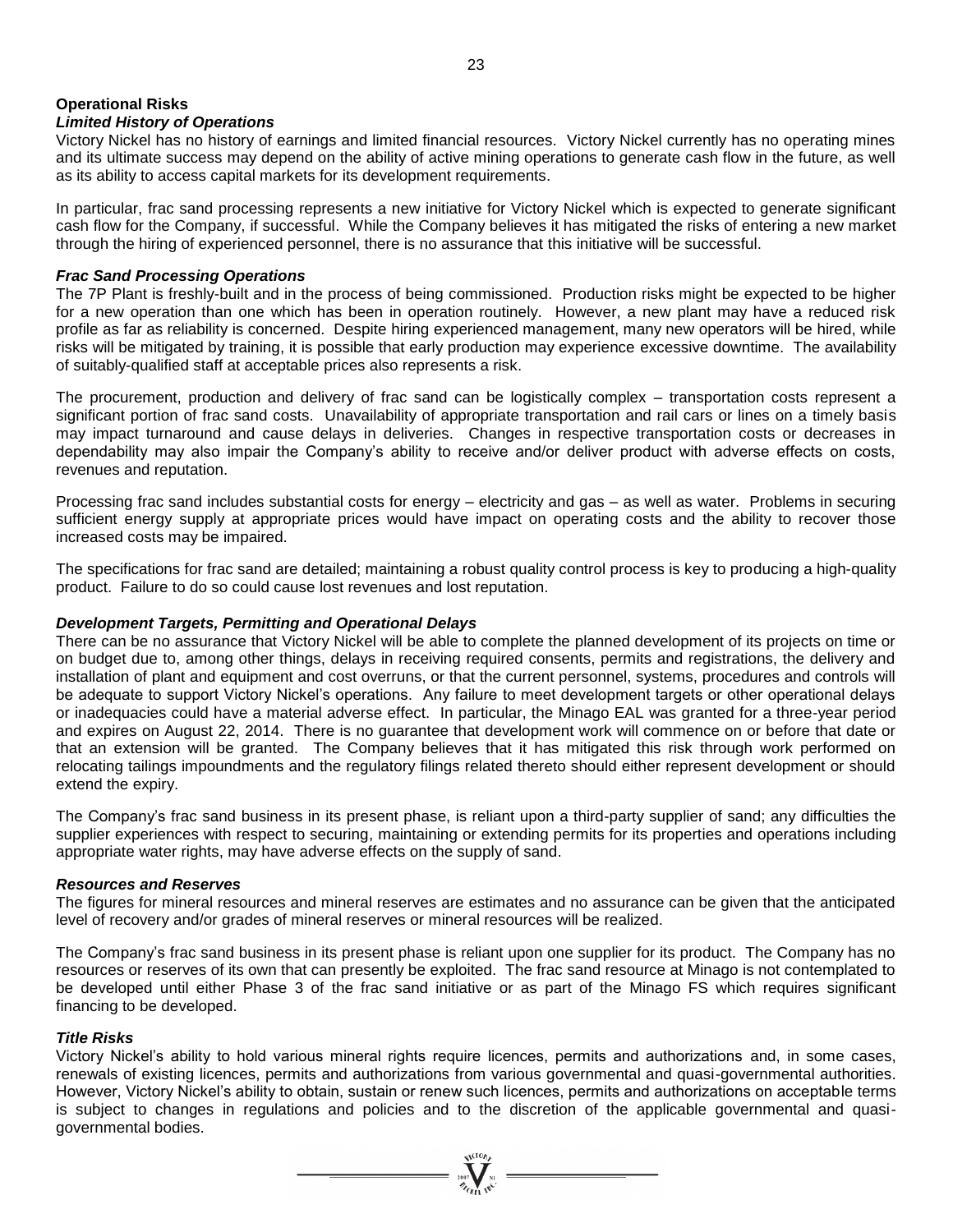#### *Insurance Risk*

Victory Nickel faces all of the hazards and risks normally incidental to the exploration and development of base metals, any of which could result in damage to life or property, environmental damage and possible legal liability for any or all such damage caused. Victory Nickel's activities may be subject to prolonged disruptions due to weather conditions depending on the location of operations in which Victory Nickel has interests; not all such risks are insurable.

Similarly, the frac sand processing plant faces many hazards and risks arising from the transportation and processing of frac sand materials, any of which could result in the matters described above. Again, not all such risks are insurable.

# **Financial and Investment Risks**

# *Going Concern*

None of the Company's projects has commenced commercial production and, accordingly, the Company is dependent upon debt or equity financings and the optioning and/or sale of resource or resource-related assets for its funding. The recoverability of the carrying value of exploration and evaluation projects and the mine property and development project, and ultimately the Company's ability to continue as a going concern, is dependent upon exploration results which have the potential for the discovery of economically-recoverable reserves and resources, the Company's ability to finance exploitation of its projects through debt or equity financings and the optioning and/or sale of resource or resource-related assets for its funding.

Should the Company not be able to continue to achieve favourable exploration results, obtain the necessary financing, achieve profitable operations on the frac sand business or achieve future profitable production or sale of properties, the carrying value of the Company's assets could be subject to material adjustment and, in addition, other adjustments may be necessary to these financial statements should such adverse events impair the Company's ability to continue as a going concern as contemplated under GAAP. There is no certainty, especially in the present environment, that the Company's initiatives to improve working capital will be successful or that working capital generated thereby will be sufficient to fund the Company's activities including project expenditures and corporate costs.

#### *Substantial Capital Requirements*

Victory Nickel will have to make substantial capital expenditures for the development of and to achieve production from its nickel projects. Production will only be reached a number of years following the start of development. Until that time, the Company is reliant on cash flows generated by its nascent frac sand business, on the equity markets and asset sales to generate cash for ongoing operations and programs. There can be no assurance that any debt or equity financing or cash generated by operations or asset sales will be available or sufficient to meet these requirements or for other corporate purposes or, if debt or equity financing is available, that it will be on terms acceptable to Victory Nickel. Moreover, future activities may require Victory Nickel to alter its capitalization significantly. The inability of Victory Nickel to access sufficient capital for its operations could have a material adverse effect on its financial condition, results of operations or prospects. Flow-through financing cannot be used to fund the Company's corporate costs.

The 7P Plant has been substantially completed. Future capital requirements for the 7P Plant should be minimal. However, future phases will require additional capital. This capital requirement may be in excess of the net funds generated by the business. The frac sand operations have ongoing requirements for working capital financing. There is a risk that sufficient working capital financing may not be available at suitable prices.

#### *Market Perception*

Market perception of junior exploration, development and mining companies may shift such that these companies are viewed less favourably. This factor could impact the value of investors' holdings and Victory Nickel's ability to raise further funds by issue of additional securities or debt.

By entering the frac sand market and becoming an operating company with operating cash flows, Victory Nickel is attempting to distinguish itself from other juniors. This represents a risk in itself.

#### *Metal and Mineral Prices*

There is no assurance that, even if commercial quantities of mineral resources are developed, a profitable market will exist for the sale of such product. Nickel and by-product prices fluctuate on a daily basis and are affected by numerous factors beyond Victory Nickel's control – including factors which are influenced by worldwide circumstances. However, these factors are of significant importance for the FS and decisions related thereto as well as being important to the developing frac sand business.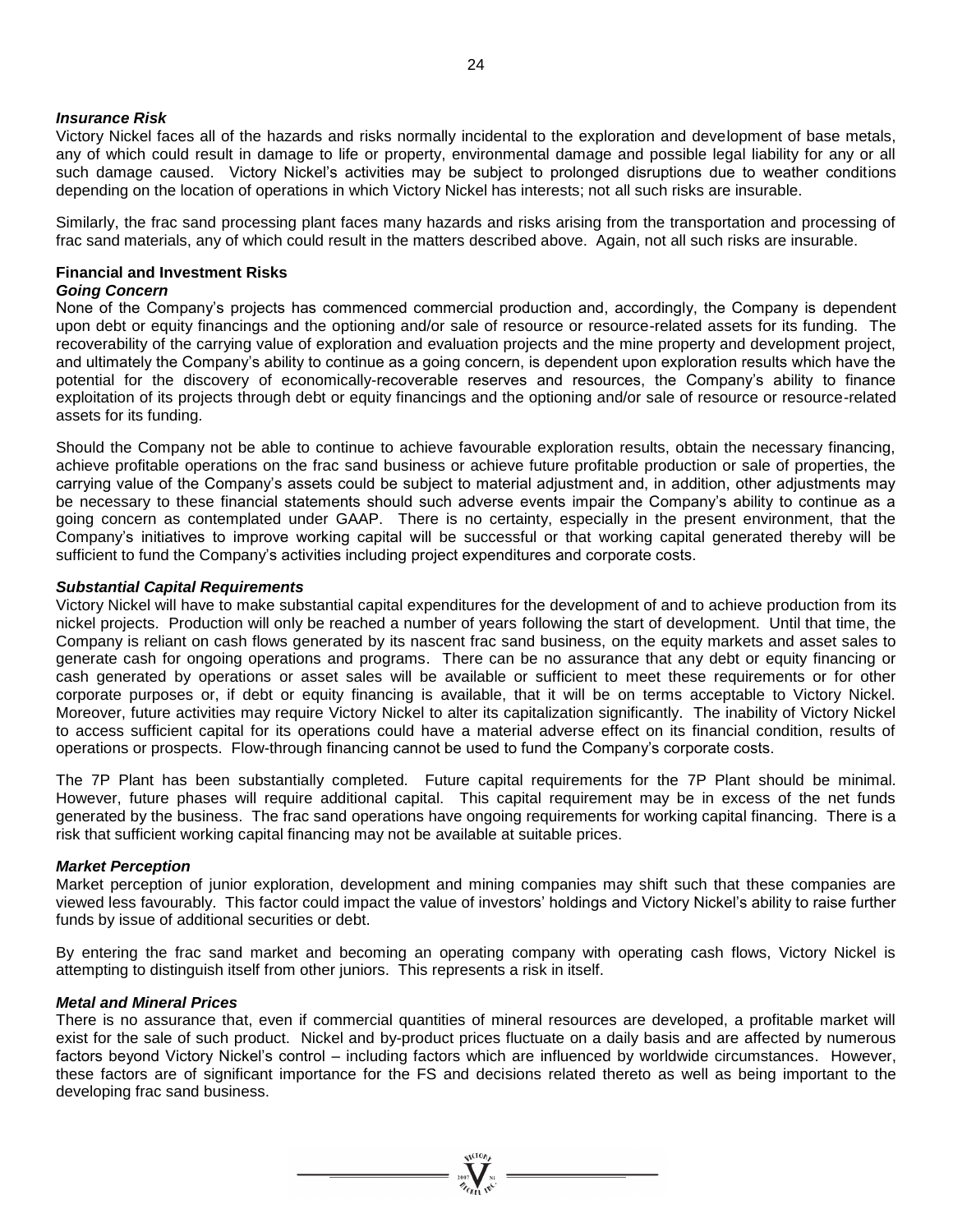The business case developed to support the Company's entry into the frac sand business made significant assumptions on pricing of frac sand as well as for important cost elements of production and transportation. While many of the important costs have been fixed contractually, the price for frac sand sales is subject to market forces beyond the Company's control.

#### *Areas of Investment Risk*

The common shares of Victory Nickel are listed on the TSX. The share prices of publicly-traded companies can be volatile as the price of shares is dependent upon a number of factors, some of which are general or market or sector specific and others that are specific to Victory Nickel.

The market for shares in small public companies is less liquid than for large public companies. Investors should be aware that the value of the Company's common shares may be volatile and may go down as well as up and investors may therefore not recover their original investment.

The market price of the Company's common shares may not reflect the underlying value of Victory Nickel's net assets or its ongoing operations. The price at which investors may dispose of their securities may be influenced by a number of factors, some of which may pertain to Victory Nickel and others of which are extraneous. On any disposal of their common shares, investors may realize less than the original amount invested.

#### **Regulatory Risks**

#### *Government Regulation*

Existing and possible future environmental and social impact legislation, regulations and actions, including the regulation of air and water quality, mining reclamation, solid and hazardous waste handling and disposal, the promotion of occupational health and safety, the protection of wildlife and ecological systems and the protection of the societies and communities of indigenous peoples, could cause significant expense, capital expenditures, restrictions and delays in activities, the extent of which cannot be predicted and which may well be beyond Victory Nickel's capacity to fund.

#### *Economic, Political, Judicial, Administrative, Taxation or Other Regulatory Factors*

Victory Nickel may be adversely affected by changes in economic, political, judicial, administrative, taxation or other regulatory factors in the areas in which Victory Nickel does or will operate and holds its interests, as well as unforeseen matters. In particular, the fracking industry is often at the forefront of public attention whether or not deserved. Nonetheless, this provokes attention and scrutiny.

### **Other Risks**

#### *Environmental and Health Risks*

The Company has no significant exposure to environmental or health risks from its exploration and development activities, although this will change as the Company's projects approach production (a normal characteristic of mineral industry projects). Lynn Lake, acquired pursuant to a takeover bid and recently relinquished from option by Wellgreen, is a former operating mine; however indemnifications exist from the Manitoba Government with respect to any pre-existing environmental concerns at that property.

The frac sand operation involves processing silica sand. In addition to environmental regulation, the Company is subject to laws and regulations relating to human exposure to crystalline silica under the *Occupational Health and Safety Act*. Workplace exposure to crystalline silica is monitored and the occupational exposure limits in Alberta for respirable crystalline silica are among the lowest in Canada and the US.

#### *Key Personnel*

Victory Nickel relies on a limited number of key consultants and senior management and there is no assurance that Victory Nickel will be able to retain such key consultants or other senior management. The loss of one or more such key consultants or members of senior management, if not replaced, could have a material adverse effect on Victory Nickel's business, financial condition and prospects. Directors and management had previously accepted deferrals of remuneration in order to assist the Company through the economic turmoil; however, this potentially adds to the risk of losing experienced personnel.

#### *Conflicts of Interest*

Certain of the Company's directors and officers are also directors and officers of other natural resource companies. Consequently, there exists the possibility for such directors and officers to be in a position of conflict.